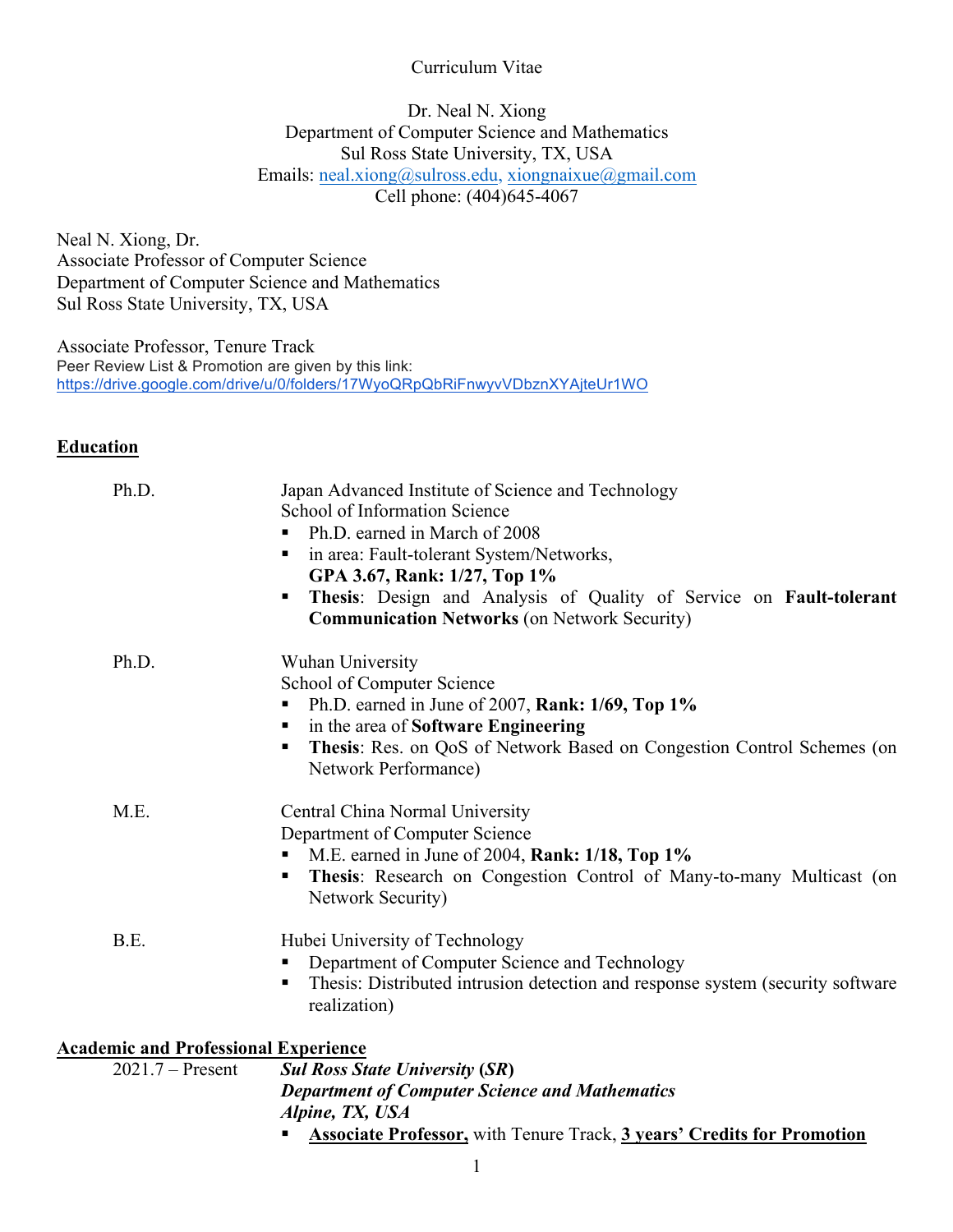■ Teaching responsibilities include online and live classes in computer science and information systems.

# 2017.7 – 2021.7 *Northeastern State University* **(***NSU***)** *Department of Mathematics and Computer Science Tahlequah, Oklahoma*

- § **Associate Professor,** with Tenure Track, **6 years' Credits for Promotion**
- Teaching responsibilities include online and live classes in computer science and information systems.

2015.7 – 2017.7 *Southwestern Oklahoma State University* **(***SWOSU***)** *Everett Dobson School of Business and Technology Weatherford, Oklahoma*

- Assistant Professor, with Tenure Track
- Teaching responsibilities include online and live classes in computer science and information systems.

### 2012.4 – 2015.7 *Eastern American Science and Technology, LLC CEO, CTO, Organize a small business company Colorado Springs, Colorado*

- § **Get several data analysis projects** with companies, and the government.
- Use Python, Rudy, R, Java,  $C++$ , C to design some embedded systems, and optimize some traditional software engineering plats.

#### 2012.4 – 2015.7 *Colorado Technical University* **(***CTU***)** *Department of Computer Science Colorado Springs, Colorado* **Professor**, with Tenure Track

- Teach courses and conduct research in cyber security, software engineering, information assurance, database systems, Fault-tolerant/Secure Networks, Wired/wireless network communications, Programming Languages (C, C++, JAVA), cloud computing, object-oriented analysis and design, and system architecture.
- § Teach course in **class room setting and online**; facilitate online discussion forum.
- § Use blackboard systems to register student grades and handle classroom materials (homework, exam, quiz).
- Configured all computers in the laboratory for in-class exercise.

#### 2008.4– 2011.7 *Georgia State University* **(***GSU***)** *Department of Computer Science Atlanta, Georgia*

Adjunct Assistant Professor, Visiting AP, Research Scientist

- Teach courses and conduct research in cloud computing based on IBM-GSU education cloud.
- Work under Research Director of IS & T and Dept of CS
- Virtual Computing Lab (VCL), Center of Information Systems & Technology
- Supported by the US National Science Foundation CAREER Award and by Foundation from Information Systems & Technology, Georgia State University
- 2005.4 2008.3 *Japan Advanced Institute of Science and Technology* **(***JAIST***)**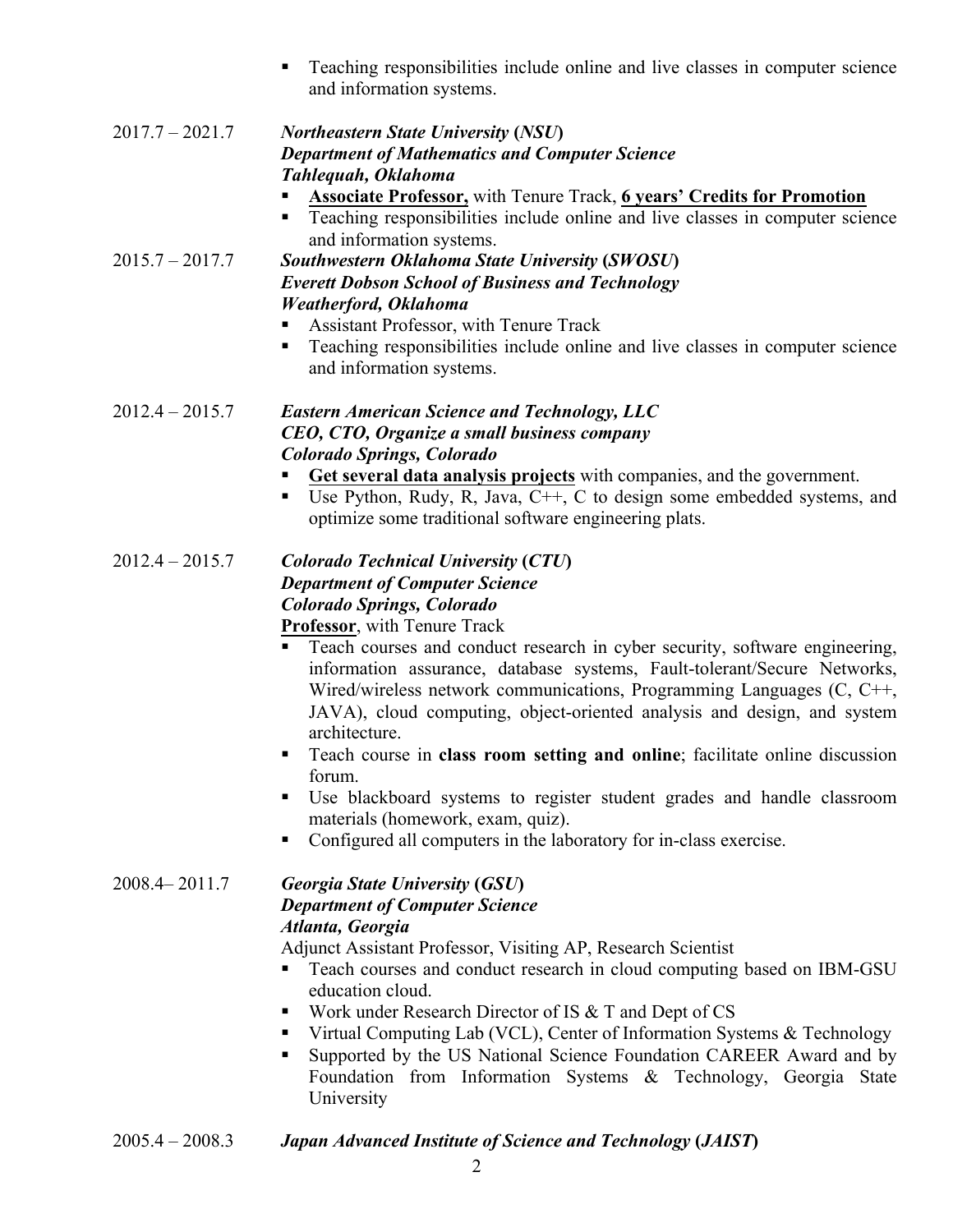#### *School of Information Science Japan*

- § Research Assistant Instructor of President Prof. Takuya Katayama in Foundations of Software Lab
- Teach courses and have research seminar each week.

#### 2004.6 – 2005.4 *Wuhan University Computer School China*

§ Research Assistant Instructor of Prof. Yanxiang He, State Key Lab of Software Engineering

#### 2002.9 – 2004.6 *Central China Normal University* **(***CCNU***)** *Dept. of Computer Science China*

- Research Assistant Instructor of President Prof. Liansheng Tan, in Computer Networks Lab
- § Researcher and Programmer, participated in two projects: "Health Management Information System of Chinese Athlete;" "Expert diagnosis system for the sports injury of the excellent national athletes in China;" Using JAVA, C++, R, Ruby, and Perl

#### 2002.9 – 2003.7 *Wuhan Univ. of Science and Technology. Zhongnan Branch School of Information Engineering China.*

- Lecturer, Part time, for undergraduate students
- Teaching in Courses: "Network Communications", "Database Systems", "C Programming Principles and Practice"; "Programming in JAVA"

#### 2001.9 – 2002.9 *China National Software and Service Corporation Info-sec Innovation Lab Beijing, China*

- § **Software Engineer, Data Analytics**
- Participant in research and implementation of the information security product: "Distributed intrusion detection and response system;" using JAVA, R, Ruby, C++, HTML and other development tools and utilized object-oriented design and concept.

# **Teaching Experience (over 18 years, including 14 years in USA)**

- 8) Teaching courses in the Dept. of Computer Science and Mathematics, SR, 2021.7 Present CS 1309 Computer Science I, C++ CS 2315 Data structures CS 3331 Advanced Database Systems CS 4340 Computer Architecture CSAT 4310 capstone course
- 7) Teaching courses in the Dept. of Mathematics and Computer Science, NSU, 2017.7 2021.7 CS 2014 Computer Science I, 6 courses, C++ CS 2163 Computer Science II, 4 courses, C++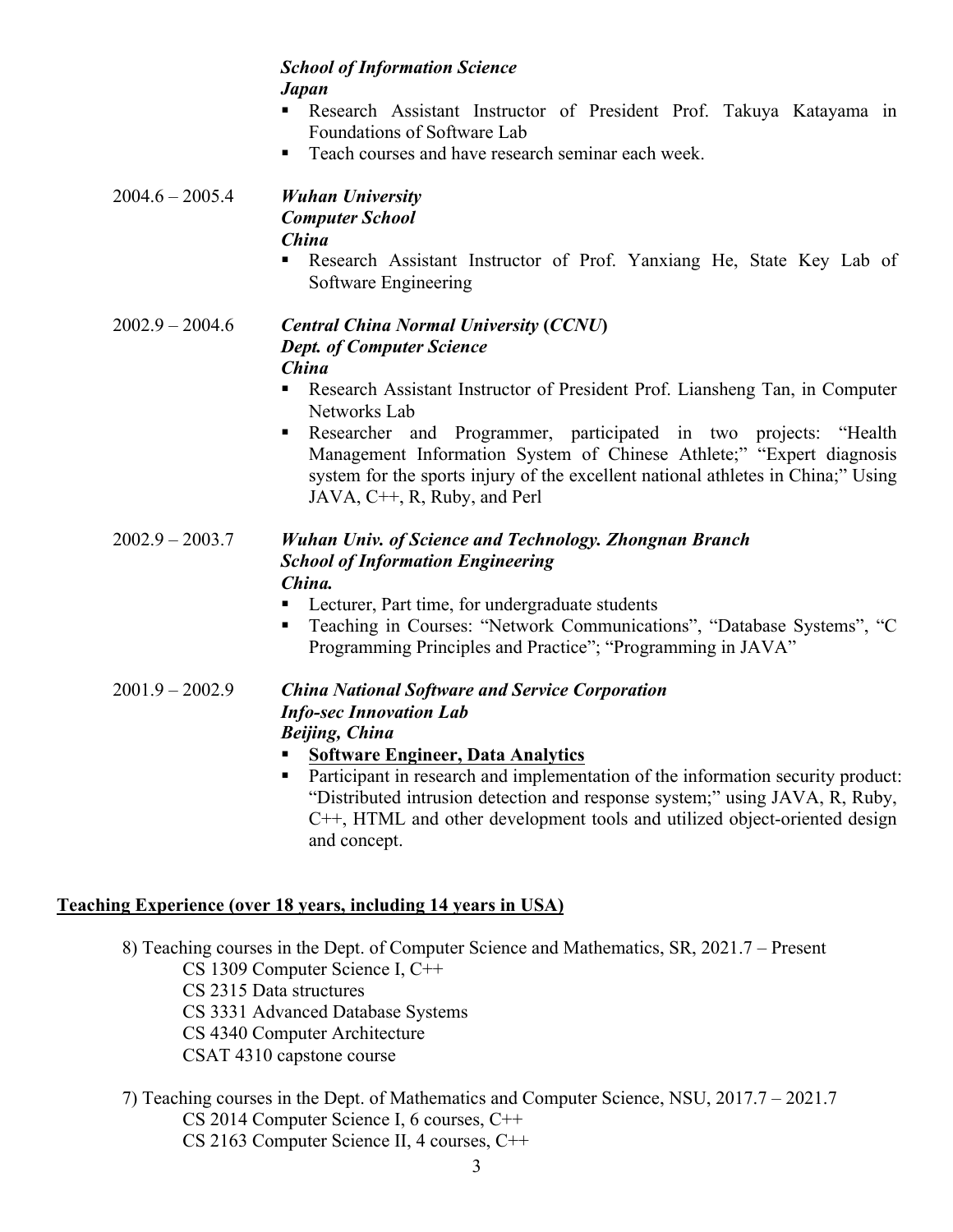CS 3343 Computer Operating Systems, 4 courses

CS 3663 Principles of TCP/IP, 5 courses

CS 4343 Database Management Systems, 6 courses

CS 4103 SEL TOPICS IN COMP SCIENCE (cloud computing), 2 courses.

CS 4103 SEL TOPICS IN COMP SCIENCE (mobile applications), 1 course.

CS 4233 Professional Development in Computer Science, 7 courses

CS 1003 Computers in Modern Society, 1 course.

CS 3633, INTERNET SECURITY, 1 course.

CS 3643 Programming for Cyber Security, 1 course.

6) Teaching courses in the Dept. of Business and Computer Science, SWOSU, 2015.7 – 2017.7

COMSC 4913 E-Commerce Web Development, 2 courses.

COMSC 3153 Data Communication/Networks, 2 courses.

COMSC 4953 CS/IS Capstone, 2 courses.

COMSC 2413 Python Programming, 2 courses.

COMSC 3053 Operating Systems, 2 course

COMSC 1053 Computer Science II -Java, 2 courses.

COMSC 3403 Database Systems-SQL, 2 courses.

COMSC 2413 Data structures, 2 courses.

5) Teaching courses in the Dept of CS, Colorado Technical University, 2012 – 2015.6

CSC 460 – Programming for Cloud Computing; (undergraduate students)

CSC 665 – Cloud Computing Systems; (graduate students)

CSC 610 – Relational Database Management Systems; (graduate students)

CSC 482 – Software Engineering Capstone II /IT Capstone II; (undergraduate students)

CSC 246 – Structured Query Language; (undergraduate students)

CSC 200 – Introduction to Networking; (undergraduate students)

CSC 115 – Programming with Java; (undergraduate students)

IT 256 – Java Systems; (undergraduate students)

 $CSC 105 - Problem Solving Concepts with C++; (undergraduate students)$ 

IT 300 – Advanced Networks; (undergraduate students)

CSC 660 – System Engineering; (graduate students)

IT 697 – Information Technology Capstone; (graduate students)

CSC 642 – Networking Administration; (graduate students)

CSC 640 – Networking and Telecommunications; (graduate students)

4) Teaching courses in Georgia State University, USA (only English):

CSC 8220: Design and Analysis of Advanced Computer Networks

 CSC 8910: Special Topics Seminar: Biological Networks Programming C/C++; Programming in JAVA; Object-oriented Design and Development;

CSC 6999: Advanced Cloud Computing

CSC 4998: Cloud Computing Applications

CSC 2310: JAVA Programming

CSC 355: Database Management System

CSC 605: Operating Systems

3) Teaching courses in Japan (English):

"Fault-tolerant Communication Networks"; "Programming in JAVA"; "Database Systems Design and Concepts"; "Graphic Design and Website Development"; "Theory Foundation of Computer Science"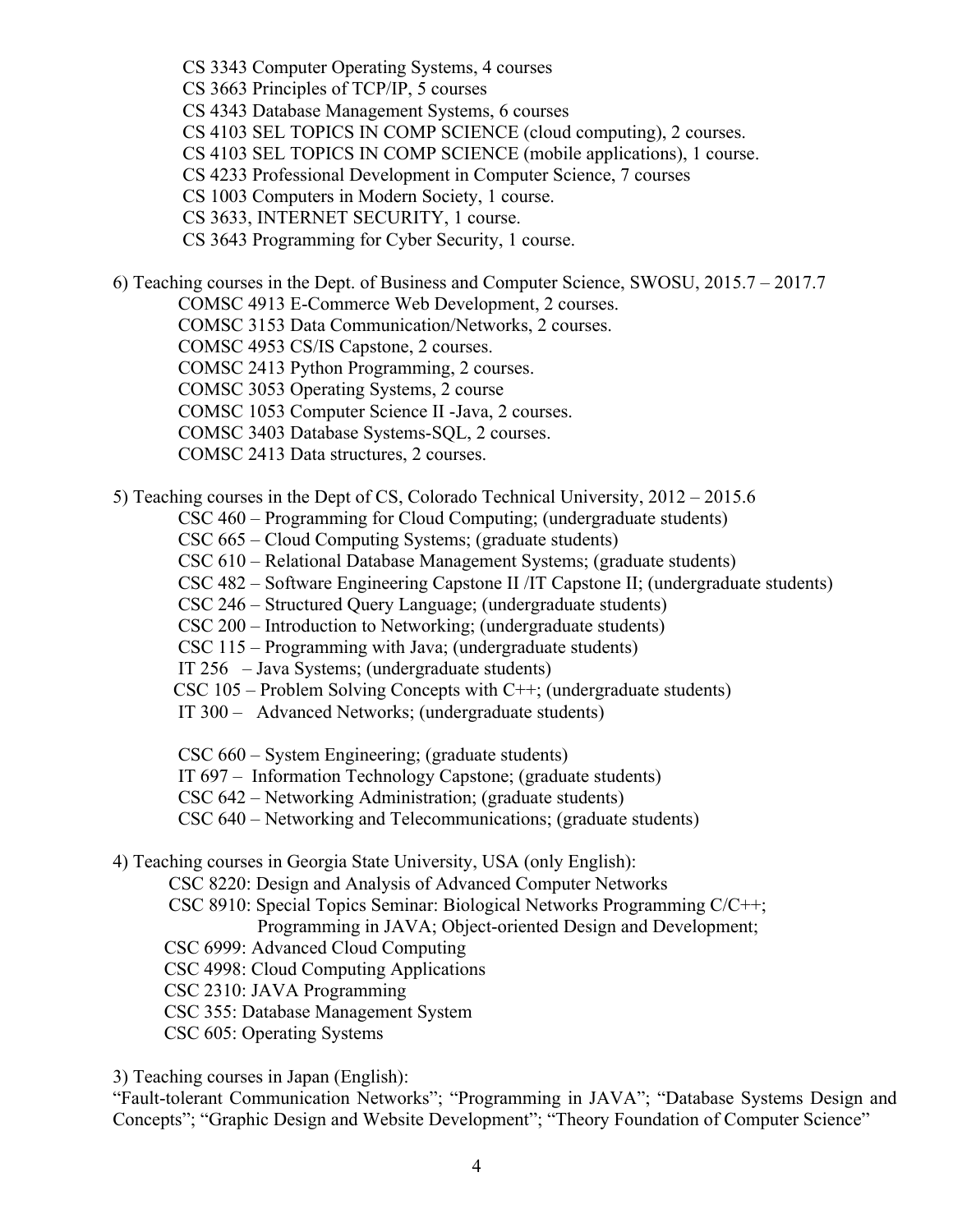2) Teaching courses in China (English):

For undergraduate students, Advanced Networks, Network Communications, Database Systems, C Programming Principles and Practice, Graphic Design and website development, Programming in JAVA

1) Study in Central China Normal University (CCNU), obtain the master degree (3 years) of **teaching education** on computer science:

It is based on **comprehensive theory exams & training lectures and extensive teaching experience**, where he was not only taught some knowledge on computer science, but also **trained on how to become a good teacher**. Thus, acquire much knowledge about psychics and pedagogics in CCNU, including higher education legislation, pedagogy, psychology, and professional ethics.

#### **Research Interests**

(1) Cybersecurity, Dependable System Design, Privacy and Anonymity, Artificial Intelligence for Security, Network Security, Security Usability and Measurement, Machine Learning and Security, Blockchain and Distributed Systems

(2) Data Science and Analytics: Big Data: Multi-Fields Query Processing, Big Data Analytics, Artificial Intelligence (AI), Online Aggregation, Data Mining, Data Management Systems, (Computing based on OU Supercomputing Center and IBM Cloud Computing platform, Maintain and Run IBM cloud with software engineering over 4 years)

(3) Software Engineering: Algorithms & Data structures, Software design, Programming for the Web, Database queries, Software test, Artificial Intelligence (AI), Software evaluation and applications

(4) Embedded System Design, Fault-tolerant embedded systems, Security Computing, Dependable Software systems, Advanced networks

(+) Basic Method: Optimization, Statistics, Software Engineering, Artificial Intelligence, Computational mathematics, Information theory

#### **Professional Memberships**

- v **DBLP**: 614 (Journal 447): https://dblp.uni-trier.de/pid/x/NaixueXiong.html
- **Research Gate: 48.59;**
- v **Google:** H-index: 59, Google i10-index: 213, Citations: 10718;
- v **Publons:** 651, https://publons.com/researcher/1741923/naixue-xiong/;
- v **Set up a new journal** "Parallel & Cloud Computing" as EIC, and it is published by American V-king Scientific Publishing.
- v **IEEE Senior Member (from 2012-now),**
- $\div$  IEEE Member (from 2008 to 2012),
- $\div$  IEEE Student Member (from 20016 to 2008)
- \* Chair of IEEE Computational Intelligence Society (CIS), Trusted Cloud Computing Group
- $\div$  IEEE Computer Society Senior Membership: IEEE Senior Member: 8038 0262
- v IEEE-CS Technical Committee on Parallel Processing (TCPP): Member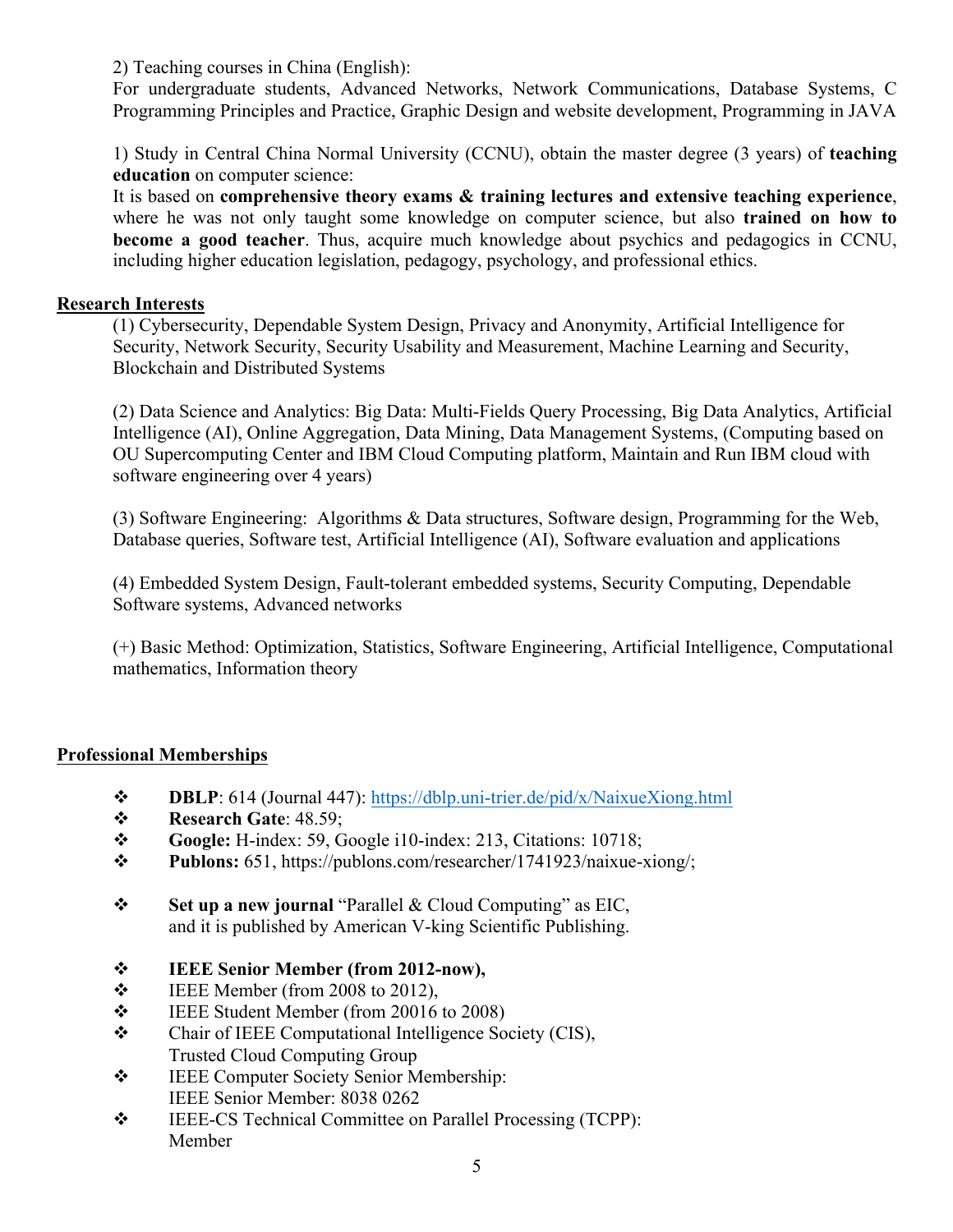- $\div$  IEEE Computational Intelligence Society (CIS): Intelligent Systems Applications
- $\div$  IEEE Technical Committee on Scalable Computing (IEEE TCSC): Secretary

16. **Co-Editor-in-Chief,** Journal of Internet Technology (2014 to Present) Published by Executive Committee, Taiwan Academic Network, Ministry of Education, Taipei, Taiwan, ROC, (SCIE, EI, DBLP).

15. **Editor-in-Chief**, Journal of Parallel & Cloud Computing (PCC), (2012 to Present) http://www.j-pcc.org/editorialBoard.aspx

14. **Associate Editorial Members**, IEEE Trans. on Network Science and Engineering (TNSE) SCI/EI, the master journal (IEEE, Impact Factor: 5.231/2019) (2020 to Present)

13. **Associate Editorial Members**, IEEE Trans. on System, Man and Cybernetics, part A/Systems SCI/EI, the master journal (IEEE, Impact Factor: 8.88/2020) (2012 to Present)

12. **Associate Editorial Members**, Information Science, (2012 to Present) SCI, the master journal (ELSEVIER, Impact Factor: 5.9) http://www.elsevier.com/wps/find/journaldescription.cwshome/505730/description

11. Journal of Software Editorial Board Members, EI, the master journal (one of the best, top 2nd in China) http://www.jos.org.cn/ch/reader/viewfixedcontent.aspx?id=bwh

10. International Journal of Information Technology, Communications and Convergence (IJITCC) InderScience, Editorial Board Members, http://www.inderscience.com/browse/index.php?journalCODE=ijitcc

9. Guest reviewer, Transactions on Neural Systems & Rehabilitation Engineering 2009, added my name to its reviewer database.

8. Editor, Editor of Ambient Intelligence and Humanized Computing Springer-Verlag, The Journal will publish its first issue in Jan. 2010, (SCIE).

7. Editor of IET Communications

www.ietdl.org/IET-COM, the merger of The Institution of Electrical Engineers (IEE) and Institution of Incorporated Engineers (IIE) to form the Institution of Engineering and Technology (IET), SCIE, (IF: 0.316) 2008–

6. Associate editors, International Journal of Multimedia and Ubiquitous Engineering (IJMUE) Publishing by SERSC: Science and Engineering Research Support Center, 2008–

5. Editorial Member, International Journal on Autonomous and Adaptive Communications Systems (IJAACS), Publishing by Inderscience Publishers, publishing for more than 25 years, 2008–

4. Editorial Board Member, International Journal of Arts and Technology (IJART) Publishing by Inderscience Publishers, publishing for more than 25 years, 2008–

3. Editorial Member, International Journal of High Performance Computing and Networking (IJHPCN)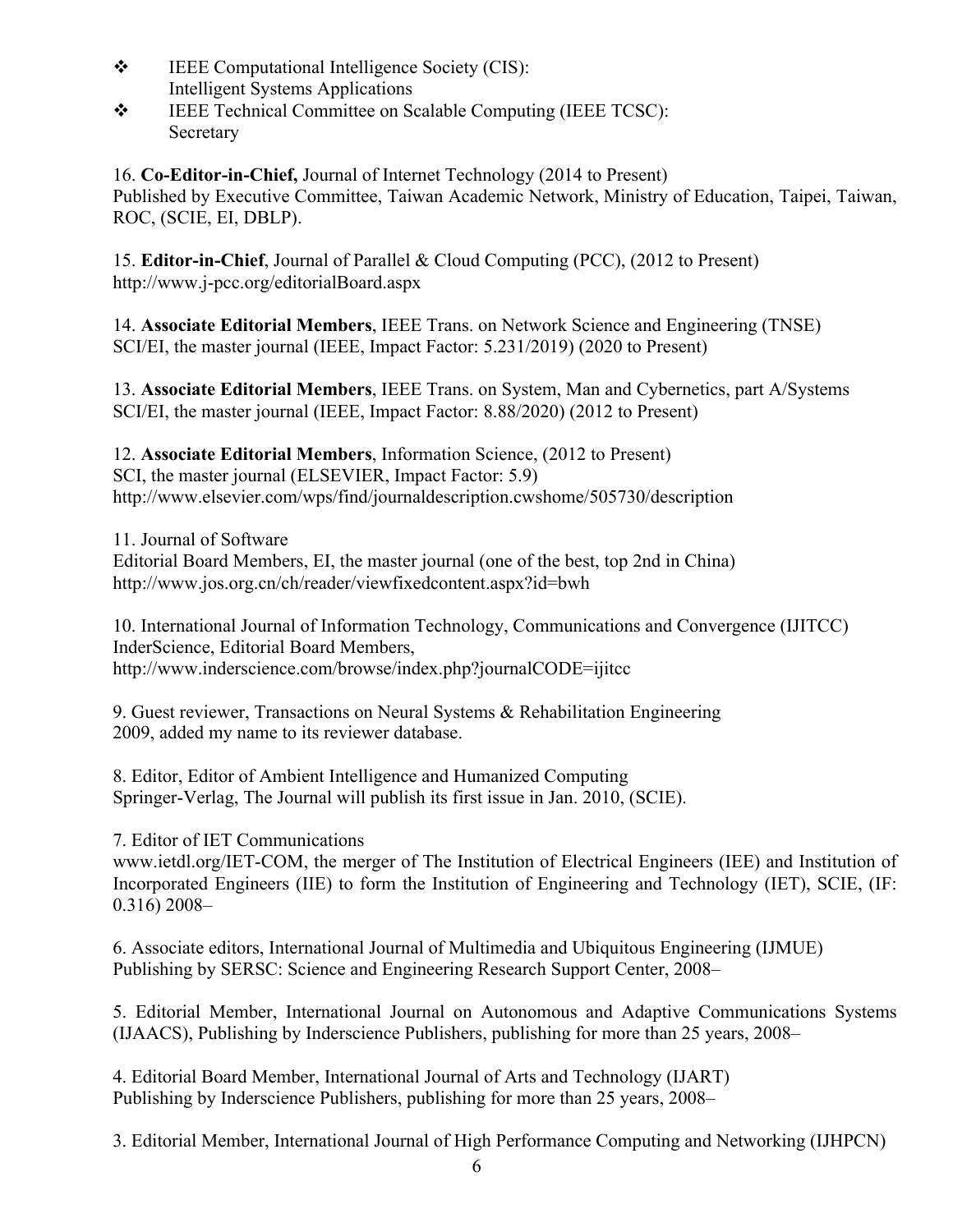Publishing by Inderscience Publishers, publishing for more than 25 years, 2008–

2. International Journal of Pervasive Computing and Communications (JPCC) Editorial Board Member, Emerald Group Publishing, 2008–

1. International Journal of Smart Home (IJSH) Editorial Board Member, Publishing by SERSC: Science and Engineering Research Support Center, 2008–

#### **Selected Professional Meetings and Conferences: C97 (over 100)**

- **97. Workshop chair for Track 23 (Deep Learning: Algorithms, Systems, and Applications), Technical Program Committee Members, The 7th International Conference on Artificial Intelligence and Security (ICAIS 2021), will be held in Dublin, Ireland, in July 19-23,2021.**
- **96. Sponsorship chair for ACM Middleware 2021 The 22nd ACM/IFIP International Conference, in Quebec City, CA, in Dec. 6-10, 2021, https://middleware-conf.github.io/2021/organizing-committee/**
- **95. Special Sessions Chair (Data Security and Privacy Protection for Cloud Storage) INTERNATIONAL CONFERENCE ON SYSTEMS, MAN, AND CYBERNETICS (SMC2020), TORONTO, CANADA, OCT 11-14, 2020**
- **94. Program Chairs,**

**The 5th International Conference on Smart Computing and Communication (SmartCom 2020), in Paris, France, in Dec 29-31, 2020.**

- **93. Technical Program Committee Members (TPC) The 22nd IEEE International Conference on High Performance Computing and Communications (HPCC-2020), in Fiji (east side of Australia), 14-16 December 2020**
- **92. Workshop chair for Track 21 (Deep Learning: Algorithms, Systems, and Applications), Technical Program Committee Members, The 6th International Conference on Artificial Intelligence and Security (ICAIS 2020), will be held in Hohhot, China, in July 17-20, 2020.**
- **91. Special Sessions Chair (Organizer for SS04), Special Session on "Enabling technologies of Healthcare 4.0: from industrial revolution to healthcare revolution" in IEEE International Conference on Industrial Cyber-Physical Systems (IEEE ICPS 2019), May 6-9, 2019, Taipei, Taiwan.**
- **90. Special Sessions Chair (Principal Organizer for SS15), Special Session on "Heterogeneous Computation in Intelligent Industrial", in IEEE International Conference on Industrial Cyber-Physical Systems (IEEE ICPS 2019), May 6-9, 2019, Taipei, Taiwan.**
- **89. Sessions Chair, the 4th International Conference on Cloud Computing and Security (ICCCS 2018), held in Haikou, China, from 8-10, June 2018**,**June 2018 in Haikou, China**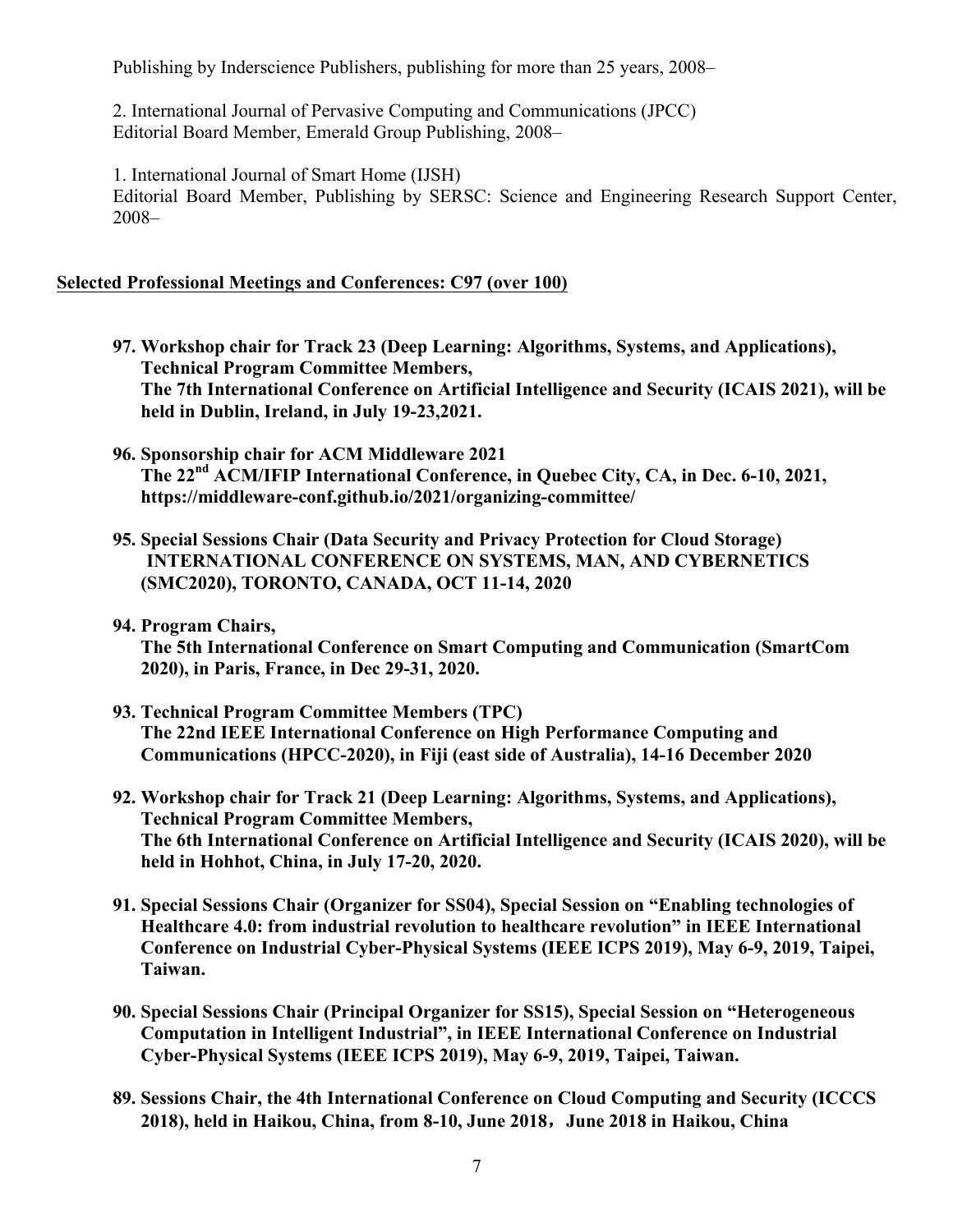- **88. Special session chair for "Intelligent Big Data Computing for Future Internet of Things", in the 20th International Conference on Advance Computational Intelligence (ICACI 2018), at Xiamen, China, March 29-31, 2018.**
- **87. Program Committee Member, International Conference on Information Society and Smart Cities (ISC 2018), Oxford city, United Kingdom, 06-07 June, 2018.**
- **86. Track 6 Chair - Mobile Computing and Communication, in the 15th International Symposium on Pervasive Systems, Algorithms, and Networks (I-SPAN 2018), Yichang, China, October 16- 18, 2018.**
- **85. Workshop and Special Session Chairs, in the 11th IEEE International Conference on Internet of Things (iThings-2018), Halifx, Canada, July 30-Aug 03, 2018.**
- **84. Will Give a poster, OK Research Day, Northwestern Oklahoma State University, March 9, 2018.**
- **83. Give a keynote presentation, in the Supercomputing Symposium 2017, Hosted by U Oklahoma in OK city, (from Sep 26 to Sep 27, 2017).**
- **82. Give a poster, in the Supercomputing Symposium 2017, Hosted by U Oklahoma in OK city, (from Sep 26 to Sep 27, 2017).**
- **81. The 13th International Symposium on Bioinformatics Research and Applications (ISBRA), Waikiki Beach Marriott Resort & Spa, Honolulu, Hawaii, May 30 - June 2, 2017.**
- **80. General Chair, give a keynote speech, and give another 2 presentation about submitted papers, The International Workshop on Ubiquitous Cloud Computing 2017 (UCC 2017), In conjunction with FutureTech 2017 May 22-24, 2017, Seoul, Korea.**
- **79. TPC member, give a keynote speech, ICCCS 2017, The 3rd International Conference on Cloud Computing and Security (ICCCS2017), June 16-18, 2017, Nanjing, China.**
- **78. General Chair, International Workshop on System Modeling, Simulation and Evaluation (SMSE) May 22-24, 2017, Seoul, Korea.**
- **77. Workshop Chairs, The 12th International Conference on Future Information Technology (FutureTech2017), May 22-24, 2017, Seoul, Korea, http://futuretechconference.org/2017.**
- 76. Technical program committee for ICC'12 NGN (**IEEE ICC 2012 - Next-Generation Networking Symposium**).
- 75. MUSIC-12 **Workshop Chair**. http://www.ftrai.org/music2012/callforpaper.php, The 3rd International Confernce on Mobile, Ubiquitous, and Intelligent Computing (MUSIC 2012) http://www.ftrai.org/music2012; Vancouver, Canada, 26-28 June 2012
- 74. ICNC'12 CLD (International Conference on Computing, Networking and Communications, Cloud Computing and Networking Symposium), TPC
- 73. MobiQuitous 2011 Invited TPC
- 72. the **track chair** for the past FCST-10 held in Changchun, China (http://ccst.jlu.edu.cn/fcst/). http://trust.csu.edu.cn/conference/FCST2011/
	- "(9) Reliability, Fault Tolerance and Distributed Transaction Processing Track"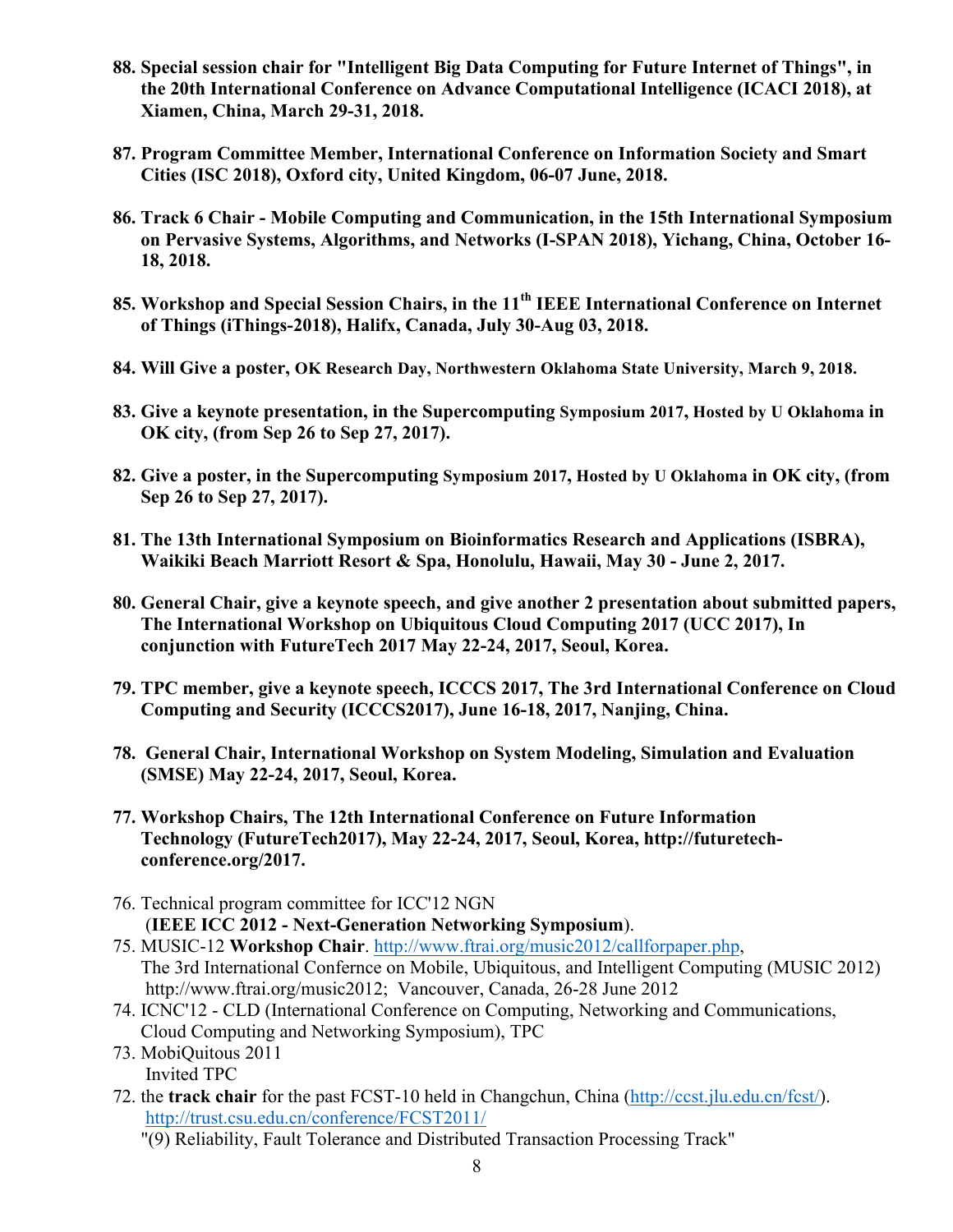- 71.**publicity chairs** for SQC-11 (http://trust.csu.edu.cn/conference/SQC2011/) A workshop to be held in conjunction with TrustCom-11.
- 69.as a TPC member for the ICNC'12 MCVC (International Conference on Computing, Networking and Communications,
	- Mobile Computing and Vehicle Communications Symposium).
- 68. technical program committee for GC'11 WN (IEEE GLOBECOM 2011 - Wireless Networking Symposium)
- 67.International Workshop on Information Assurance and Security (WIAS-11) in conjunction with the 2nd International Conference on Ambient Systems, Networks and Technologies (ANT-2011), Niagara Falls, Ontario, Canada. **General Chairs** and WIAS-2011 programme committee
- 66. Invitation as Program Committee, The 10th WSEAS International Conference on COMPUTATIONAL INTELLIGENCE,
- MAN-MACHINE SYSTEMS and CYBERNETICS (CIMMACS '11) Bina Nusantara, Jakarta Indonesia, 1-3 December 2011
- 65. the 6th edition of the International Conference on P2P, Parallel, Grid, Cloud and Internet Computing (3PGCIC 2011), will be held in Barcelona, Spain on October 26-28, 2011 (http://www.lsi.upc.edu/~net4all/3PGCIC-2010/ ), **the track co-chair** for the \*\*Security, Dependability and Reliability in Grids and Clouds\*\*
- 64. TPC for ICCCN 2011, Track on Broadband Access (BAT).
- 63. Workshop Chair for CSE 2011 (The 14th IEEE International Conference on Computational Science and Engineering)
- 62. "The 31th IEEE International Conference on Computer Communications (IEEE INFOCOM 2012)," Guest Technical Program Committee, Top 1 IEEE conference in Rank 1.
- 61. "The 30th IEEE International Conference on Computer Communications (IEEE INFOCOM 2011)," Shanghai, China, Technical Program Committee, Top 1 IEEE conference in Rank 1.
- 60. "The International Workshop on Ubiquitous Network Computing 2010 (UNC'10)" In conjunction with IEEE APSCC 2010, December 6 - 10, 2010, Hangzhou, China, General Chair, Program Chair
- 59. "ICC'11 NGNI (ICC 2011 Next Generation Networking and Internet Symposium)" be held in Kyoto, Japan, June 2011. the technical program committee
- 58. "The 2010 International Symposium on Service, Security and its Data management technologies in Ubi-comp (SSDU-10)", Xi'an, China, 26 29 October, 2010. Publicity Co-chairs
- 57. "The 30th IEEE International Conference on Computer Communications (IEEE INFOCOM 2011)," Technical Program Committee
- 56. "The 2010 International Workshop on Computer Image and its Applications (CIA-10)," http://www.ftrai.org/cia2010 Cebu, Philippines, August 11-13, 2010 Program Co-Chairs
- 55. "ATC20107th international conference on autonomic and trusted computing," Xi'an China, Oct. 26-29, 2010, http://www.nwpu.edu.cn/atc2010/, Publicity Chairs
- 54. "MONET," dependable computing; Program Chairs
- 53. "The 2nd international conference on cloud computing technology and science," Program Vice Chairs
- 52. "The 2st International Conference on Cloud Computing Technology (CloudCom 2010)," http://www.cloudcom.org/, program vice chair, USA.
- 51. "The 7th International Conference on Autonomic and Trusted Computing (ATC 2010)," http://www.nwpu.edu.cn/atc2010/ Publicity Chairs
- 50. Infocom 2010, Guest TPC chair
- 49. " Fifth International Conference on P2P, Parallel, Grid, Cloud and Internet Computing (3PGCIC-2010)," Tracks co-chair: Security, Dependability and Reliability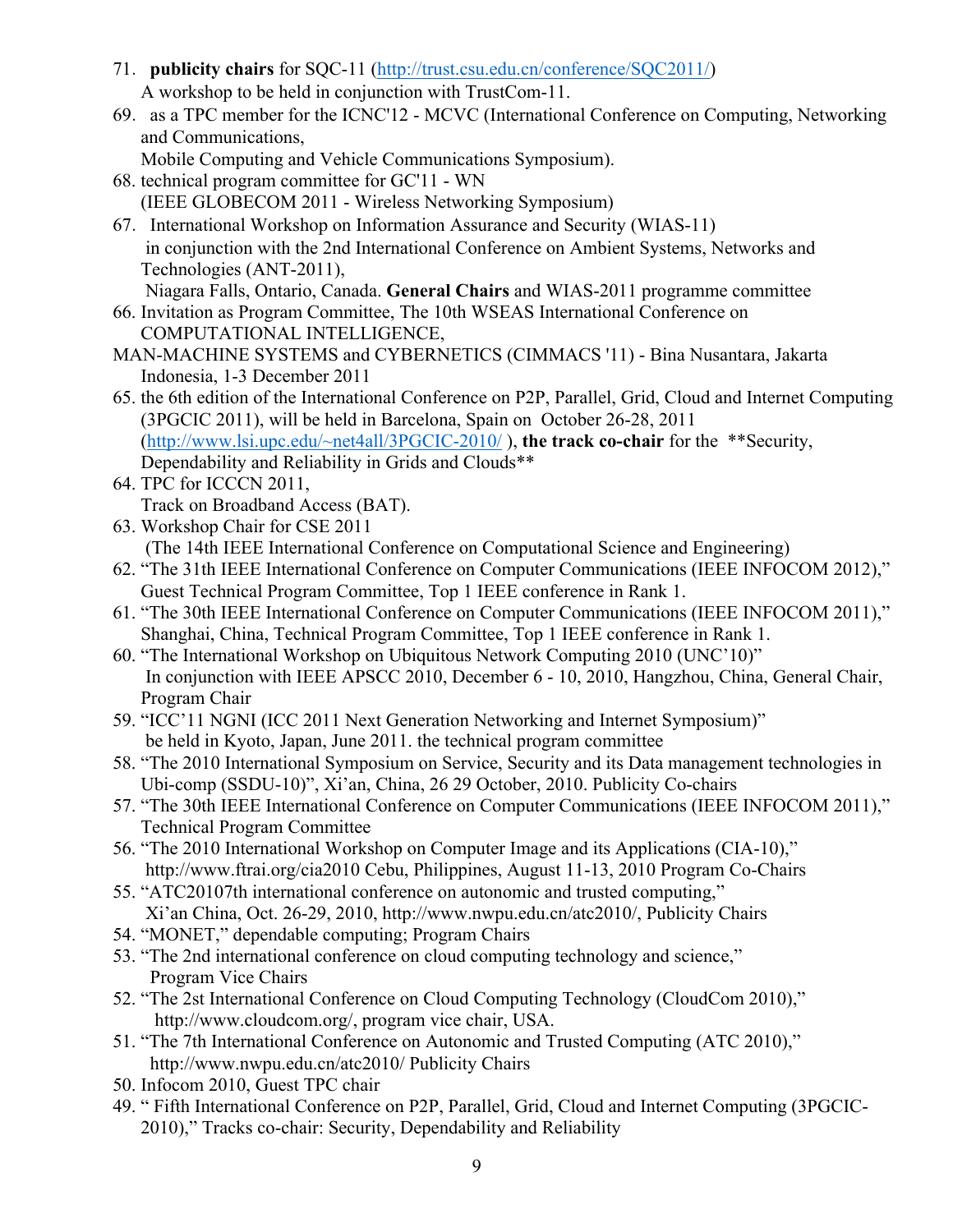- 48. "The 5th Annual International Wireless Internet Conference (WICON 2010)." Singapore Technical program committee, WiCON 2010 MAC Track.
- 47. " 12th International Conference on Computer and Information Technology 2009 (ICCIT 2009)." TPC
- 46. " BSN09, workshop of WICON 2010." Be **general Chair**.
- 45. " International Workshop on Ubiquitous Computing Applications be held with ICUT 09." (http://www.icut2009.org/), **Co-Workshop Chair**.
- 44. "The 4th International Conference on Ubiquitous Information Technologies & Applications (ICUT 2009)." **International Liaison Chairs**.
- 43. "The 8th IEEE International Conference on Pervasive Intelligence and Computing (PICom-09)." **the publicity chairs**, be held in December 12-14, 2009, Chengdu, China
- 42. "The 1st International Conference on Information Science and Engineering (ICISE2009)," Nanjing, China, Dec. 26th – 28th, 2009, **General Chair**
- 41. "The International Conference on Wireless Algorithms, Systems and Applications (WASA'09)," August 16-18, 2009, Boston, MA, USA, Guest technical program committee.
- 40. "IEEE Globecom 2009 (Next-Generation Networking and Internet Symposium (GC'09))," Guest technical program committee.
- 39. "The International Workshop on Ubiquitous Network Computing 2009 (UNC'09),"  **General Chair**, http://211.67.48.46/UNC2009/
- 38. "2009 International Workshop on Pervasive Multimedia Sensor Networks (PMSN 2009),"  **General Chair**, Canada, Aug. 28-31, 2009. http://lei.shu.deri.googlepages.com/pmsn2009c
- 37. "The International Workshop on Network Security and Trusted Computing (NSTC2009),"  **PC Co-chair**, http://seclab.hust.edu.cn/nstc2009.html. October 11-14, 2009, Xiamen, China.
- 36. "The 4th International Symposium on Cloud and Convergence Computing (2C-Com 09),"  **Program Co-Chiars**, in August 29-31, 2009, Canada. In Conjunction with EUC 2009.
- 35. "IWCMC 2009, Vehicular Communication Technology Workshop (International Wireless Communications and Mobile Computing Conference 2009)" technical program committee
- 34. "The 1st International Conference on Cloud Computing Technology (CloudCom 2009)," http://www.cloudcom.org/, **American Liaison Chairs**, China, 2009
- 33. "International Conference on Ubiquitous Information science & engineering (UISE2009)" As a **TPC Chair**, Oct 16-18, 2009, Nanjing, China.
- 32. "The IEEE 4th International Conference on Ubiquitous Information Technologies Applications (IEEE ICUT-09)"
- As an **International liaison Chairs**, in Kyushu Sangyo University, Fukuoka, Japan, December 19 21, 2009.
- 31. "The 5th International Wireless Communications and Mobile Computing Conference (IWCMC 2009)" Program Committee, Paper Submission Deadline, 20 December 2008.
- 30. "The 6th International Conference on Autonomic and Trusted Computing (ATC-09)"  **publicity co-chair**, 2009
- 29. "The 3rd International Symposium on Service, Security and its Data management technologies in Ubi-comp (SSDU-09)" **Publicity Co-Chair**, conjunction with GPC 2009, Geneva, Switzerland, 4-8 May 2009.
- 28. "The 11th IEEE International Conference on High Performance Computing and Communications (HPCC-09)" Program Committee, be held in Seoul, Korea on June 25-27, 2009, http://www.sersc.org/HPCC2009/
- 27. "The 4th International Conference on Grid and Pervasive Computing GPC'09" Program Committee, Geneva, Switzerland, May 4-8, 2009.
- 26. "Pervasive Computing and Ad Hoc Networking Track of the third International Conference on Complex, Intelligent and Software Intensive Systems (CISIS-2009)" Program Committee, Fukuoka, Japan, March 2009.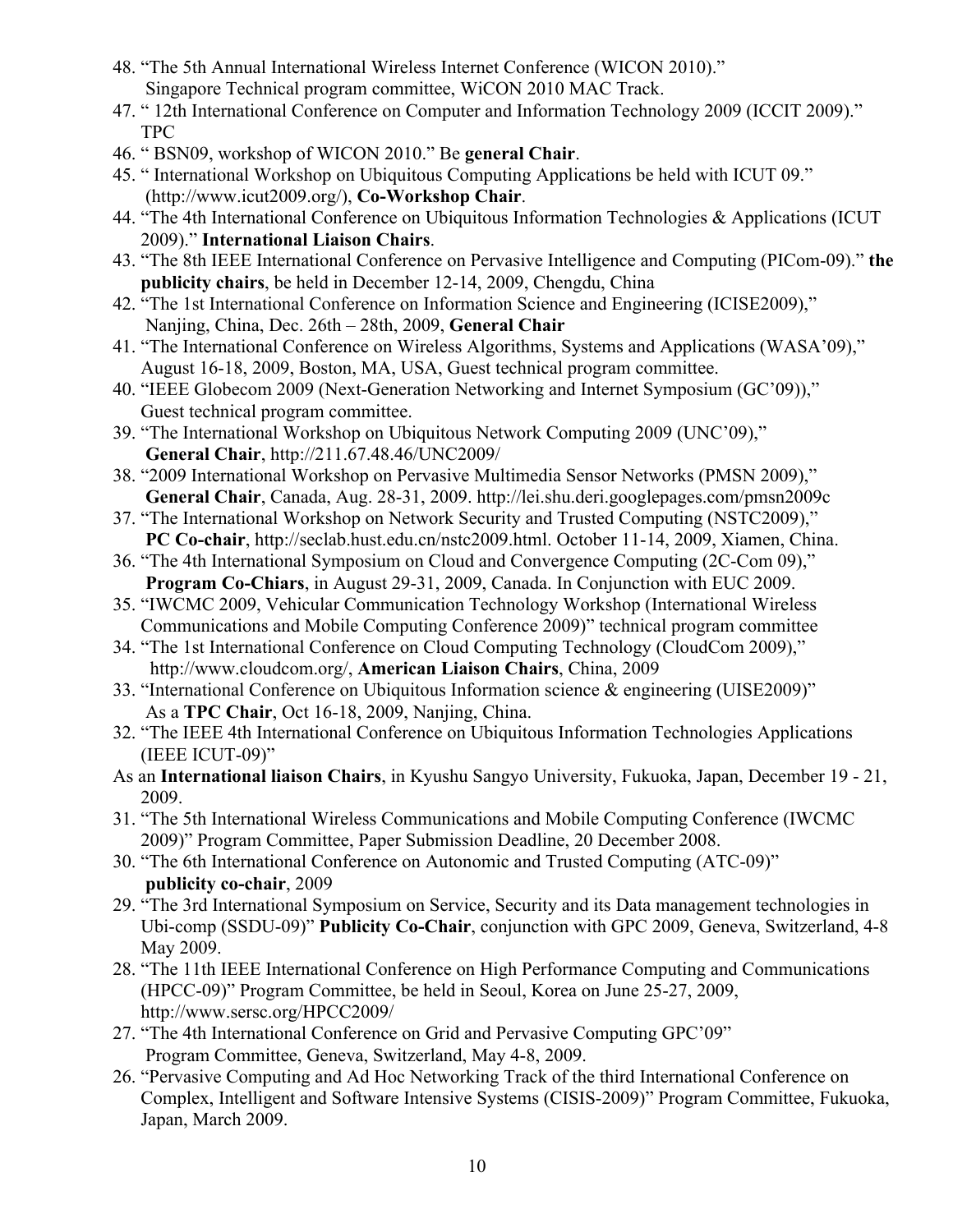- 25. "The 15th IEEE Pacific Rim International Symposium on Dependable Computing (PRDC'09)" Program Committee, Shanghai, China, December, 2009.
- 24. "The 16th IEEE International Conference on Network Protocols (**ICNP08**)" Invited to serve as a reviewer, Orlando, Florida, October 19-22, 2008, USA.
- 23. "International Conference on Wireless Algorithms, Systems and Applications (WASA08)" Technical Program Committee (TPC), October 26-28, 2008, Dallas, TX, USA.
- 22. "The IEEE International Workshop on Ubiquitous Network Computing 2008 (UNC'08)"  **General Chair, Program Chair (Corresponding Chair)**, Dec. 9-12, 2008, Taiwan.
- 21. "the 10th IEEE International Conference on High Performance Computing and Communications (HPCC-08)" Technical Program Committee (TPC), Dalian, China, September 25-27, 2008.
- 20. "The 2008tWorkshop on Dependable and Secure Services Computing (DSSC-08) (In Conjunction with IEEE APSCC 2008)" http://apscc2008.csie.chu.edu.tw/ December 9-12, 2008, Jiaosi, Yilan, Taiwan. **Publicity Co-Chairs.**
- 19. "The 2nd IEEE Multi-conference on Systems and Control (MSC), (IEEE MSC'08)" Program Committee, San Antonio, Texas, USA, September 3-5, 2008.
- 18. "The 3th International Workshop on Trustworthiness, Reliability and services in Ubiquitous and Sensor neTworks (TRUST 2008)" **Publicity co-chair**, China, December 17-20, 2008.
- 17. "The 15th IEEE Pacific Rim International Symposium on Dependable Computing (PRDC'08)" Program Committee, Taiwan, December 15-17, 2008.
- 16. "ISPA-08 to be held in Sydney" **Publication chair**, Sydney, Dec 2008, by LNCS, and later become one of the editors of LNCS.
- 15. "The 22nd IEEE International Conference on Advanced Information Networking and Applications (AINA 2008)" PC member; Submission due: Sept. 22, 2007; Gino-Wan, Okinawa, Japan, March 25 - 28, 2008.
- 14. "The 13th IEEE Pacific Rim International Symposium on Dependable Computing (PRDC'07)" Session chair on Dependable Networks, Melbourne, Victoria, Australia, December 17-19, 2007.
- 13. "The 2007 International Conference on Computational Science and Its Applications (ICCSA 2007)" Invited to serve as a reviewer; Submission due: Apr. 20; Kuala Lumpur, Malaysia, Aug. 26-29, 2007.
- 12. "The Second International Symposium on Information Security (IS 2007)" PC member; Submission due: May 24, 2007; Vilamoura, Algarve, Portugal, Nov 26-27, 2007.
- 11. "The 4th International Conference on Autonomic and Trusted Computing (ATC-07)" PC member; Submission due: Jan. 15, 2007; Hong Kong, China, July 11-13, 2007.
- 10. "The IEEE 21st International Conference on Advanced Information Networking and Applications (AINA-07)" PC member; Submission due: Oct. 31, 2006; Niagara Falls, Canada, May 21-23, 2007.
- 9. "The 2007 International Conference on Ubisafe Computing (UbiSafe-07)" Publicity chair; Submission due: Nov. 3, 2006; Ontario, Canada, May 21-23, 2007.
- 8. "The 3rd IEEE International Symposium on Security in Networks and Distributed Systems (SSNDS-07)" PC member; Niagara Falls, Canada, May 21-23, 2007.
- 7. "20th IEEE Intl. Conf. on Advanced Information Networking and Applications (AINA 2006)" Session Chair: Ubiquitous Systems; Vienna, Austria. April 2006.
- 6. "The 3rd International Conference on Ubiquitous Intelligence and Computing (UIC-06)" PC member, Session Chair: Services, Models, Personal/Social Factors II; Submission due: March 10, 2006.
- 5. "The 3rd International Conference on Autonomic and Trusted Computing (ATC-06)" Session Chair: Cryptography, Security and Privacy II; Submission due: March 19, 2006.
- 4. "The 6th International Conference on Parallel and Distributed Computing, Applications and Technologies (PDCAT'05)" Session Chair, PC member, Organization Member, 2005/12/05 - 2005/12/08.
- 3. "Wuhan doctor-students' seminar of computer science," Supported by Science Committee of Hubei Province and Wuhan University, China; Sponsor Program Committee Chair, 2004.12-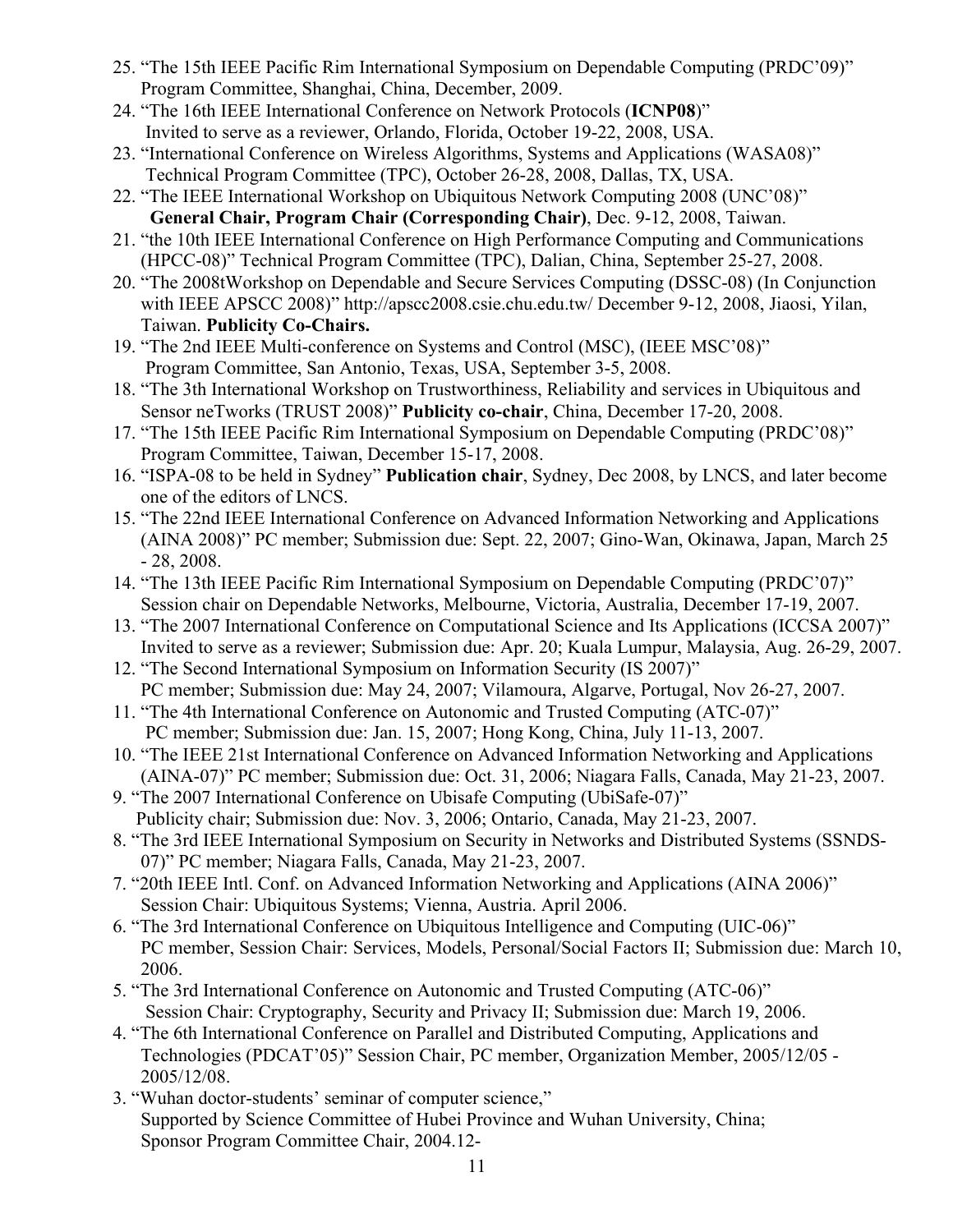- 2. "The 2ndWuhan doctor-students' seminar of computer science", Supported by Science Committee of Hubei Province and Wuhan University, China; Steering Committee Chair, Program Committee Chair, 2004/12/11-2004/12/12.
- 1. "The12th computer network and data Communication Conference", Supported by computer network and data Communication Committee of China and HuaZhong Normal University; Session Chair, PC member, Organization Member, 2002/12/2-2002/12/4.

# **Scholarly Activities: over 403 papers: J376 + C27**

*Publications: over 400 journal papers and over 100 conference papers; Presentations: over 100 conference presentations and visiting presentations; Scholarly Paper Reviews: over 100 journal and conference papers review.*

# **Published Journal Papers: 376 (\*means the corresponding author, all over 400)**

376. Zhihua Xia, Qi Gu, Wenhao Zhou, Lizhi Xiong, Jian Weng, *Neal N. Xiong\*,* "Secure Computation on Additive Shares", TCSI-2020-11-0756, *IEEE Transactions on Computers*, DOI: 10.1109/TC.2021.3073171, 2021. (Impact factor: 3.31, Rank 1)

375. Mingfeng Huang, Anfeng Liu, *Neal N. Xiong\**, Jie Wu, An UAV-assisted Ubiquitous Trust Communication System in 5G and Beyond Networks, #1570682229, *IEEE Journal on Selected Areas in Communications*, DOI: 10.1109/JSAC.2021.3088675, accepted. (Impact factor: 11.55, Rank 1)

374. Mingdong Zhang; Ronghe Chu; Chaoyu Dong; Jianguo Wei; Wenhuan Lu; *Naixue Xiong*, Residual Learning Diagnosis Detection: An Advanced Residual Learning Diagnosis Detection System for COVID-19 in Industrial Internet of Things, *IEEE Transactions on Industrial Informatics*, 17(9): 6510 - 6518, 15 January 2021. DOI: 10.1109/TII.2021.3051952.

373. Prabhat Kumar, Randhir Kumar, Gautam Srivastava, Govind P. Gupta, Rakesh Tripathi, Thippa Reddy Gadekallu, *Neal Xiong*, "PPSF: A Privacy-Preserving and Secure Framework using Blockchain-based Machine-Learning for IoT-driven Smart Cities", *IEEE Transactions on Network Science and Engineering*, Digital Object Identifier: 10.1109/TNSE.2021.3089435, May 2021.

372. Duantengchuan Li, Hai Liu\*, Zhaoli Zhang, Ke Lin, Shuai Fang, Zhifei Li, *Neal N.Xiong*, CARM: Confidence-aware recommender model via review representation learning and historical rating behavior in the online platforms, *Neurocomputing*, Volume 455, 30 September 2021, Pages 283-296.

371. Li Yang, *Neal Xiong*, Vacuum: An Efficient and Assured Deletion Scheme for User Sensitive Data on Mobile Devices, *IEEE Internet of Things Journal,* Id: IoT-11683-2020.R2, accepted.

370. Xiaoping Wu, Hengnian Qi, *Naixue Xiong\** (corresponding author), Xuefeng Zhu, A Source Prediction System for Dynamic Networks Based on TDOA Measurements, TNSE-2020-08-0634.R2, *IEEE Transactions on Network Science and Engineering*, 2021-06-20, accepted.

369. Renjie Zhou, Hao Qian, Jian Wan, Yongjian Ren, Jinlin Zhang, *Naixue Xiong*\*, Nailiang Zhao, Sanyuan Zhang, Chang Liu, Self-attention Mechanism enhanced user interests modeling for personalized recommendation services in Cyber-Physical-Social Systems, *IEEE Transactions on Network Science and Engineering,* TNSESI-2020-12-1110, Dec 20, 2020.

368. Jinsong Gui, Xiangwen Dai, *Neal N. Xiong\*,* "Design and Analysis of Network Behaviors for Optimizing Network Energy Efficiency in 5G mmWave Systems", *IEEE Transactions on Network Science and Engineering*, DOI: 10.1109/TNSE.2021.3074362.

367. Renjie Zhou, Chen Liu, Jian Wan\*, Yongjian Ren, Jinlin Zhang, *Neal N. Xiong\*,* Qing Fan, "A Hybrid Neural Network Architecture to Predict Online Advertising Click-Through Rate Behaviors in Social Networks", *IEEE Transactions on Network Science and Engineering*, ID: TNSE-2020-11-0967.R1, March 1, 2021.

366. Jialin Guo, Guosheng Huang, Qiang Li, *Neal N. Xiong\*,* Shaobo Zhang, Tian Wang, STMTO: A Smart and Trust Multi-UAV Task Offloading System, *Information Sciences*, DoI: 10.1016/j.ins.2021.05.020.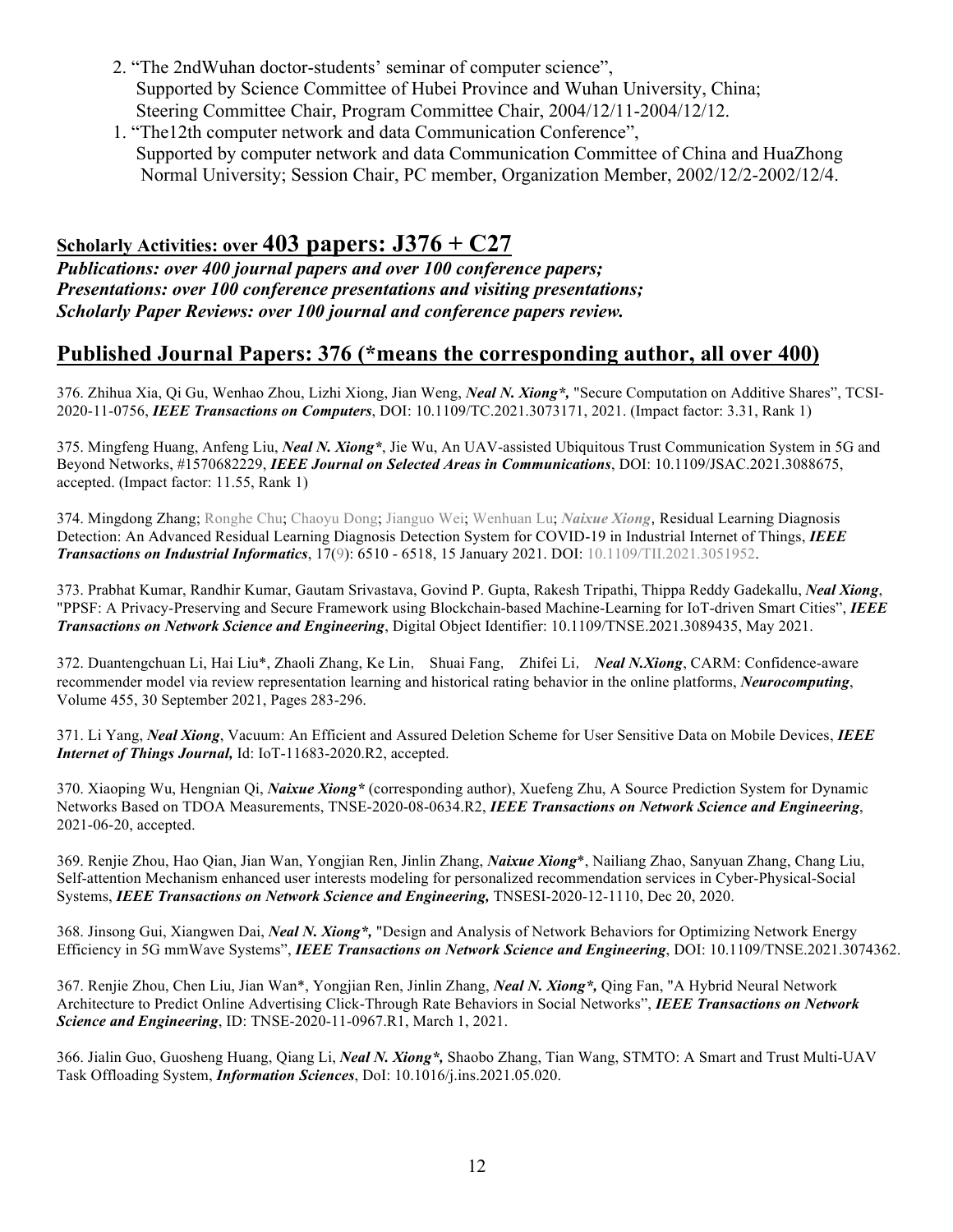365. Wei Jiang, Wanchun Jiang\*, Jianxin Wang, Jianliang Gao, *Neal N. Xiong*, ORP: An Online Rule Placement Scheme to Optimize the Traffic Overhead for Data Center Networks, *IEEE Transactions on Network Science and Engineering*, Digital Object Identifier: 10.1109/TNSE.2021.3082081, May 20, 2021.

364. Q. Gu, Y. Chang, *Neal N. Xiong*, L. Chen, Forecasting Nickel futures price based on the empirical wavelet transform and gradient boosting decision trees, *Applied Soft Computing Journal*, May 12, 2021. DoI: 10.1016/j.asoc.2021.107472.

363. Wanneng Shu, Ken Cai\*, *Neal N. Xiong*, Research on Strong Agile Response Task Scheduling Optimization Enhancement with Optimal Resource Usage in Green Cloud Computing, *Future Generation Computer Systems*, May 2021.

362. Ting Li, Wei Liu, Anfeng Liu, Mianxiong Dong, Kaoru. Ota, *Neal N. Xiong\*,* Qiang Li, BTS: A Blockchain-based Trust System to Deter Malicious Data Reporting in Intelligent Internet of Things, *IEEE Internet of Things Journal*, DOI: 10.1109/JIOT.2021.3085004, May 15, 2021

361. Shun Liu, Qiang Yang, Shaobo Zhang, Tian Wang, *Neal N. Xiong\*,* MIDP: An MDP-based Intelligent Big Data Processing Scheme for Vehicular Edge Computing, *Journal of Parallel and Distributed Computing*, JPDC-D-21-00090, accepted on May 2021.

360. Xing Chen, Junqin Hu, Zheyi Chen, Bing Lin, *Neal N. Xiong*, and Geyong Min, A Reinforcement Learning Empowered Feedback Control System for Industrial Internet of Things, *IEEE Transactions on Industrial Informatics*, DOI: 10.1109/TII.2021.3076393.

359. Xiaoheng Deng; Peiyuan Guan; Cong Hei; Feng Li; Jianqing Liu, *Neal N. Xiong\*,* "An Intelligent Resource Allocation Scheme inEnergy Harvesting Cognitive Wireless Sensor Networks," *IEEE Transactions on Network Science and Engineering*, DOI: 10.1109/TNSE.2021.3076485, Print ISSN: 2327-4697, May 4, 2021.

358. Liqing Huang, *Neal N. Xiong*, Effective Blind Image Deblurring Using Matrix-Variable Optimization, *IEEE Transactions on Image Processing*, accepted.

357. Xiu Kan, Yixuan Fan, Le Cao, *Neal N. Xiong*, Dan Yang, Xuan Li, A Novel IoT Network Intrusion Detection Approach based on adaptive particle swarm optimization convolutional neural network, *Information Science*, Volume 568, August 2021, pp. 147-162. (Impact factor: 5.9, Rank 2)

356. Xinrui Ge, Jia Yu, Hanlin Zhang, Jianli Bai, Jianxi Fan, *Neal N. Xiong*, SPPS: A Search Pattern Privacy system for Approximate Shortest Distance Query of Encrypted Graphs in IIoT, *IEEE Transactions on Systems, Man and Cybernetics: Systems*, Accepted (Impact factor: 9.3, Rank 1)

355. Fangfang Luo, Genggeng Liu, Guolong Chen, Wenzhong Guo\*, Naixue Xiong, ML-KELM: A Kernel Extreme Learning Machine Scheme for Multi-Label Classification of Real Time Data Stream in SIoT, *IEEE Transactions on Network Science and Engineering*, Accepted (Impact factor: 5.2, Rank 1)

354. Wu, Mou; Xiong, Neal\*; Tan, Liansheng; Wei, Jianguo; Wu, Jie, ATU: An Aggregate-then-Update Diffusion Intelligent Estimation Scheme for Adaptive Networked Systems, *IEEE Transactions on Systems, Man and Cybernetics: Systems*, Accepted

353. Xingjian Xue\*, Zixu Wang, Linjuan Ge, Lirong Deng, Rui Song, and Neal Naixue Xiong, Video Recognition for Analyzing the Characteristics of Vehicle–Bicycle Conflict, *CMC: Computers, Materials & Continua*, DOI:10.32604/cmc.2021.016885, 2021. (IF: 4.89)

352. Chunxue Wu, Bin Li, Naixue Xiong, "An Effective Machine Learning Scheme to Analyze and Predict the Concentration of Persistent Pollutants in the Great Lakes*," IEEE Access*, DoI: 10.1109/ACCESS.2021.3069990, 12/20/2020.

351. Ting Li, Wei Liu, Zhiwen Zeng, **N. N. Xiong**\*, DRLR: A Deep Reinforcement Learning based Recruitment Scheme for Massive Data Collections in 6G-based IoT networks, *IEEE Internet of Things*, DOI: 10.1109/JIOT.2021.3067904, 2021.

350. X. Xiang, W. Liu, T. Wang, J. Gui, **Neal N. Xiong**\*, An Integral Data Gathering Framework for Supervisory Control and Data Acquisition Systems in Green IoT, *IEEE Transactions on Green Communications and Networking*, TGCN-SI-GIoT-20-0067.R1, accepted.

349. Zhaoli Zhang, Z. Li, H. Liu, and Naixue Xiong, "Multi-scale Dynamic Convolutional Network for Knowledge Graph Embedding*," IEEE Transactions on Knowledge and Data Engineering*, vol. DOI: 10.1109/TKDE.2020.3005952, pp. 1-10, 2021.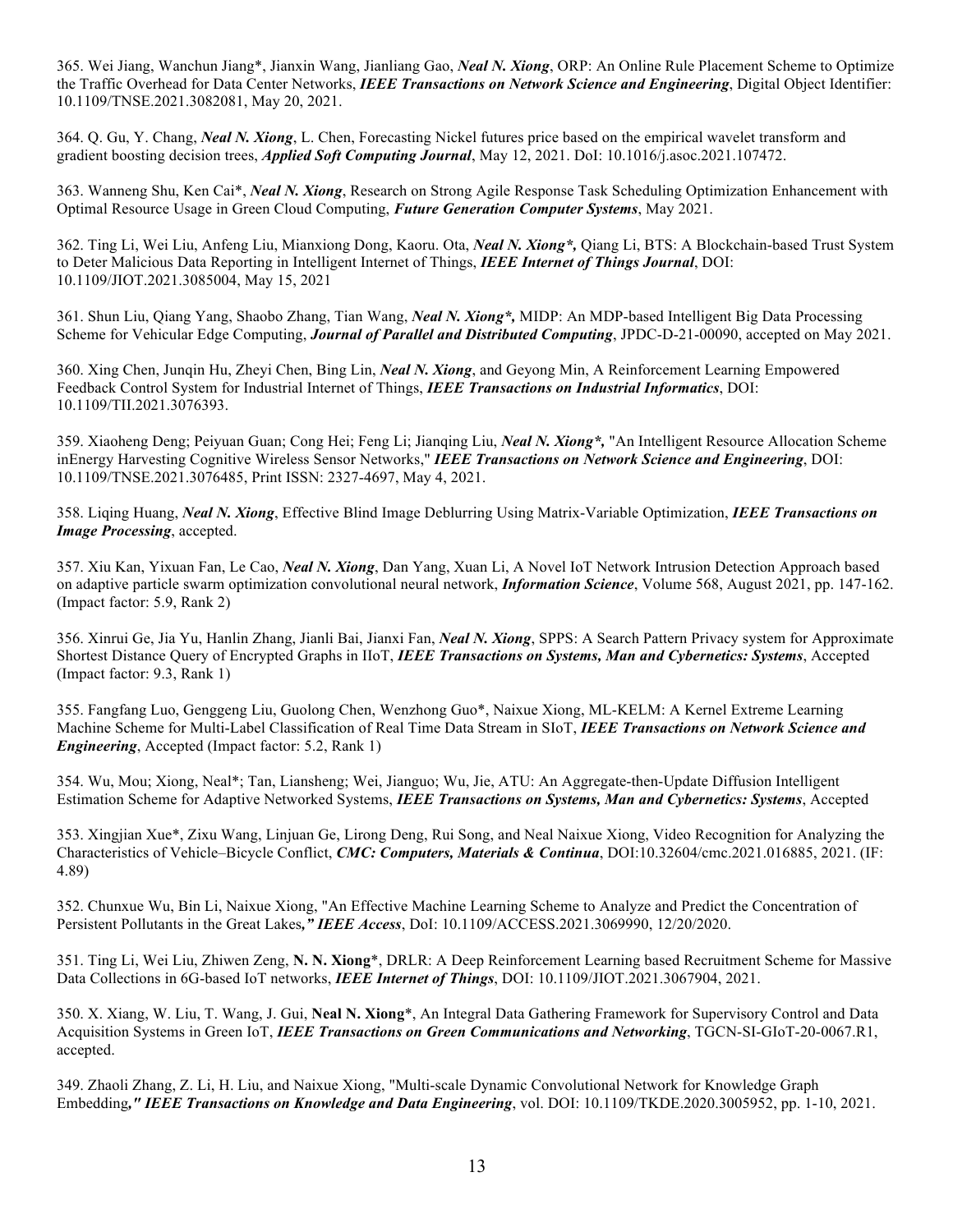348. Liping Zhang, Zhen Wei, Wei Ren, Xianghan Zheng, Kim-Kwang Raymond Choo, Neal N. Xiong, "SIP: An Efficient and Secure Information Propagation Scheme in E-health Networks", TNSE-2020-09-0697.R2, *IEEE Transactions on Network Science and Engineering*, Digital Object Identifier: 10.1109/TNSE.2021.3063174! (CTU)

347. Randhir Kumar, Rakesh Tripathi, Ningrinla Marchang, Gautam Srivastava, Thippa Reddy Gadekallu, Neal N. Xiong, A Secured Distributed Detection System based on IPFS and Blockchain for Industrial images and videos Data security, *Journal of Parallel and Distributed Computing,* Number: JPDC-D-20-00247R1, on Dec 28, 2020.

346. Yuefeng Liu, Bing Hua\*, Neal Xiong, State of Charge Estimation of Lithium-ion Batteries Based on Temporal Convolutional Network and Transfer Learning, IEEE ACCESS, DOI: 10.1109/ACCESS.2021.3057371, Feb 20, 2021.

345. WENYUAN XU, WEIWEI FANG, YI DING, MEIXIA ZOU, AND NAIXUE XIONG, Accelerating Federated Learning for IoT in Big Data Analytics with Pruning, Quantization and Selective Updating, IEEE Access, Digital Object Identifier: 10.1109/ACCESS.2021.3063291, on March 5, 2021.

344. Xiangyan Tang; Wenxuan Tu; Keqiu Li; Jieren cheng, Naixue Xiong, DFFNet: An IoT-Perceptive Dual Feature Fusion Network for General Real-time Semantic Segmentation, *Information Sciences*, 2020-09-17, accepted.

343. Zhifei Li, Hai Liu, Zhaoli Zhang, Tingting Liu, Neal N. Xiong, Learning Knowledge Graph Embedding with Heterogeneous Relation Attention Networks, *IEEE Transactions on Neural Networks and Learning Systems*, Feb 19, 2021, pp 1-13, DoI: 10.1109/TNNLS.2021.3055147.

342. Tan Guo, Keping Yu, Gautam Srivastava, Wei Wei, Lei Guo, Neal Xiong, Latent Discriminative Low-rank Projection for Visual Dimension Reduction in Green Internet of Things, *IEEE Transactions on Green Communications and Networking* (IEEE TNCE), R2,

submitted. TGCN-SI-GIoT-20-0003.R2, accepted.

341. Huaqun Wang\*, Debiao He, Jia Yu, Neal Xiong, Bin Wu, RDIC: A Blockchain-Based Remote Data Integrity Checking System for big data Security Management in 5G networks, *Journal of Parallel and Distributed Computing*, Feb 17, 2021, DoI: 10.1016/j.jpdc.2021.02.012.

340. Jialin Guo, Anfeng Liu, Kaoru Ota, Mianxiong Dong, Xiaoheng Deng, Naixue Xiong\*. ITCN: An Intelligent Trust Collaboration Network System in Industrial IoT. *IEEE Transactions on Network Science and Engineering*, DOI: 10.1109/TNSE.2021.3057881, 2021.

339. Guoqiong Liao, Xiaomei Huang, **Naixue Xiong**, Changxuan Wan, and Mingsong Mao, "Softwarized Attention-Based Context-Aware Group Recommendation Technology in Event-Based Industrial Cyber-Physical Systems", *IEEE Transactions on Industrial Informatics*, appear in 2021.

338. Mengqiu Shen, Anfeng Liu, Shaobo Zhang, Mande Xie, **Neal N. Xiong\*,** Huimin Lu, "ITT: An Intelligent and Trace-able Trust Scheme for Industrial Security in Smart Cities," DOI: 10.1109/JIOT.2021.3049173, *IEEE Internet of Things Journal*, Jan 2021.

337. Xiaoxiang Guo, **Naixue Xiong**, Haiyan Wang, and Jingli Ren\*, Design and Analysis of a Prediction System about Influenza-Like Illness from the Latent Temporal and Spatial Information, *IEEE Transactions on Systems, Man, and Cybernetics: Systems*, Print ISSN: 2168-2216, Digital Object Identifier: 10.1109/TSMC.2020.3048946, Jan 22, 2021.

336. Hongju Cheng, Yushi Shi, Leihuo Wu, and **Naixue Xiong\*,** An Intelligent Scheme for Big Data Recovery in Internet of Things Based on Multi-Attribute Assistance and Extremely Randomized Trees, *Information Science*, Appear in 2021.

335. Mingdong Zhang; Ronghe Chu; Chaoyu Dong; Jianguo Wei; Wenhuan Lu**, Neal Xiong**, "RLDD: An Advanced Residual Learning DiagnosisDetection System for COVID-19 in IIoT," *IEEE Transactions on Industrial Informatics*, Print ISSN: 1551-3203, Online ISSN: 1941-0050, Digital Object Identifier: 10.1109/TII.2021.3051952

334. Lizhi Xiong, Xinwei Zhong, **Naixue Xiong\*,** Wen Liu, "QR-3S: A High Payload QR Code Secret Sharing System for Industrial Internet of Things in 6G Networks," *IEEE Transactions on Industrial Informatics* as a SS on 6G-Enabled Network in Box (NIB) for Industrial Applications and Services, Jan 2020. DOI: 10.1109/TII.2020.3044006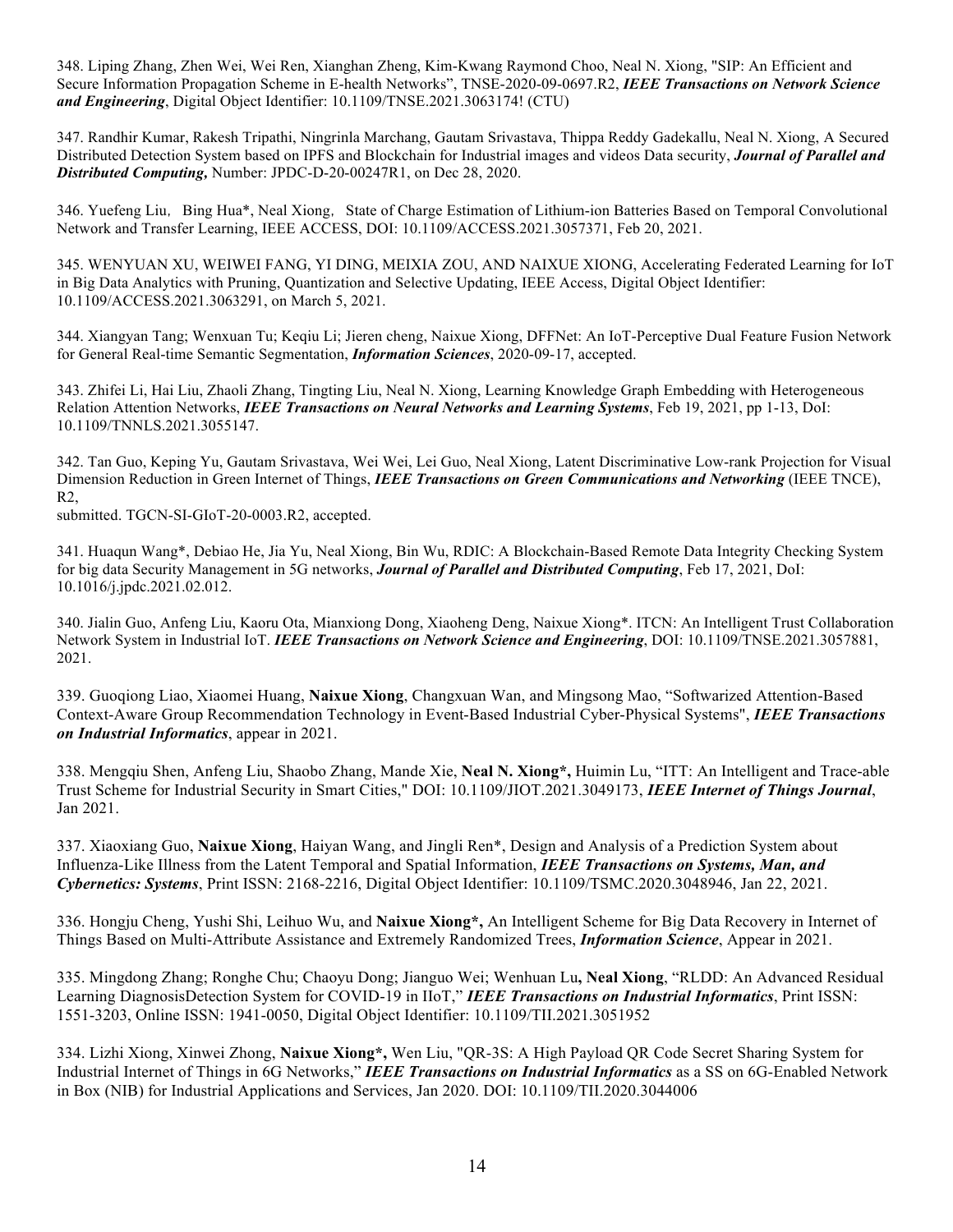333. Wu, Xiaoping; Qi, Hengnian; Xiong, **Naixue Xiong\*,** "Rank-one Semidefinite Programming Solutions for Mobile Source Localization in Sensor Networks," *IEEE Transactions on Network Science and Engineering,* TNSE-2020-10-0891, DOI: 10.1109/TNSE.2020.3047824, accepted.

332. Qinghua gu, HuaYang Chen; Lu Chen; Xinhong Li; **Neal N Xiong**, A many-objective evolutionary algorithm with reference points-based strengthened dominance relation, *Information Sciences*, Volume 554, April 2021, Pages 236-255.

331. Weiwei Fang, Feng Xue, Yi Ding, **N. Xiong\*,** Victor C. M. Leung, EdgeKE: An On-Demand Deep Learning IoT System for Cognitive Big Data in Industrial Edge Devices, *IEEE Transactions on Industrial Informatics,* No. TII-20-0730.R2! Jan 2020, DOI: 10.1109/TII.2020.3044930.

330. Xianyi Chen, Zhentian Zhang, Anqi Qiu, Zhihua Xia\*, and **Neal N. Xiong**, A novel coverless steganography method based on image selection and StarGAN, *IEEE Transactions on Network Science and Engineering*, TNSESI-2020-08-0666.R1, DOI: 10.1109/TNSE.2020.3041529, Dec 1, 2020.

329. Yuxin Mao, Lujie Zhou, and **Naixue Xiong\*,** TPS: A Topological Potential Scheme to Predict Influential Network Nodes for Intelligent Communication in Social Networks, *IEEE Transactions on Network Science and Engineering,* TNSE-2020-10- 0813, Digital Object Identifier 10.1109/TNSE.2020.3044299, Dec 23, 2020.

328. Weizheng Wang, Xiangqi Wang, Jin Wang, **Neal Xiong,** Peng Liu, "Ensuring Cryptography Chips Security by Preventing Scan-Based Side-Channel Attacks with Improved DFT Architecture," *IEEE Transactions on Systems, Man, and Cybernetics: Systems,* Print ISSN: 2168-2216, Online ISSN: 2168-2232, Digital Object Identifier: 10.1109/TSMC.2020.3036879, Dec 2020.

327. Yangxia Hu; Wenhuan Lu; Jianguo Wei\*, **Neal N Xiong**; Maode Ma, Selection of the optimal embedding positions of digital audio watermarking in wavelet domain*, Journal: Computers & Security*, IF: 3.579, appear in 2021.

326. Mengran Liu, Weiwei Fang\*, Xiaodong Ma, Wenyuan Xu, **Naixue Xiong**, Yi Ding, CPSCA: Channel Pruning Guided by Spatial and Channel Attention for Edge Intelligence, *Journal of Systems Architecture*, No.: ASOC-D-20-04601, appear in 2021.

325. Shaobo Huang, Zhiwen Zeng, Kaoru Ota, Mianxiong Dong, Tian Wang, **Neal N. Xiong\*,** An Intelligent Collaboration Trust Interconnections System for Mobile Information Control in Ubiquitous 5G networks, *IEEE Transactions on Network Science and Engineering,* DOI: 10.1109/**TNSE**.2020.3038454, Nov 2020.

324. Xia, Zhihua; Wang, Lan; Tang, Jian; **Xiong, Naixue\*;** Weng, Jian, "A privacy-preserving Image Retrieval Scheme using Secure Local Binary Pattern in Cloud Computing", *IEEE Transactions on Network Science and Engineering*, RE: **TNSE**-2020-08-0507.R1, DOI: 10.1109/TNSE.2020.3038218, 2020.

323. Shiming He, Zhuozhou Li, and Jin Wang, **Neal Xiong\*,** "Intelligent Detection for Key Performance Indicators in Industrial-Based Cyber-Physical Systems", *IEEE Transactions on Industrial Informatics*, DOI: 10.1109/TII.2020.3036168, Nov 06, 2020.

322. Anmin Fu, Xianglong Zhang, **Naixue Xiong\*,** Yansong Gao, and Huaqun Wang, Jing Zhang, VFL: A Verifiable Federated Learning with Privacy-Preserving for Big Data in Industrial IoT, *IEEE Transactions on Industrial Informatics*, as a SS on Opportunities and Challenges to Integrate AI and Big Data, Digital Object Identifier: 10.1109/TII.2020.3036166, 2020.

321. Mingyue Yu, Anfeng Liu, **Neal N. Xiong\*,** Tian Wang, "An Intelligent Game based Offloading Scheme for Maximizing Benefits of IoT-Edge-Cloud Ecosystems", *IEEE Internet of Things Journal*, Special Issue on AI-driven IoT Data Monetization: A Transition From "Value Islands" To "Value Ecosystems", accepted! IoT-11995-2020.R2, 22-Oct-2020.

320. Ouyang Yan, Anfeng Liu, **Naixue Xiong\***, Tian Wang, "An Effective Early Message Ahead Join Adaptive Data Aggregation Scheme for Sustainable IoT", *IEEE Transactions on Network Science and Engineering*, Manuscript ID: TNSE-2020-07-0342, ID: TNSE-2020-07-0342.R2 on Oct 20, 2020. Digital Object Identifier: 10.1109/TNSE.2020.3033938.

319. Zongshuai Liu, Xuyu xiang, Jiaohua Qin, Yun Tan, Qin Zhang, **Neal N Xiong**, "Image Recognition of Citrus Diseases Based on Deep Learning". TSP CMC 12165*, Journal Computers, Materials & Continua*, available at Link http://xpertproof.transforma.in/xpertproofing/TSP/xpertproof/fsp?fs=FSws1dAy3MPApHO7P.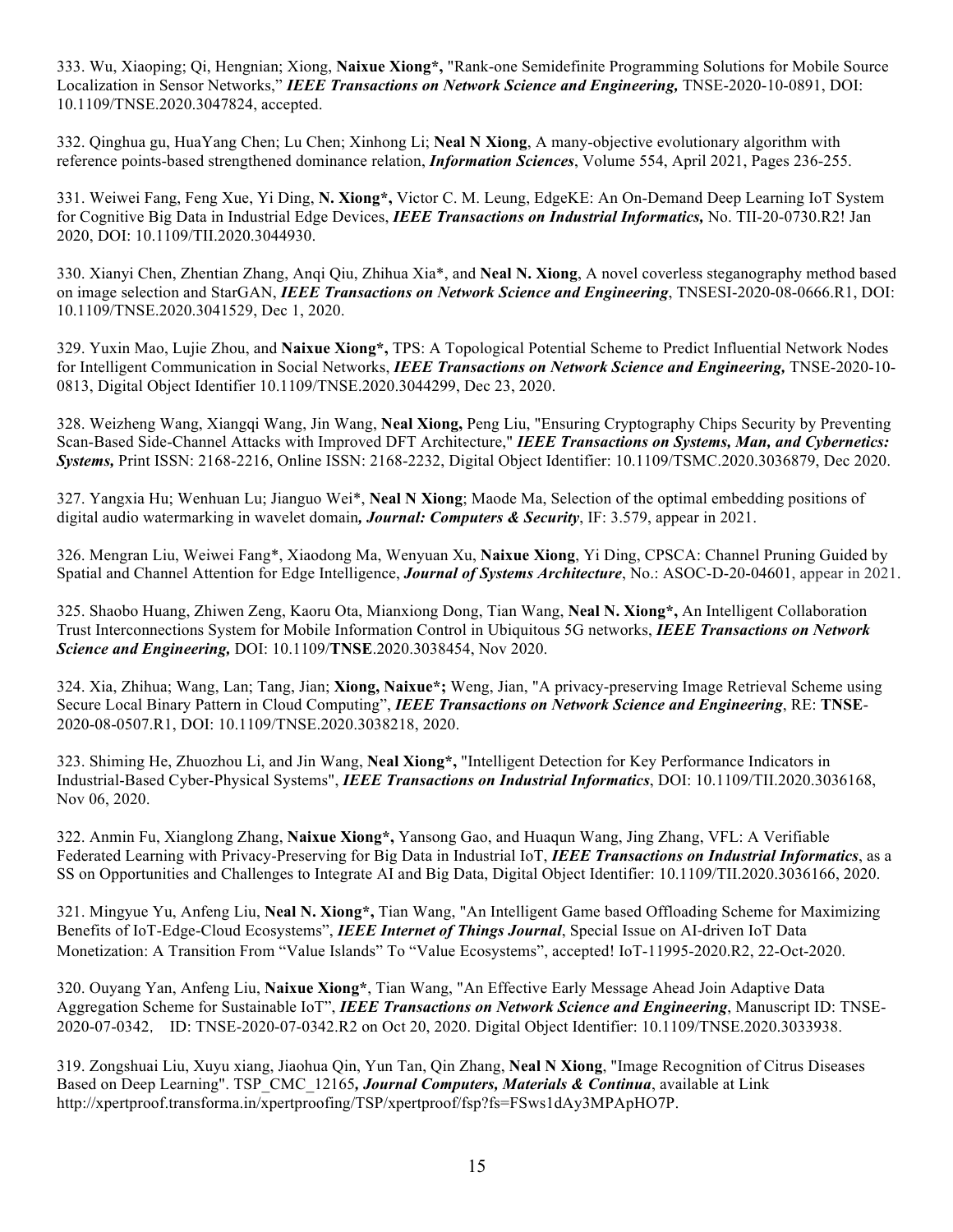318. J. Wang, C. Jin, Q. Tang, **Neal Xiong\*,** Gautam Srivastava, Intelligent Ubiquitous Network Accessibility for Wireless-Powered MEC in UAV-Assisted B5G, *IEEE Transactions on Network Science and Engineering*, doi: 10.1109/TNSE.2020.3029048, Oct 2, 2020. Published!

317. Liping Zhang, Yue Zhu, Wei Ren\*, Yinghan Wang, **Neal N. Xiong**, and Yan Zhang, "An Energy Efficient Authentication Scheme using Chebyshev Chaotic Map for Smart Grid Environment" *IEEE Transactions on Industrial Informatics*, No. TII-20-4038, Aug. 25, 2020.

316. Li Yang, Ying Li, and Jin Wang, **Neal N. Xiong\*,** FSLM: An Intelligent Few-shot Learning Model Based on Siamese Networks for IoT Technology, *IEEE Internet of Things*, Special Issue on Robustness and Efficiency in the Convergence of Artificial Intelligence and IoT, Digital Object identifier: 10.1109/JIOT.2020.3022427.

315. Qian Wang, Qinghua Gu, **Neal N. Xiong**, Shunling Ruan, Song Jiang, Surrogate-Assisted Evolutionary Algorithm for Expensive Constrained Multi-Objective Discrete Optimization Problems, *IEEE Transactions on Cybernetics*, minor revisions.

314. Keke Huang, **Neal Xiong**, Reconstruction of Tree Network via Evolutionary Game Data Analysis, *IEEE Transactions on Cybernetics*, CYB-E-2019-11-2649.R1, minor revisions.

313. HuaYang Chen; Lu Chen; Xinhong Li; **Neal N Xiong**, A many-objective evolutionary algorithm with reference pointsbased strengthened dominance relation, *Information Science*, INS-D-19-3948R2, minor revisions.

312. Ouyang Yan, Anfeng Liu, **Naixue Xiong\*,** Tian Wang, An Effective Early Message Ahead Join Adaptive Data Aggregation Scheme for Sustainable IIoT, *IEEE Transactions on Network Science and Engineering*, TNSE-2020-07-0342, minor!

311. Shaobo Huang, Anfeng Liu, Shaobo Zhang, Tian Wang, **Neal N. Xiong\*,** BD-VTE: A Novel Baseline Data based Verifiable Trust Evaluation Scheme for Smart Network Systems, *IEEE Transactions on Network Science and Engineering*, Digital Object Identifier: 10.1109/TNSE.2020.3014455. Aug 2020.

310. Mou Wu, **Naixue Xiong\*,** Athanasios V. Vasilakos, Victor C. M. Leung, RNN-K: A Reinforced Newton Method for Consensus-based Distributed Optimization and Control over Multiagent Systems, *IEEE Trans Cybernetic*, Aug 2020, DOI: 10.1109/TCYB.2020.3011819.

309. Ting Li, Anfeng Liu, **Naixue Xiong\*,** Shaobo Zhang, Tian Wang, A Trustworthiness-based Vehicular Recruitment Scheme for Information Collections in Distributed Networked Systems, *Information Science,* 545: 65-81 (2021)

308. Renjie Zhou, Xiao Wang, Jian Wan, **N. Xiong\*,** EDM-Fuzzy: An Euclidean Distance Based Multiscale Fuzzy Entropy Technology for Diagnosing Faults of Industrial Systems, *IEEE Transactions on Industrial Informatics*, Print ISSN: 1551- 3203, Online ISSN: 1941-0050, Digital Object Identifier: 10.1109/TII.2020.3009139.

307. Jin Wang, Caiyan Jin, Qiang Tang, **Naixue Xiong\*,** "GJRA: A Global Joint Resource Allocation Scheme for UAV Service of PEC in IIoTs", *IEEE Transactions on Industrial Informatics*, No. TII-20-2552, accepted, appear to 2020.

306. W Liu, CY Zhang, G Liu, Y Su, **N. Xiong\***, Extraversion Measure for Crowd Trajectories, *IEEE Transactions on Industrial Informatics*, 15 (12), 6334-6343, Dec. 2019, DOI: 10.1109/TII.2019.2916671

305. Jinsong Gui, Lihuan Hui, **Neal N Xiong\*,** Jie Wu, "Improving Spectrum Efficiency of Cell-edge Devices by Incentive Architecture Applications with Dynamic Charging", *IEEE Transactions on Industrial Informatics*, 17(2): 795-808 (2021)

304. Shanchen Pang; Tong Ding; **Naixue Xiong**, Design and Analysis of a Decisional Intelligent System Based on Enzymatic Numerical Technology, *Information Sciences*, 547: 450-469 (2021).

303. Danxin Wang, Chuanhe Huang, Xieyang Shen, **Naixue Xiong**, Congratulations, A General Location-Authentication Based Secure Participant Recruitment Scheme for Vehicular Crowdsensing! Volume 171, 22 April 2020, 107152, *Computer Networks*, DOI: 10.1016/j.comnet.2020.107152.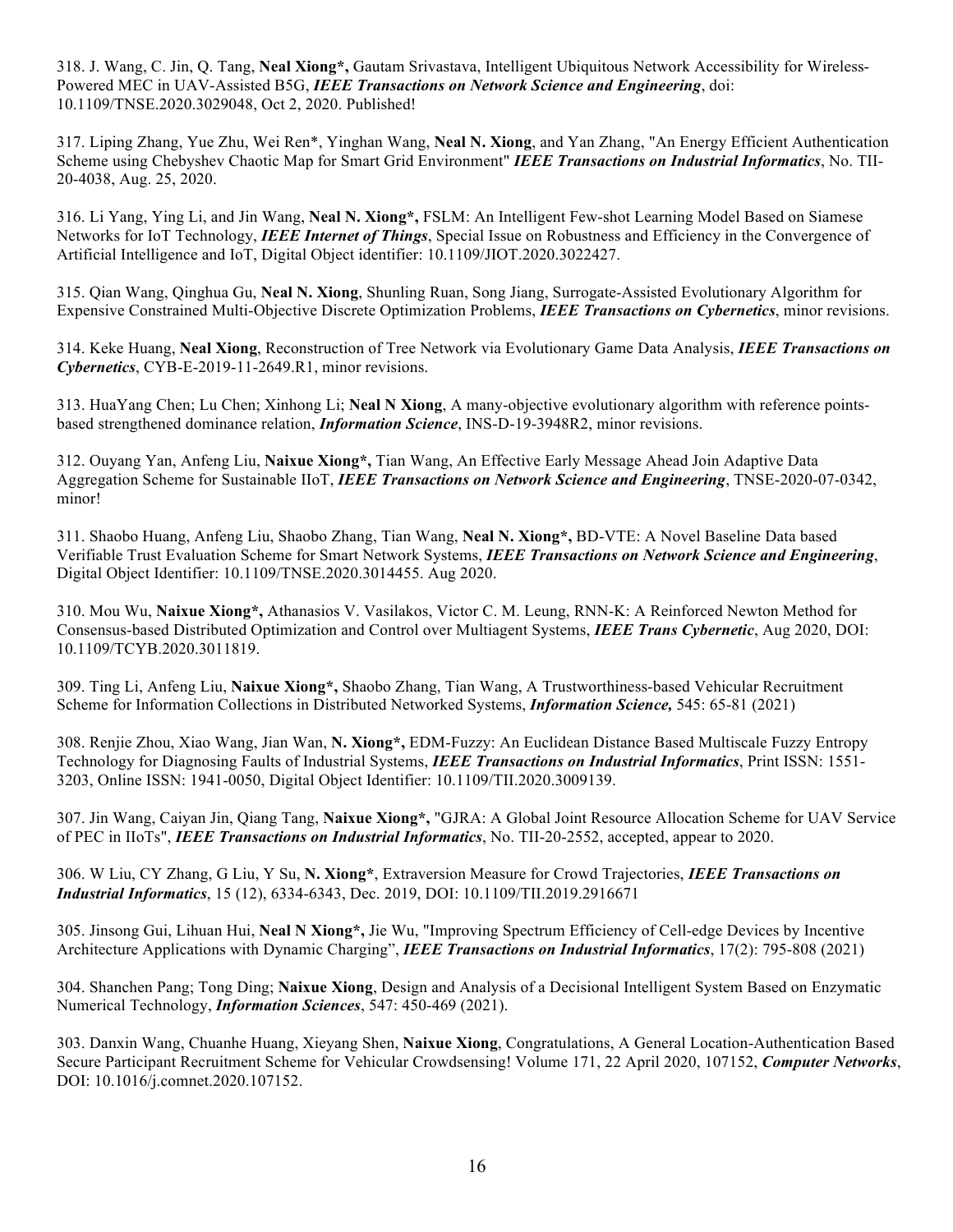302. Mingfeng Huang, Anfeng Liu, **Neal N. Xiong\*,** Tian Wang, Athanasios V. Vasilakos, An Effective Service-oriented Networking Management Architecture for 5G-Enabled Internet of Things, *Computer Networks*, March 7, 2020, DOI: 10.1016/j.comnet.2020.107208.

301. Yu Huang, Yan Li, Zhaofeng Zhang, Ryan Wen Liu**\*, N. Xiong**, GPU-Accelerated Compression and Visualization of Large-Scale Vessel Trajectories in Maritime IoT Industries, *IEEE Internet of Things*, accepted, appear in 2020.

300. Chunyong Yin, Sun Zhang, Jin Wang, **Neal N. Xiong\*,** "Anomaly Detection Based on Convolutional Recurrent Autoencoder for IoT Time Series," *IEEE Transactions on Systems, Man, and Cybernetics: Systems*, Print ISSN: 2168-2216, Online ISSN: 2168-2232, Digital Object Identifier: 10.1109/TSMC.2020.2968516.

299. Xiaohua Chen, Genggeng Liu\*, **Naixue Xiong**, Yaru Su, Guolong Chen. "A Survey of Swarm Intelligence Techniques in VLSI Routing Problems," *IEEE Access*, Digital Object Identifier: 10.1109/ACCESS.2020.2971574, 2020.

298. Zhaoli Zhang, Xingchi Zhou, Jiangbo Shu, Hanwen Nie, Naixue Xiong, On automatic recommender algorithm with regularized convolutional neural network and IR technology in the self-regulated learning process, February 2020, *Infrared Physics & Technology*, 105:103211, DOI: 10.1016/j.infrared.2020.103211. (IF: 2.3, Rank 2)

297. Minjie Liu, Mingming Zhou, Tao Zhang, **Naixue Xiong**, Semi-supervised learning quantization algorithm with deep features for motor imagery EEG Recognition in smart healthcare application, January 2020, *Applied Soft Computing Journal*, 89 (2020), https://doi.org/10.1016/j.asoc.2020.106071, 1568-4946, 2020 (IF: 4.873, Rank 1).

296. **Naixue Xiong**, Athanasios V. Vasilakos, L. T. Yang, Comparative Analysis of QoS and Memory Usage of Adaptive **Failure** Detectors in Healthcare Systems, *IEEE Journal on Selected Areas in Communications (IEEE J-ASC)*, vol. 27, no. 4, pp. 495-509, May 2009, ISACEM, ISSN 0733-8716. (SCI, EI; Impact factor: 9.302)

295. **Naixue Xiong**, Xiaohua Jia, Y. Yang, Yingshu Li, Design and Analysis of a Self-tuning Feedback Controller for the Internet, *Journal of Computer Networks (COMNET)*, vol. 53, no. 11, pp. 1784-1797, 2009. (3.030).

294. *Naixue Xiong*, Athanasios V. Vasilakos, Laurence T. Yang, Ekram Hossain, Pan Yi, "An Adaptive and Predictive Approach for Autonomic Multi-rate Multicast Networks," *ACM Transactions on Autonomous and Adaptive Systems (TAAS)*, Vol. 6 No. 3, pp.11-24, Sept. 2011! http://taas.acm.org/toappear.html. (SCI, Impact Factor: 2.08)

293. *Naixue Xiong*, Xiaohua Jia, L. T. Yang, A. V. Vasilakos, Yi Pan, Yingshu Li, .A Distributed Efficient Flow Control Scheme for Multi-rate Multicast Networks, *IEEE Transactions on Parallel and Distributed Systems (IEEE TPDS)*, vol. 21, no. 9, pp. 1254 - 1266, ISSN: 1045-9219, Feb 05, 2010. (SCI, IF: 1.916/2010)

292. **Naixue Xiong**, Laurence T. Yang, Athanasios V. Vasilakos, Nasir Ghani, Cheng-Xiang Wang, Pan Yi, Distributed Explicit Rate Schemes in Multi-input Multi-output Network Systems., *IEEE Transactions on Systems, Man, and Cybernetics, Part C (IEEE T-SMC, part C), vol.* 40, no. 3, pp. 1-12, 2010. (7.3/2010).

291. Jordi Mongay Batalla, Constandinos X. Mavromoustakis, George Mastorakis, **Neal Naixue Xiong**, Jozef Wozniak, Adaptive positioning system based on multiple wireless interfaces for Industrial IoT in harsh manufacturing environments, ID: 1570567293, *IEEE Journal on Selected Areas in Communications (IEEE J-SAC),* accepted. (IF: 9.302)

290. Zhihua Xia ; Leqi Jiang ; Xiaohe Ma ; Wenyuan Yang ; Puzhao Ji ; **Naixue Xiong\*,** "A Privacy-Preserving Outsourcing Scheme for Image Local Binary Pattern in Secure Industrial Internet of Things", *IEEE Transactions on Industrial Informatics*, 16(1): 629-638, 25 April 2019, **DOI:** 10.1109/TII.2019.2913217. (7.5)

289. **N. Xiong,** Mou Wu, Victor C. M. Leung, Laurence T. Yang, The effective cooperative diffusion strategies with adaptation ability by learning across Adaptive Network-wide Systems, *IEEE Transactions on Systems, Man, and Cybernetics: Systems,* Digital Object identifier: 10.1109/TSMC.2019.2931060, 21-Feb-2019. (7.3)

288. Muhammad Adeel Asghar, Muhammad Jamil Khan, Humayun Shahid, Mohammad Shorfuzzaman, **Neal Naixue Xiong**, Raja Majid Mehmood: Semi-Skipping Layered Gated Unit and Efficient Network: Hybrid Deep Feature Selection Method for Edge Computing in EEG-Based Emotion Classification. *IEEE Access* 9: 13378-13389 (2021)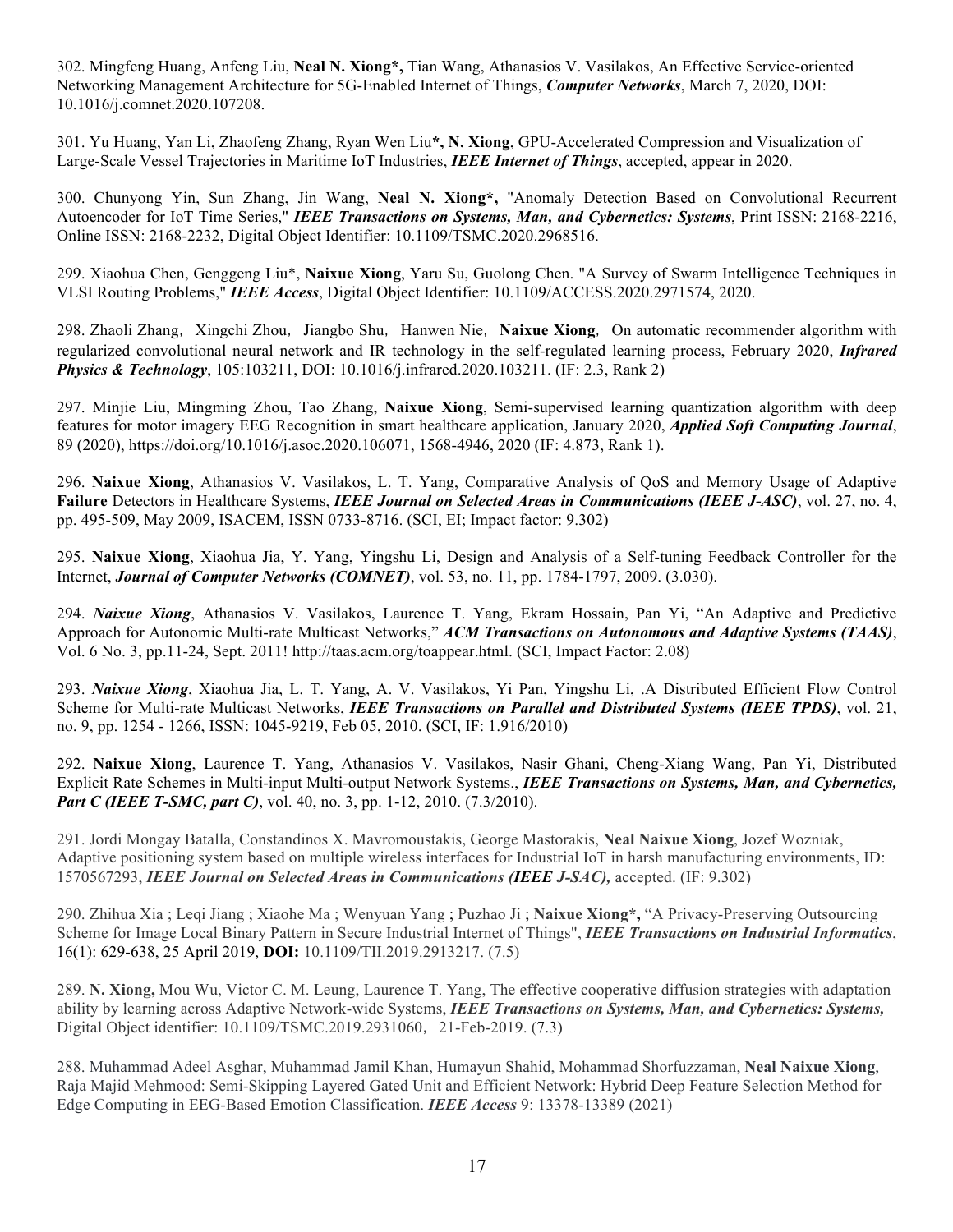287. Chunxue Wu, Cheng Wang, Qingfeng Fan, Qiongli Wu, Sheng Xu, **Neal N. Xiong**: Design and Analysis of an Data-Driven Intelligent Model for Persistent Organic Pollutants in the Internet of Things Environments. *IEEE Access* 9: 13451- 13463 (2021)

286. Chunxue Wu, Bobo Ju, Yan Wu**, Naixue Xiong**: SlimRGBD: A Geographic Information Photography Noise Reduction System for Aerial Remote Sensing. *IEEE Access* 8: 15144-15158 (2020)

285. Xiaoping Zhou, Peipei Wang, Zhe Yang, Le Tong, Yang Wang, Chunxia Yang, **Naixue Xiong**, Hai Gao: A Manifold Learning Two-Tier Beamforming Scheme Optimizes Resource Management in Massive MIMO Networks. *IEEE Access* 8: 22976-22987 (2020)

284. Wenhuan Lu, Ling Li, Yuqing He, Jianguo Wei, **Neal N. Xiong:** RFPS: A Robust Feature Points Detection of Audio Watermarking for Against Desynchronization Attacks in Cyber Security. *IEEE Access* 8: 63643-63653 (2020)

283. Hao Tang, Genggeng Liu, Xiaohua Chen, **Naixue Xiong**: A Survey on Steiner Tree Construction and Global Routing for VLSI Design. *IEEE Access* 8: 68593-68622 (2020)

282. Zhifeng Hao, Wei-Chang Yeh, Cheng-Feng Hu, **Neal N. Xiong**, Yi-Zhu Su, Chia-Ling Huang: A Novel Convolution-Based Algorithm for the Acyclic Network Symbolic Reliability Function Problem. *IEEE Access* 8: 99337-99345 (2020)

281. Cun Chen, **Neal N. Xiong**, Xiaoxiang Guo, Jingli Ren: The System Identification and Prediction of the Social Earthquakes Burst in Human Society. *IEEE Access* 8: 103848-103859 (2020)

280. Mou Wu, Liangji Zhong, Liansheng Tan, **Naixue Xiong**: The Sequential Fusion Estimation Algorithms Based on Gauss-Newton Method Over Multi-Agent Networked Systems. *IEEE Access* 8: 114315-114329 (2020)

279. Wei-Jian Hu, Jie Fan, Yong-Xing Du, Bao-Shan Li**, Naixue Xiong**, Ernst Bekkering: MDFC-ResNet: An Agricultural IoT System to Accurately Recognize Crop Diseases. *IEEE Access* 8: 115287-115298 (2020)

278. Jing Wang, Yong Ding, **Neal Naixue Xiong**, Wei-Chang Yeh, Jinhai Wang: GSCS: General Secure Consensus Scheme for Decentralized Blockchain Systems. *IEEE Access* 8: 125826-125848 (2020)

277. Pan Yang, **Naixue Xiong**, Jingli Ren: Data Security and Privacy Protection for Cloud Storage: A Survey. IEEE Access 8: 131723-131740 (2020)

276. Sai Zhang, Caiwu Lu, Song Jiang, Lu Shan, **Neal Naixue Xiong**: An Unmanned Intelligent Transportation Scheduling System for Open-Pit Mine Vehicles Based on 5G and Big Data. IEEE Access 8: 135524-135539 (2020)

275. Zhiyuan Wang, Jifeng Huang, **Neal N. Xiong**, Xiaoping Zhou, Xiao Lin, Theodore Lee Ward: A Robust Vehicle Detection Scheme for Intelligent Traffic Surveillance Systems in Smart Cities. IEEE Access 8: 139299-139312 (2020)

274. Min-fan He, Zhifeng Hao, Wei-Chang Yeh, Chia-Chen Kuo, **Neal N. Xiong**, Yeou-Ren Shiue: Quickest Multistate Flow Networks With the Deterioration Effect. IEEE Access 8: 145535-145541 (2020)

273. Sai Zhang, Caiwu Lu, Song Jiang, Lu Shan, Crabbe James, **Neal Naixue Xiong**: Energy Management Optimization of Open-Pit Mine Solar Photothermal-Photoelectric Membrane Distillation Using a Support Vector Machine and a Non-Dominated Genetic Algorithm. IEEE Access 8: 155766-155782 (2020)

272. Heng Zhang, Jiemao Wen, Yanli Liu, Wenqing Luo, **Naixue Xiong**: Mobile Robot Localization Based on Gradient Propagation Particle Filter Network. IEEE Access 8: 188475-188487 (2020)

271. Yangyang Long, Yuling Chen, Wei Ren, Hui Dou, **Neal Naixue Xiong**: DePET: A Decentralized Privacy-Preserving Energy Trading Scheme for Vehicular Energy Network via Blockchain and K - Anonymity. IEEE Access 8: 192587-192596 (2020)

270. Wei-Chang Yeh, Yunzhi Jiang, Chia-Ling Huang, **Neal N. Xiong**, Cheng-Feng Hu, Yuan-Hui Yeh: Improve Energy Consumption and Signal Transmission Quality of Routings in Wireless Sensor Networks. IEEE Access 8: 198254-198264 (2020)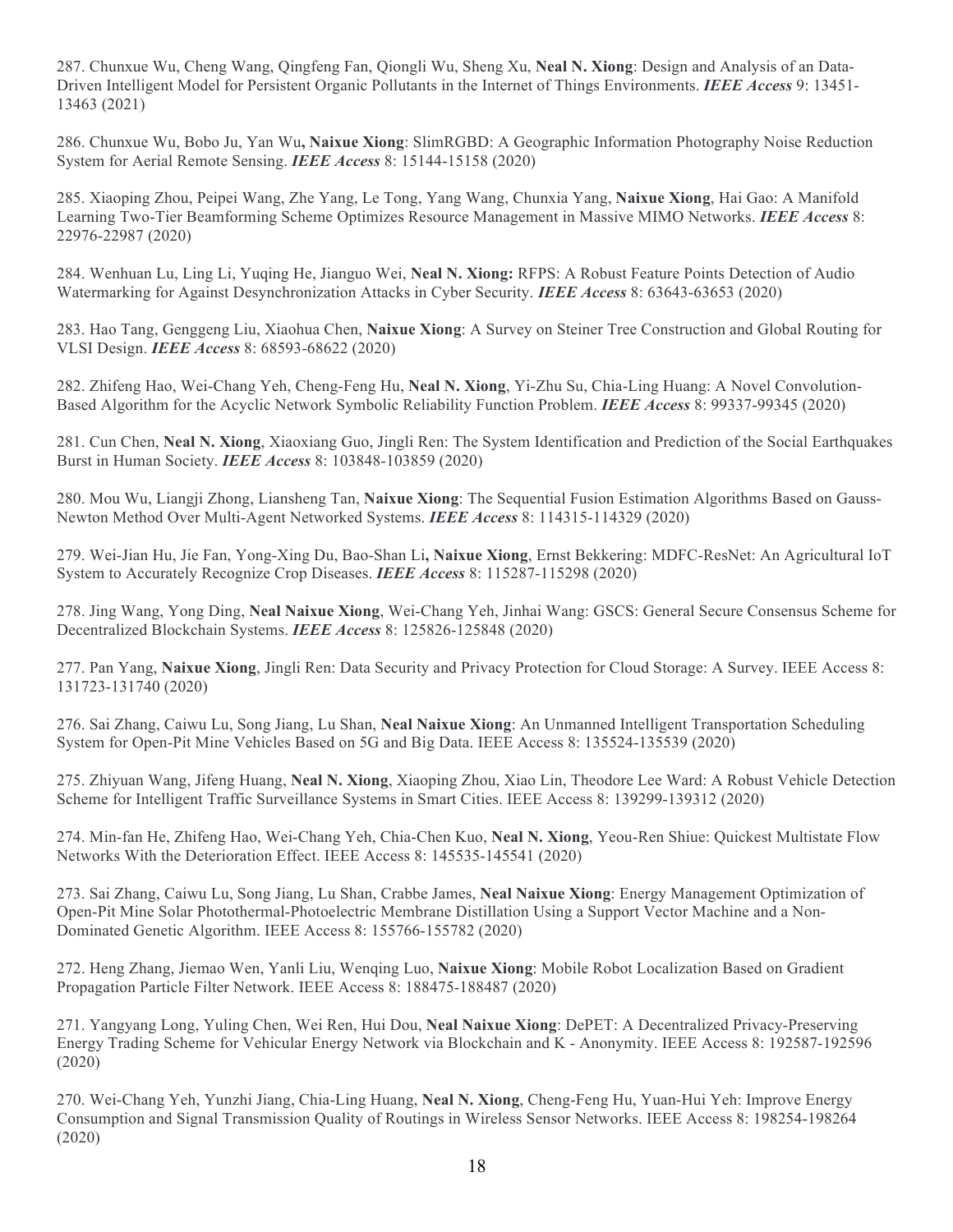269. Ling-Fang Li, Xu Wang, Wei-Jian Hu, **Neal N. Xiong**, Yong-Xing Du, Bao-Shan Li: Deep Learning in Skin Disease Image Recognition: A Review. IEEE Access 8: 208264-208280 (2020)

268. Mou Wu, Liangji Zhong, Bin Xu, **Naixue Xiong**: A Consensus-Based Diffusion Levenberg-Marquardt Method for Collaborative Localization With Extension to Distributed Optimization. IEEE Access 8: 215649-215660 (2020)

267. Yanli Liu, Jingjing Cheng, Heng Zhang, Hang Zou, **Naixue Xiong:** Long Short-Term Memory Networks Based on Particle Filter for Object Tracking. IEEE Access 8: 216245-216258 (2020)

266. Yuling Chen, Hongyan Yin, Yuexin Xiang, Wei Ren, Yi Ren, **Neal Naixue Xiong**: CVT: A Crowdsourcing Video Transcoding Scheme Based on Blockchain Smart Contracts. IEEE Access 8: 220672-220681 (2020)

265. Zain-Ul-Abdin, Tahir Mahmood, Mohammad Shorfuzzaman, **Neal N. Xiong**, Raja Majid Mehmood: Aiding Prosumers by Solar Cell Parameter Optimization Using a Hybrid Technique for Achieving Near Realistic P-V Characteristics. IEEE Access 8: 225416-225423 (2020)

264. Wei Zhang, Jianfei Chang, Fengjun Xiao, Yuwei Hu**, Neal N. Xiong**: Design and Analysis of a Persistent, Efficient, and Self-Contained WSN Data Collection System. IEEE Access 7: 1068-1083 (2019)

263. Yuting Xu, Haima Yang, Jun Li, Jin Liu, **Naixue Xiong**: An Effective Dictionary Learning Algorithm Based on fMRI Data for Mobile Medical Disease Analysis. IEEE Access 7: 3958-3966 (2019)

262. Yingying Ren, Wei Liu, Tian Wang, Xiong Li, **Neal N. Xiong**, Anfeng Liu: A Collaboration Platform for Effective Task and Data Reporter Selection in Crowdsourcing Network. IEEE Access 7: 19238-19257 (2019)

261. Jiaohua Qin, Hao Li, Xuyu Xiang, Yun Tan, Wenyan Pan, Wentao Ma, **Neal N. Xiong**: An Encrypted Image Retrieval Method Based on Harris Corner Optimization and LSH in Cloud Computing. IEEE Access 7: 24626-24633 (2019)

260. Yun Tan, Jiaohua Qin, Xuyu Xiang, Wentao Ma, Wenyan Pan**, Neal N. Xiong**: A Robust Watermarking Scheme in YCbCr Color Space Based on Channel Coding. IEEE Access 7: 25026-25036 (2019)

259. Pingping Dong, Jingyun Xie, Wensheng Tang, **Naixue Xiong**, Hua Zhong, Athanasios V. Vasilakos: Performance Evaluation of Multipath TCP Scheduling Algorithms. IEEE Access 7: 29818-29825 (2019)

258. Zhenhu Ning, Guangquan Xu, **Naixue Xiong,** Yongli Yang, Changxiang Shen, Emmanouil Panaousis, Hao Wang, Kaitai Liang: TAW: Cost-Effective Threshold Authentication With Weights for Internet of Things. IEEE Access 7: 30112-30125  $(2019)$ 

257. Guanjun Du, Guoxiang Tong, **Naixue Xiong**: An Individual and Model-Based Offspring Generation Strategy for Evolutionary Multiobjective Optimization. IEEE Access 7: 34675-34686 (2019)

256. Min Zhu, Jianlin Mo, **Naixue Xiong**, Jin Wang: Legitimate Monitoring via Cooperative Relay and Proactive Jamming. IEEE Access 7: 40133-40143 (2019)

255. Hongyan Li, Yunliang Chen, Guojun Zhang, Jianxin Li, Nian Zhang, Bo Du, Hao Liu, **Naixue Xiong**: Transmission Line Ice Coating Prediction Model Based on EEMD Feature Extraction. IEEE Access 7: 40695-40706 (2019)

254. Ye Shen, Zhijun Fang, Yongbin Gao**, Naixue Xiong**, Cengsi Zhong, Xianhua Tang: Coronary Arteries Segmentation Based on 3D FCN With Attention Gate and Level Set Function. IEEE Access 7: 42826-42835 (2019)

253. Jin Xie, Fuxi Zhu, Minxue Huang, **Naixue Xiong,** Sheng Huang, Wei Xiong: Unsupervised Learning of Paragraph Embeddings for Context-Aware Recommendation. IEEE Access 7: 43100-43109 (2019)

252. Baowei Wang, Weiwen Kong, Hui Guan, **Neal N. Xiong**: Air Quality Forecasting Based on Gated Recurrent Long Short Term Memory Model in Internet of Things. IEEE Access 7: 69524-69534 (2019)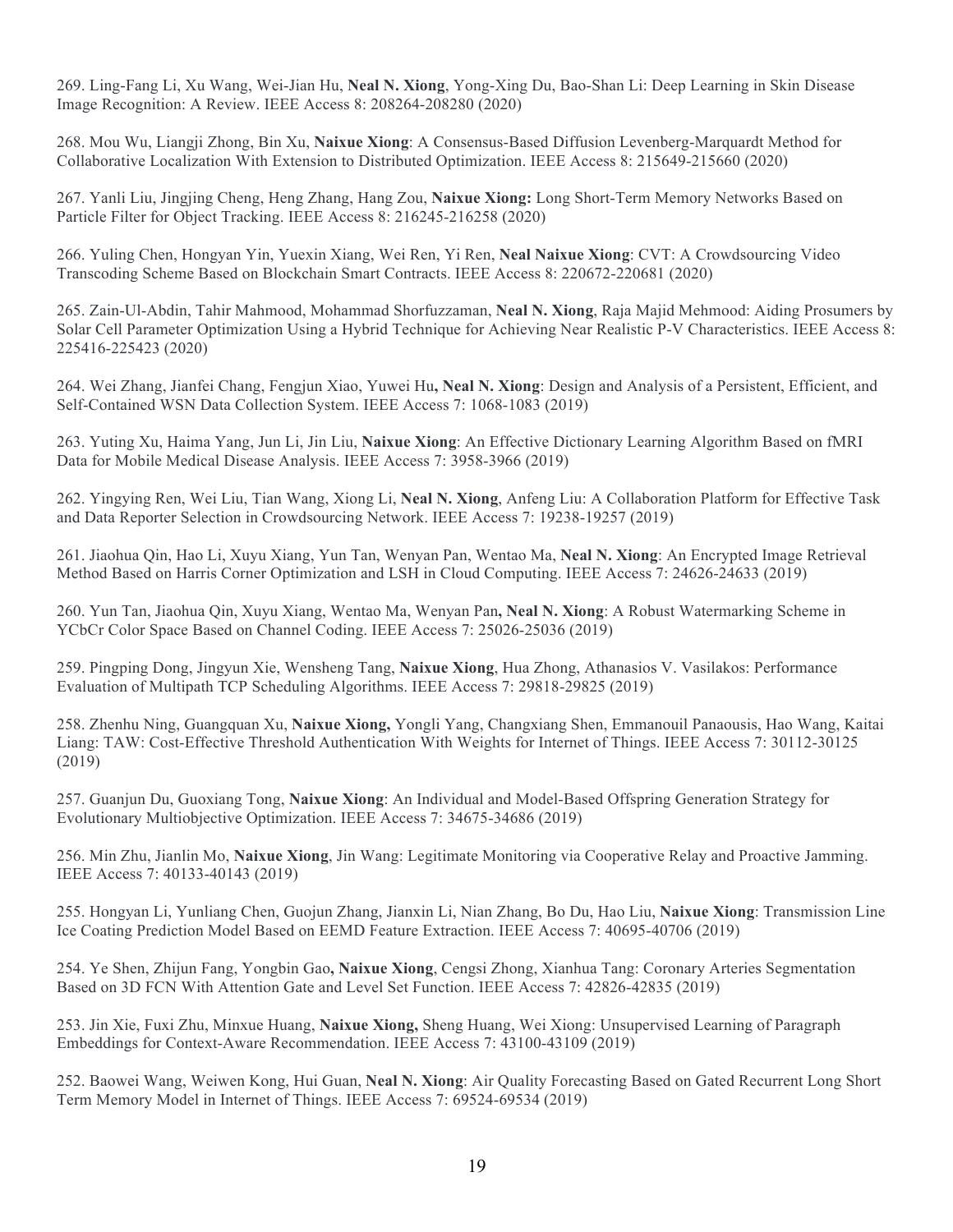251. Xiao Sun, Wei Liu, Tian Wang, Qingyong Deng, Anfeng Liu, **Neal N. Xiong**, Shaobo Zhang: Two-Hop Neighborhood Information Joint Double Broadcast Radius for Effective Code Dissemination in WSNs. IEEE Access 7: 88547-88569 (2019)

250. Qiuhong Hu, Chunxue Wu, Yan Wu, **Naixue Xiong**: UAV Image High Fidelity Compression Algorithm Based on Generative Adversarial Networks Under Complex Disaster Conditions. IEEE Access 7: 91980-91991 (2019)

249. Xiaomei Zhang, Chen Lyu, Zhicai Shi, Dongmei Li, **Neal N. Xiong**, Chi-Hung Chi: Reliable Multiservice Delivery in Fog-Enabled VANETs: Integrated Misbehavior Detection and Tolerance. IEEE Access 7: 95762-95778 (2019)

248. Chunxue Wu, Bobo Ju, Yan Wu, Xiao Lin, **Naixue Xiong**, Guangquan Xu, Hongyan Li, Xuefeng Liang: UAV Autonomous Target Search Based on Deep Reinforcement Learning in Complex Disaster Scene. IEEE Access 7: 117227- 117245 (2019)

247. Hongju Cheng, Zhe Xie, Yushi Shi, **Naixue Xiong**: Multi-Step Data Prediction in Wireless Sensor Networks Based on One-Dimensional CNN and Bidirectional LSTM. IEEE Access 7: 117883-117896 (2019)

246. Yu Jiang, Guoxiang Tong, Henan Yin, **Naixue Xiong**: A Pedestrian Detection Method Based on Genetic Algorithm for Optimize XGBoost Training Parameters. IEEE Access 7: 118310-118321 (2019)

245. Fan Yang, Wei Zhou, Qingqing Wu, Rui Long, **Neal N. Xiong**, Meiqi Zhou: Delegated Proof of Stake With Downgrade: A Secure and Efficient Blockchain Consensus Algorithm With Downgrade Mechanism. IEEE Access 7: 118541-118555 (2019)

244. Lei Zhang, Hong Zhang, Yawei Li, Qiaochu Kang, **Naixue Xiong**: Robust Visual Tracking via Multiple Experts With Correlation Filters. IEEE Access 7: 129504-129513 (2019)

243. Qian Guo, Jifeng Huang, **Naixue Xiong**, Pan Wang: MS-Pointer Network: Abstractive Text Summary Based on Multi-Head Self-Attention. IEEE Access 7: 138603-138613 (2019)

242. Jinhai Wang, Wei-Chang Yeh, **Neal Naixue Xiong**, Jing Wang, Xiangjian He, Chia-Ling Huang: Building an Improved Internet of Things Smart Sensor Network Based on a Three-Phase Methodology. IEEE Access 7: 141728-141737 (2019)

241. Haojun Teng, Wei Liu, Tian Wang, Xiaoyan Kui, Shaobo Zhang, **Neal N. Xiong**: A Collaborative Code Dissemination Schemes Through Two-Way Vehicle to Everything (V2X) Communications for Urban Computing. IEEE Access 7: 145546- 145566 (2019)

240. Hongyan Li, Fengjun Xiao**, Naixue Xiong**: Efficient Metadata Management in Block-Level CDP System for Cyber Security. IEEE Access 7: 151569-151578 (2019)

239. Wenyuan Zhang, Ruey-Shun Chen, Yeh-Cheng Chen, S.-Y. Lu, **Naixue Xiong**, Chien-Ming Chen: An Effective Digital System for Intelligent Financial Environments. IEEE Access 7: 155965-155976 (2019)

238. Fengjun Xiao, Ruey-Shun Chen, Wenyuan Zhang, Yeh-Cheng Chen, S.-Y. Lu, Yu-Qiang Chen, **Naixue Xiong,** Chien-Ming Chen: Design and Analysis of a Strengthen Internal Control Scheme for Smart Trust Financial Service. IEEE Access 7: 163202-163218 (2019)

237. Wenbo Zhu, Wei-Chang Yeh, **Neal Naixue Xiong**, Bin Sun: A New Node-Based Concept for Solving the Minimal Path Problem in General Networks. IEEE Access 7: 173310-173319 (2019)

236. Wenyuan Zhang, Wenhuan Lu, Ruey-Shun Chen, Yeh-Cheng Chen, Yu-Qiang Chen, T. C. Wang, Tao Zhang, **Naixue Xiong:** Design and Analysis of an Effective Two-Step Clustering Scheme to Optimize Prefetch Cache Technology. IEEE Access 7: 176438-176447 (2019)

235. Ryan Wen Liu, Quandang Ma, Simon C. H. Yu, Kwok Tai Chui, **Naixue Xiong**: Variational Regularized Tree-Structured Wavelet Sparsity for CS-SENSE Parallel Imaging. IEEE Access 6: 61050-61064 (2018)

234. Wenjun Ke, Chunxue Wu, Yan Wu, **Neal N. Xiong**: A New Filter Feature Selection Based on Criteria Fusion for Gene Microarray Data. IEEE Access 6: 61065-61076 (2018)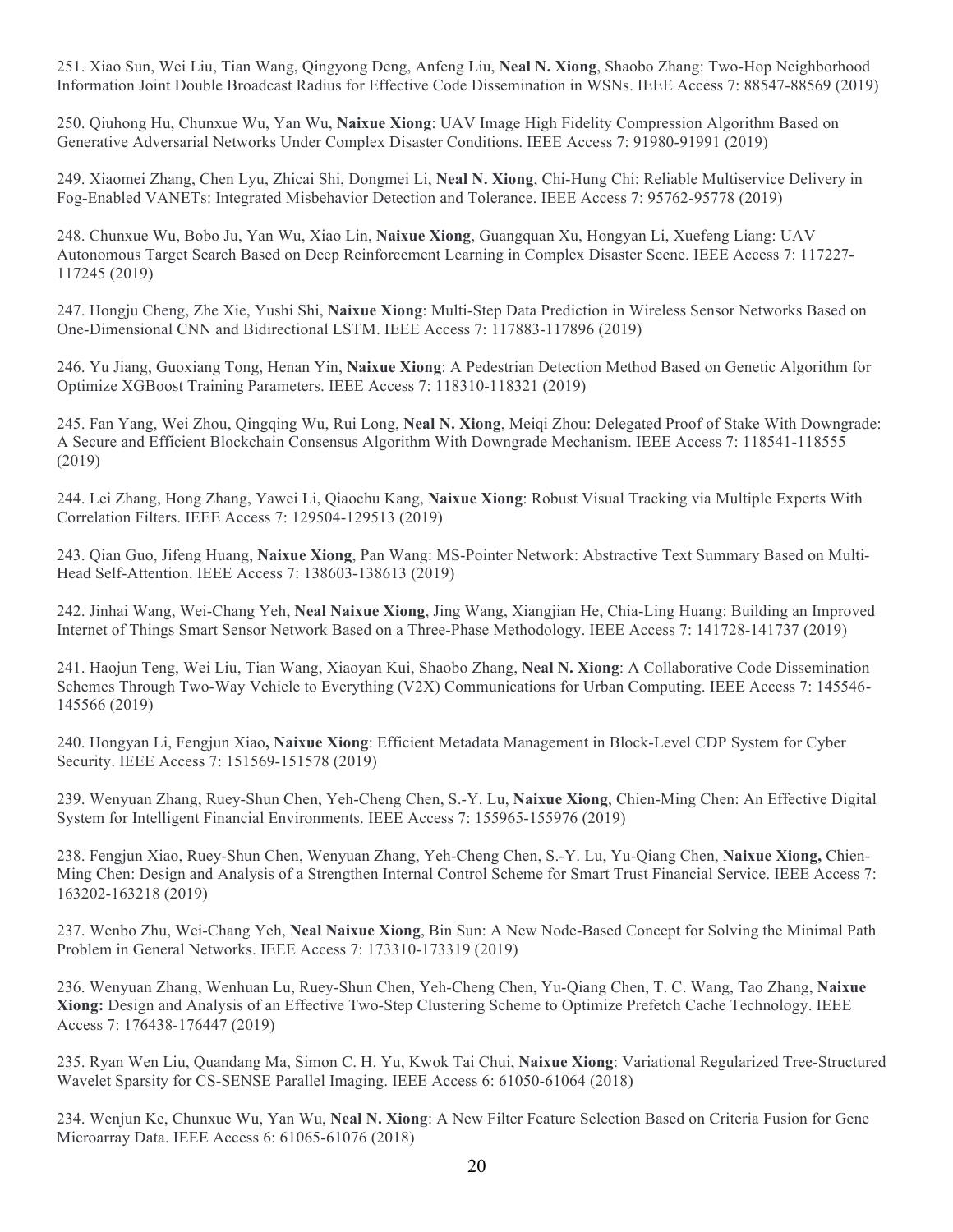233. Xingyu He, Shuai Liu, Guisong Yang, **Naixue Xiong**: Achieving Efficient Data Collection in Heterogeneous Sensing WSNs. IEEE Access 6: 63187-63199 (2018)

232. Jing Wang, **Neal Naixue Xiong,** Jinhai Wang, Wei-Chang Yeh: A Compact Ciphertext-Policy Attribute-Based Encryption Scheme for the Information-Centric Internet of Things. IEEE Access 6: 63513-63526 (2018)

231. Hao Li, Jiaohua Qin, Xuyu Xiang, Lili Pan, Wentao Ma, **Neal N. Xiong**: An Efficient Image Matching Algorithm Based on Adaptive Threshold and RANSAC. IEEE Access 6: 66963-66971 (2018)

230. Zhengwei He, Fan Yang, Zhong Li, Kezhong Liu, **Naixue Xiong**: Mining Channel Water Depth Information From IoT-Based Big Automated Identification System Data for Safe Waterway Navigation. IEEE Access 6: 75598-75608 (2018)

229. Xuemei Xiang, Wei Liu, **Neal N. Xiong**, Houbing Song, Anfeng Liu, Tian Wang: Duty Cycle Adaptive Adjustment Based Device to Device (D2D) Communication Scheme for WSNs. IEEE Access 6: 76339-76373 (2018)

228. Wu, Xiaohong ; Gu, Yonggen; Tao, Jie; Li, Guoqiang; **Xiong, Naixue**, "An Effective Data-driven Cloud Resource Procurement Scheme with Personalized Reserve Prices," *IEEE Transactions on Systems, Man, and Cybernetics: Systems,* Print ISSN: 2168-2216, Digital Object Identifier: 10.1109/TSMC.2019.2944987, (7.3)

227. Ling Xiong, **Naixue Xiong\*,** Senior Member, IEEE, Changyuan Wang, Xinqiao Yu, and Mengxia Shuai, "An Efficient Lightweight Authentication Scheme with Adaptive Resilience of Asynchronization Attacks for Wireless Sensor Networks," in *IEEE Transactions on Systems, Man, and Cybernetics: Systems*, DOI (identifier) 10.1109/TSMC.2019.2957175, for publication. (7.3)

226. Songwen Pei, **N. Xiong,** C2-DBSCAN: Fast Clustering For Large Scale Data, Dec 28, 2018, ID: SMCA-18-12-1943, *IEEE Transactions on Systems, Man, and Cybernetics: Systems,* Digital Object Identifier: 10.1109/TSMC.2019.2956527 (7.3)

225. Yuxin Liu, Xiao Liu, Anfeng Liu, **N. Xiong,** Fang Liu, Manuscript TIST-2018-12-0288, "A Trust Computing based Security Routing Scheme for Cyber Physical Systems", *ACM Transactions on Intelligent Systems and Technology*, Volume 10, Issue 6, Dec. 2019, Article No. 61, https://dl.acm.org/citation.cfm?id=3321694.

224. Zhaoli Zhang, **N. Xiong**, "Deep Variational Matrix Factorization with Knowledge Embedding for Recommendation System," *IEEE Transactions on Knowledge and Data Engineering*, On page(s): 0; Print ISSN: 1041-4347; Digital Object Identifier: 10.1109/TKDE.2019.2952849

223. Zhihua Xia, Xiaohe Ma, Zixuan Shen, Xingming Sun, **Neal N. Xiong**, Byeungwoo Jeon: Secure Image LBP Feature Extraction in Cloud-Based Smart Campus. IEEE Access 6: 30392-30401 (2018)

222. Songwen Pei, Tianma Shen, Chunhua Gu, Bingxue Zhang, Zhong Ning, Xiaochun Ye, **Naixue Xiong**, 3DACN: 3D Augmented Convolutional Network for Time Series Data, Information Sciences, Volume 513, March 2020, Pages 17-29. Available online 25 November 2019, doi.org/10.1016/j.ins.2019.11.040.

221. Kangle Yuan, W. Liu, **N. Xiong**, "Single Image Dehazing via NIN-DehazeNet", IEEE ACCESS, Digital Object Identifier: 10.1109/ACCESS.2019.2958607

220. Tsu-Yang Wu; Xiaoning Fan; King-Hang Wang; Chin-Feng Lai; **Naixue Xiong**, Jimmy Ming-Tai Wu, "A DNA computation based image encryption scheme for cloud CCTV systems", IEEE Access, ID Access-2019-39646, Digital Object identifier: 10.1109/ACCESS.2019.2946890, Oct 11 2019, Date of Publication: 11 October 2019

219. Wei Zhang, Chenchao Wang, Fengjun Xiao, **Neal Xiong**, Jianfei Chang, "Reliable Storage System with Priority Filter and Load balance collection model for Large Scale Sensor Networks" IEEE Access. Digital Object Identifier: 10.1109/ACCESS.2019.2960075, December 2019, IEEE Access PP(99):1-1.

218. wei zhang, danlong chen, huayou si, **N. Xiong\*,** "RTDCM: A Coding Preemption Collection System for Key Data Prioritization with Hierarchical Probability Exchange Mechanism in Mobile Computing" in IEEE Access, accepted.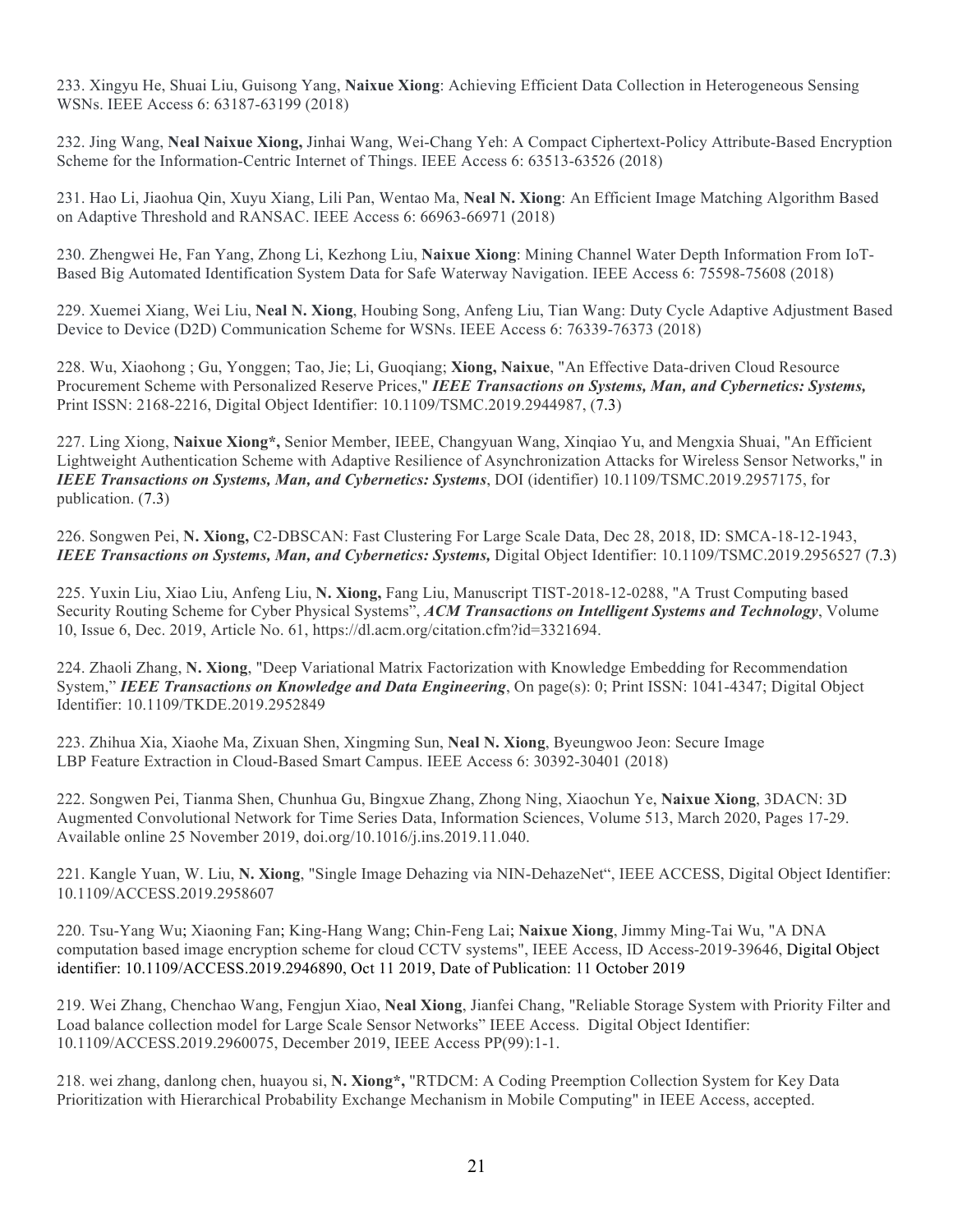217. Ling Xiong, **Naixue Xiong\*,** Changyuan Wang and Xinqiao Yu, An Efficient Lightweight Authentication Scheme with Adaptive Resilience of Asynchronization Attacks for Wireless Sensor Networks, IEEE Tran SMC: systems, accepted. (7.3)

216. Biao Zhou ; Mingming Zhang ; Yu-Qiang Chen ; **Naixue Xiong**; Yuan Tian ; Sabbir Ahmed, "Efficient AoA-based Rigid Body Localization via Single Base Station for Internet of Things Applications" IEEE Access. ID Access-2019-52550, Digital Object Identifier 10.1109/ACCESS.2019.2956067

215. S Pei, J Wang, L Jiang, **N Xiong,** JL Gaudiot, Genetic scheduling policy on codelet model, Concurrency and Computation: Practice and Experience, First published: 29 October 2018, https://doi.org/10.1002/cpe.4995

214. Jiawei Tan ; Wei Liu ; Tian Wang ; **Neal N. Xiong** ; Houbing Song ; Anfeng Liu ; Zhiwen Zeng, An Adaptive Collection Scheme-Based Matrix Completion for Data Gathering in Energy-Harvesting Wireless Sensor Networks, IEEE ACCESS, Volume: 7, Page(s): 6703 - 6723, DOI: 10.1109/ACCESS.2019.2890862, NSU

213. Baolin Yi, Xiaoxuan Shen, Xingchi Zhou, Zhaoli Zhang, Wei Zhang, Sannyuya Liu, **Naixue Xiong**, Deep Matrix Factorization with Implicit Embedding for Recommendation Systems, IEEE Trans. Industrial Informatics, 15(8): 4591- 4601 (2019), DOI: 10.1109/TII.2010.2893284

212. Li Yang, Jin Yang, Zhuo Tang, **N. Xiong\*,** Using Conditional Random Fields to Optimize a Self-Adaptive Bell-LaPadula Model in Control Systems, *IEEE Tran on SMC: systems*, E-mail: jinwang@csust.edu.cn, Your manuscript ID is SMCA-18-10- 1569, DOI (identifier) 10.1109/TSMC.2019.2937551. (7.3)

211. Wensheng Tang, Yunshan Fu, Pingping Dong, Wenjun Yang, Bo Yang, **Naixue Xiong**: A MPTCP Scheduler Combined With Congestion Control for Short Flow Delivery in Signal Transmission. IEEE Access 7: 116195-116206 (2019)

210. Ting Shu, Wei Liu, Tian Wang, Ming Zhao, **Neal N Xiong**, Xiong Li, Anfeng Liu\*,Broadcast based Code Dissemination Scheme for Duty Cycle based Wireless Sensor Networks, IEEE Access, Digital Object Identifier: 10.1109/ACCESS.2019.2932006

209. Yongbin Gao, **N. Xiong,** "Learning Identity-aware Face Features across Poses based on Deep Siamese Networks", IEEE Access, On page(s): 1-11, Print ISSN: 2169-3536, Online ISSN: 2169-3536, Digital Object Identifier: 10.1109/ACCESS.2019.2932760

208. Guoliang He\*,Yanzhou Pan, **Neal N. Xiong\*,** Xuewen Xia, Jinrong He, Rong Peng, A Fast Semi-supervised Clustering Framework for Large-scale Time Series Data, IEEE Transactions on Systems, Man, and Cybernetics: Systems, SMCA-19-05- 0836, Digital Object identifier: 10.1109/TSMC.2019.2931731, Aug. 2019. (7.3)

207. Jiafeng Li, Li Zhuo, Hong Zhang\*, Guoqiang Li, **Naixue Xiong**, An Effective Data-Driven Technology for Efficient Vision-based Outdoor Industrial Systems, *IEEE Transactions on Industrial Informatics,* TII-19-1278R1. 2019-04-03, accepted. (7.5)

206. Bo Yin, Xuetao Wei, jin Wang, Ke Gu, **N. Xiong\*,** An Industrial Dynamic Skyline based Similarity Join for Multidimensional big data Applications, *IEEE Transactions on Industrial Informatics*, 16(4): 2520-2532, 2020, DOI: 10.1109/TII.2019.2933534, (7.5)

205. Xiuchun Xiao, **Naixue Xiong\*,** Jian-huang Lai, Chang-dong Wang, and Zhenan Sun, A Local Consensus Index Scheme for Random-Valued Impulse Noise Detection Systems, *IEEE tran on SMC: Systems*, SMCA-18-10- 1511.R1. DOI: 10.1109/TSMC.2019.2925886. (7.3)

204. Baolin Yi ; Xiaoxuan Shen ; Hai Liu ; Zhaoli Zhang ; Wei Zhang ; Sannyuya Liu ; **Naixue Xiong**, *IEEE Transactions on Industrial Informatics*, DOI: 10.1109/TII.2019.2893714, January 17, 2019. (7.5)

203. Zhuobing Han, Xiaohong Li, and Guangquan Xu\*, **N. Xiong\*,** Ettore Merlo, Eleni Stroulia, An Effective Evolutionary Analysis scheme for industrial software Access Control Models, *IEEE Transactions on Industrial Informatics*, 16(2): 1024- 1034 (2020), Digital Object Identifier: 10.1109/TII.2019.2925422. (7.5)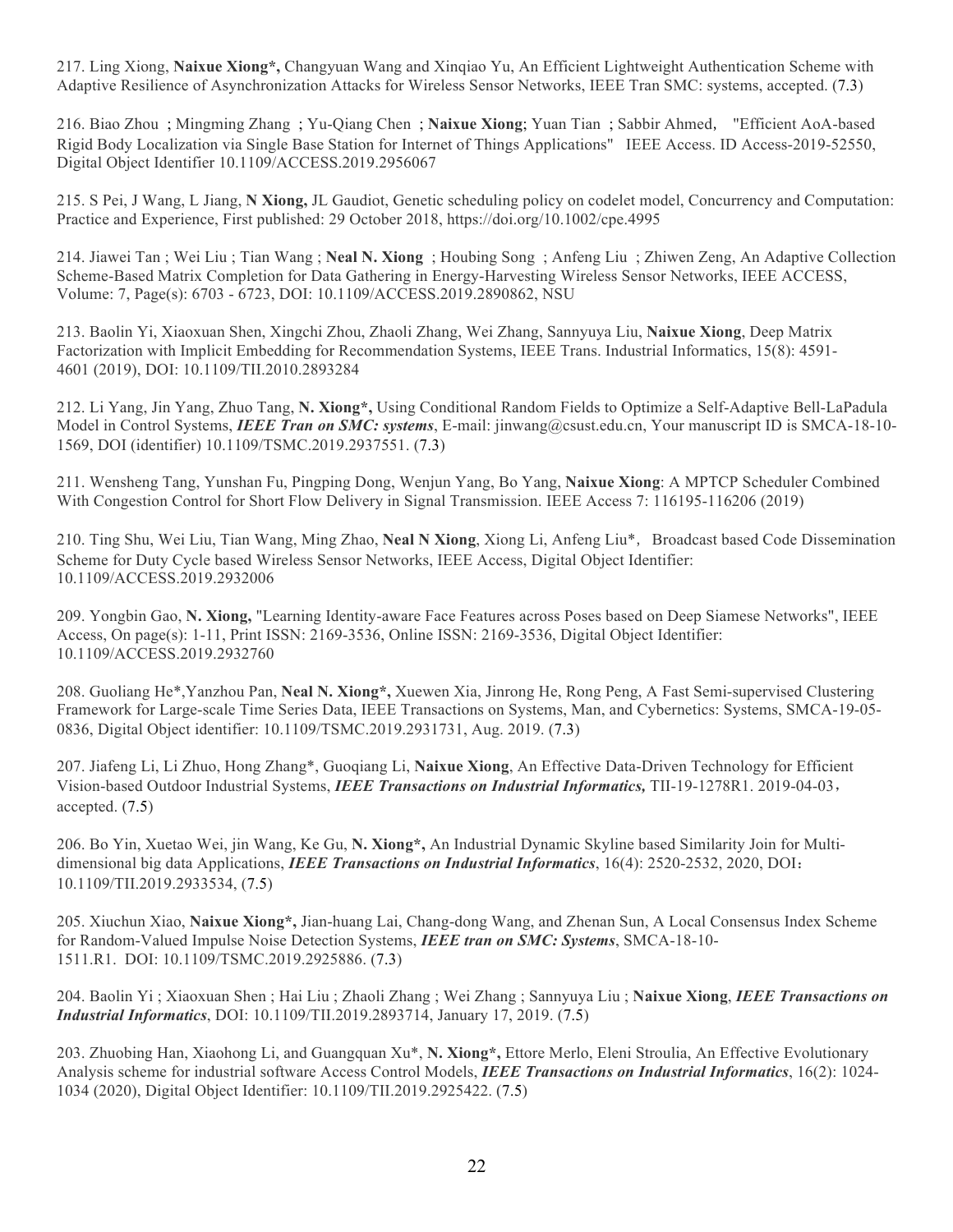202. yuanyuan zeng, Jing Xie, Hao Jiang, Guohao Huang, Shuwen Yi, **N. Xiong**, Jiazhi Li, Inf Scie, INS-S-18-03365. "smart caching based on user behavior for mobile edge computing", *Information Sciences*, 503: 444-468, May 2019. doi.org/10.1016/j.ins.2019.06.056, (5.5)

201. Huayou Si, Haopeng Wu, Li Zhou, Jian Wan, **Neal N. Xiong**\*, Jilin Zhang, An Industrial Analysis Technology about Occupational Adaptability and Association Rules in Social Networks, IEEE Transactions on Industrial Informatics, 16(3): 1698-1707, On page(s): 1-3, Print ISSN: 1551-3203, Online ISSN: 1941-0050, Digital Object Identifier: 10.1109/TII.2019.2926574. (7.5)

200. Huayou Si, Zhihui Chen, Jian Wan, **Neal N. Xiong**\*, Athanasios V. Vasilakos, Wei Zhang, Association Rules Mining among Interests and Applications for Users on Social Networks, View Submission31-Oct-2018, ID Access-2019-17269, Digital Object Identifier: 10.1109/ACCESS.2019.2925819, IEEE Access.

199. Guangquan Xu, **N. xiong\*,** A Security-Enhanced Certificateless Aggregate Signature Authentication Protocol for InVANETs, NETWORK-19-00035.R1, IEEE Network Magazine, accepted.

198. Yuxin Liu, Anfeng Liu, Tian Wang, Xiao Liu\*, **Neal N. Xiong\*,** An Intelligent Incentive Mechanism for Coverage of Data Collection in Cognitive Internet of Things, Future Generation Computer Systems, Volume 100, November 2019, Pages 701-714, doi.org/10.1016/j.future.2019.04.043

197. Jian Wan, Piaopiao Zheng, Huayou Si\*, **Neal N. Xiong\*,** Wei Zhang, Athanasios V. Vasilakos, An Artificial Intelligence Driven Multi-Feature Extraction scheme for Big Data Detection, IEEE ACCESS, 7: 80122-80132 (2019), Digital Object Identifier 10.1109/ACCESS.2019.2923583.

196. YuxinLiua, AnfengLiuab, TianWangc, XiaoLiua, **Neal N. Xiong**, An intelligent incentive mechanism for coverage of data collection in cognitive internet of things,*Future Generation Computer Systems*, Volume 100, November 2019, Pages 701- 714, Doi: 10.1016/j.future.2019.04.043

195. Zhenyu Mao\*, Yi Su, Guangquan Xu, Xueping Wang, Yu Huang, Weihua Yue, Li Sun, **N. Xiong,** Spatio-temporal deep learning methods for ADHD fMRI classification, *Information Sciences*, Volume 499, October 2019, Pages 1-11. Doi: 10.1016/j.ins.2019.05.043

194. Lanlan Kang ; Ruey-Shun Chen ; **Naixue Xiong\***; Yeh-Cheng Chen ; Yu-Xi Hu ; Chien-Ming Chen, "Selecting Hyperparameters of Gaussian Process Regression based on Non-inertial Particle Swarm Optimization in Internet of Things", IEEE Access, Volume: 7, Digital Object Identifier: 10.1109/ACCESS.2019.2913757, Page(s): 59504 - 59513, 29 April 2019.

193. Bing LIN, Tao XIANG, Guolong CHEN and Xing CHEN\*, Jaime Lloret Mauri, **Neal N. XIONG\*,** "A Time-driven Data Placement Strategy for a Scientific Workflow Combining Edge Computing and Cloud Computing", *IEEE Transactions on Industrial Informatics,* 15(7): 4254-4265, 2019, DOI: 10.1109/TII.2019.2905659, 07-Mar-2019.

192. Xiao Liu, Yuxin Liu, Anfeng Liu, and **Naixue Xiong**, Manuscript ID: TIST-2018-12-0288.R1, A Trust Computing based Security Routing Scheme for Cyber Physical Systems, *ACM Transactions on Intelligent Systems and Technology*, accepted.

191. KANG Lan-lan, DONG Wen-yong, LING Lei, **N. Xiong\*,** Non-inertial Particle Swarm Optimization for Selecting Hyper-parameters of Gaussian Process Regression, IEEE Access, accepted.

190. J Zhao, J Huang\*, **N Xiong,** An Effective Exponential-Based Trust and Reputation Evaluation System in Wireless Sensor Networks, IEEE Access, 2019, Digital Object Identifier: 10.1109/ACCESS.2019.2904544

189. Mou Wu, **Naixue Xiong\*,** Liansheng Tan, "Adaptive Range-based Target Localization Using Diffusion Gauss-Newton Method in Industrial Environments", *IEEE Transactions on Industrial Informatics,* Volume: 15, Issue:11, pp. 5919-5930, NOVEMBER 2019, Digital Object Identifier: 10.1109/TII.2019.2909135.

188. Wenzhong Guo , Yiqing Shi , Shiping Wang , **Naixue Xiong,** An Unsupervised Embedding Learning Feature Representation Scheme for Network Big Data Analysis, *IEEE Transactions on Network Science and Engineering*, Issue 99, page 24-36, Date of Publication: 08 March 2019, DOI: 10.1109/TNSE.2019.2903913.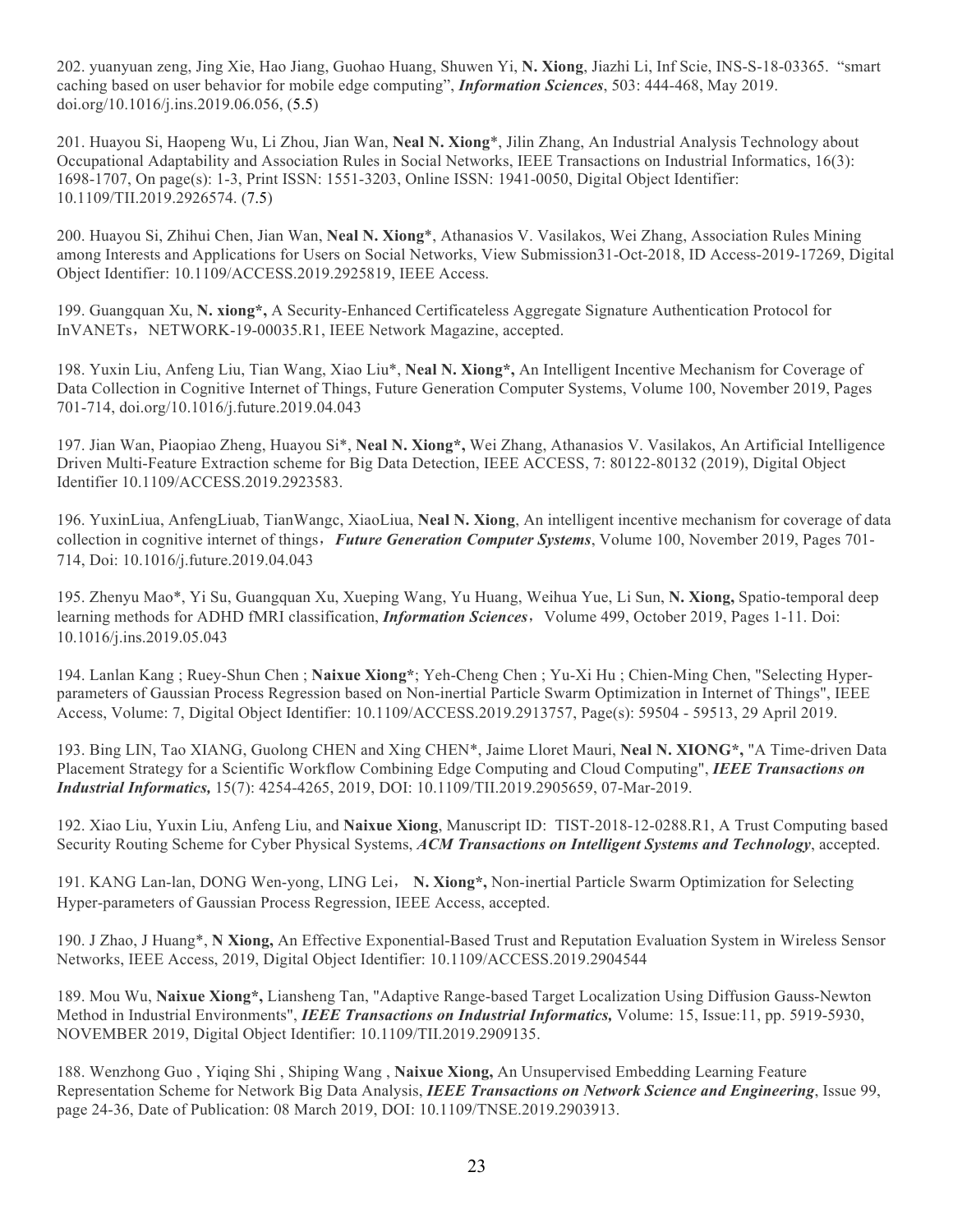187. Xiao Lin, Zhi-Jie Wang\*, Xin Tan, Mei-E Fang, **Neal N. Xiong**, Lizhuang Ma, MCCH: A Novel Convex Hull Prior Based Solution for Saliency Detection, *Information Sciences*, Volume 485, June 2019, Pages 521-539, Doi: doi.org/10.1016/j.ins.2019.02.002.

186. Liu Yuxin, Liu Anfeng\*, **Xiong Naixue\*,** Wang Tian, Gui Weihua, Content Propagation for Content-Centric Networking Systems from Location-based Social Networks, *IEEE Transactions on Systems, Man, and Cybernetics: Systems*, Volume: 49, Issue:10, pp: 1946-1960, OCTOBER 2019, DOI: 10.1109/TSMC.2019.2898982.

185. Huayou Si, Wen Sun, Jilin Zhang, Jian Wan, **Neal N. Xiong\*,** Li Zhou, and Yongjian Ren, An Effective Identification Technology for Online News Comment Spammers in Internet Media, *IEEE Access*, Digital Object Identifier: 10.1109/ACCESS.2019.2900474, On page(s): 1-3, Print ISSN: 2169-3536.

184. Baolin Yi ; Xiaoxuan Shen ; Hai Liu ; Zhaoli Zhang ; Wei Zhang ; Sannyuya Liu ; **Naixue Xiong**, Deep Matrix Factorization with Implicit Feedback Embedding for Recommendation System, *IEEE Transactions on Industrial Informatics,* 15(8): 4591-4601, 2019, DOI: 10.1109/TII.2019.2893714, January 17, 2019.

183. Zeming Li, Jinsong Gui\*, **Naixue Xiong\*,** Zhiwen Zeng, "Energy-Efficient Resource Sharing Scheme with Out-band D2D Relay-Aided Communications in C-RAN-Based Underlay Cellular Networks" in *IEEE Access*, January 2019, IEEE Access PP(99):1-1, doi: 10.1109/ACCESS.2019.2891670, Page(s): 19125-19142,

182. Zhengwei He; Lan You, Ryan Wen Liu; Fan Yang**, Naixue Xiong\*,** "A Cloud-Based Real Time Polluted Gas Spread Simulation Approach on Virtual Reality Networking", *IEEE Access*, Digital Object Identifier: 10.1109/ACCESS.2019.2893919, 2019.

181. Dazhen Lin, Ben Ma, Min Jiang, **Naixue Xiong\*,** Kai Lin, Donglin Cao\*, Social Network Rumor Diffusion Predication based on Equal Responsibility Game Model, *IEEE Access*,January 11, 2019, Digital Object Identifier: 10.1109/ACCESS.2018.2889074,

180. Huanhuan Li, Jingxian Liu, Kefeng Wu, Zaili Yang, Ryan Wen Liu\*, **Naixue Xiong,\*** Spatio-Temporal Vessel Trajectory Clustering Based on Data Mapping and Density, VOLUME 6, 2018, *IEEE Access*, Digital Object Identifier 10.1109/ACCESS.2018.2866364 ,

179. Yuxin Liu, Ming Ma, Xiao Liu, **Naixue Xiong\*,** Anfeng Liu, Ying Zhu. Design and Analysis of Probing Route to Defense Sink-hole Attacks for Internet of Things Security*. IEEE Transactions on Network Science and Engineering*, DoI: https://doi.org/10.1109/TNSE.2018.2881152.

178. Yewang Chen, Lida Zhou, Songwen Pei, Zhiwen Yu, Yi Chen, Xin Liu, Jixiang Du, **Naixue Xiong**, KNN-BLOCK DBSCAN: Fast Clustering For Large Scale Data, *IEEE Transactions on Systems, Man, and Cybernetics: Systems*, Print ISSN: 2168-2216, Online ISSN: 2168-2232, Digital Object Identifier: 10.1109/TSMC.2019.2956527

177. Bin Hu, Zhi-Hong Guan, *Naixue Xiong\*,* and Han-Chieh Chao, Intelligent Impulsive Synchronization of Nonlinear Interconnected Neural Networks for Image Protection, *IEEE Transactions on Industrial Informatics,* Volume: 14, Issue: 8, pp. 3775 – 3787, Aug. 2018, Doi: 10.1109/TII.2018.2808966!

176. Qi Zhang, Chunjie Zhou\*, Yu-Chu Tian, **Naixue Xiong**, Yuanqin Qin, Bowen Hu, A Fuzzy Probability Bayesian Network Approach for Dynamic Cybersecurity Risk Assessment in Industrial Control Systems, *IEEE Transactions on Industrial Informatics,* vol. 14, no. 6, pp. 2497–2506, 2018. DOI: 10.1109/TII.2017.2768998.

175. Xuan Li, Chunjie Zhou, Yu-Chu Tian, *Naixue Xiong*, Asset-based Dynamic Impact Assessment of Cyberattack for Risk Analysis in Industrial Control Systems, *IEEE Transactions on Industrial Informatics*. 14(2): 608-618 (2018).

174. Yewang Chen, Songwen Pei\*, Shengyu Tang, Jixiang Du, and *Naixue Xiong\*,* DHeat: A Density Heat-based Algorithm for Clustering with Effective Radius, *IEEE Transactions on Systems, Man, and Cybernetics: Systems*, Volume 48, Issue 4, April 2018, Pages 649-660, DOI: 10.1109/TSMC.2017.2745493

173. Mingfeng Huang, Anfeng Liu, *Naixue Xiong\*,* Tian Wang, Athanasios V. Vasilakos, A Low-latency Communication Scheme for Mobile Wireless Sensor Control Systems, *IEEE Transactions on Systems, Man and Cybernetics: Systems*, 17 May 2018, DOI: 10.1109/TSMC.2018.2833204, 49(2): 317-332 (2019).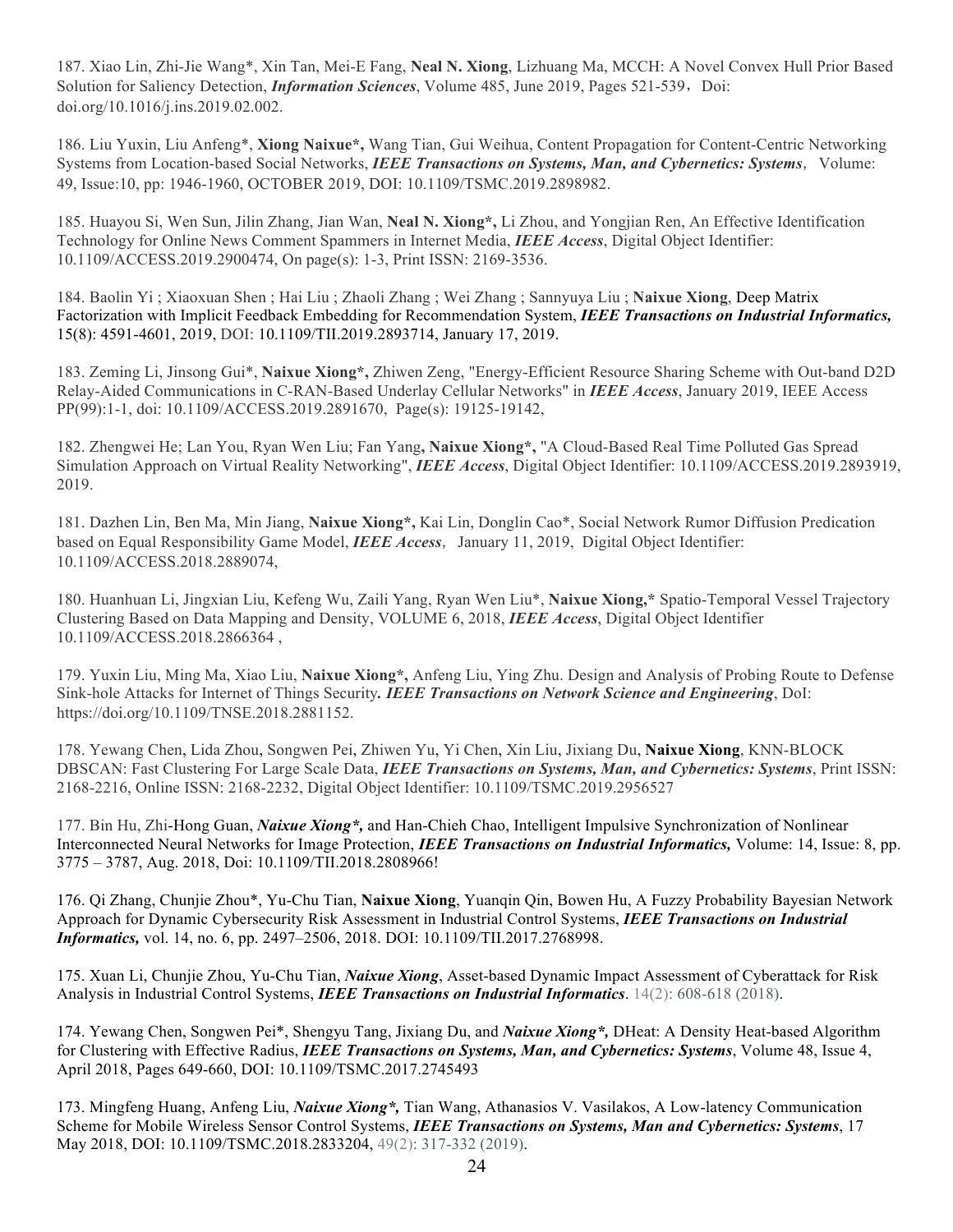172. Yuxin Liu, **Neal N Xiong\*,** Tian Wang, Xiao Liu, Fang Liu, Anfeng Liu, Title: A Trust Computing based Security Routing Scheme for Cyber Physical Systems, *ACM Transactions on Intelligent Systems and Technology*, TIST-2018-12-0288, accepted.

171. Haojun Teng, Yuxun Liu, Anfeng Liu, **Naixue Xiong**, Tian Wang, ZHIPING CAI, A Novel Code Data Dissemination Scheme for Internet of Things through Mobile Vehicle of Smart Cities*, Future Generation Computer Systems*, Volume 94, Pages 351-367, May 2019

170. Yuanqing Qin, Qi Zhang, Chunjie Zhou\*, **Naixue Xiong**\*, A Risk-Based Dynamic Decision-Making Approach for Cybersecurity Protection in Industrial Control Systems, *IEEE Transactions on Systems, Man, and Cybernetics: Systems*, 17 August 2018, DOI: 10.1109/TSMC.2018.2861715

169. Yuming Fang ; Zhijun Fang ; Feiniu Yuan ; Yong Yang ; Shouyuan Yang ; **Neal N. Xiong**, Optimized Multioperator Image Retargeting Based on Perceptual Similarity Measure, *IEEE Transactions on Systems, Man, and Cybernetics: Systems*, 47(11): 2956 – 2966, Nov. 2017, DOI: 10.1109/TSMC.2016.2557225

168. Zhihua Xia, Rui Lv, Xingming Sun, **N. Xiong\*,** Byeungwoo Jeon, and Yun-Qing Shi, A Novel Weber Local Binary Descriptor for Fingerprint Liveness Detection, *IEEE Transactions on Systems, Man, and Cybernetics: Systems*, DUI: 10.1109/TSMC.2018.2874281!

167. Haojun Teng, Yuxin Liu\*, Anfeng Liu, **Naixue Xiong**, ZHIPING CAI, Tian Wang, Xuxun Liu, A Novel Code Data Dissemination Scheme for Internet of Things through Mobile Vehicle of Smart Cities, *Future Generation Computer Systems*, vol. 94. Pp: 351-367, December 2018, DOI: 10.1016/j.future.2018.11.039

166. Guisong Yang, **N. Xiong**, Global and Local Reliability Based Routing Protocol for Wireless Sensor Networks", *IEEE Internet of Things,* 6(2): 3620-3632, 2019, Digital Object Identifier: 10.1109/JIOT.2018.2889379.

165. Baolin Yi ; Xiaoxuan Shen ; Hai Liu ; Zhaoli Zhang ; Wei Zhang ; Sannyuya Liu ; **Naixue Xiong**, Deep Matrix Factorization with Implicit Feedback Embedding for Recommendation System, *IEEE Transactions on Industrial Informatics*, DOI: 10.1109/TII.2019.2893714, January 17, 2019.

164. Songwen Pei, **N. Xiong,** Genetic Scheduling Policy on Codelet Model, Concurrency and Computation: Practice and Experience, Manuscript # CPE-18-0115.

163. Yuling Fang, Qingkui Chen\*, *N. Xiong*, A Multi-factor Monitoring Fault Tolerance Model Based on a GPU Cluster for Data Processing in Mobile Networks, chenqingkui@usst.edu.cn, *Information Sciences,* 496: 300-316, 2019, Available online 18 April 2018, https://doi.org/10.1016/j.ins.2018.04.053.

162. Jilin Zhang, Jiali Geng, Jian Wan, Yifan Zhang, Mingwei Li, Jue Wang and **Neal N. Xiong**\*, "An Automatically Learning and Discovering Human Fishing Behaviors Scheme for Cyber Physical Social Computing and Networking", IEEE Access. ID Access-2017-12822, Digital Object Identifier: 10.1109/ACCESS.2018.2817486.

161. Yangli-ao Geng, Qingyong Li, Rong Zheng, Fuzhen Zhuang, Ruisi He, **Naixue Xiong:** RECOME: A new density-based clustering algorithm using relative KNN kernel density. Inf. Sci. 436-437: 13-30 (2018)

160. Huymeng Ung, **Naixue Xiong**, Chunxue Wu, Wenliang Wu, An Effective Security platform over Multi Routing Selection Nodes in Internet of Vehicles, International Journal of Innovative and Applied Research, 2017, volume 5, Issue 3, pp. 31-43. (IF: 2.845)

159. **Xiong, N.N.,** Shen, Y., Yang, K., Lee, C., Wu, C., Color sensors and their applications based on real-time color image segmentation for cyber physical systems, Journal on Image and Video Processing, vol. 2018, no. 1, pp. , 2018.

158. Ren, Y., Liu, Y., Zhang, N., Liu, A., **Xiong, N.N.,** Cai, Z., Minimum-cost mobile crowdsourcing with QoS guarantee using matrix completion technique, Pervasive and Mobile Computing, vol. 49, pp. 23–44, 2018.

157. Ting Li, Yuxin Liu**, Neal N. Xiong**, Anfeng Liu, Zhiping Cai, Houbing Song, Privacy-Preserving Protocol for Sink Node Location in Telemedicine Networks, IEEE Access, vol. 6, pp. 42886–42903, 2018.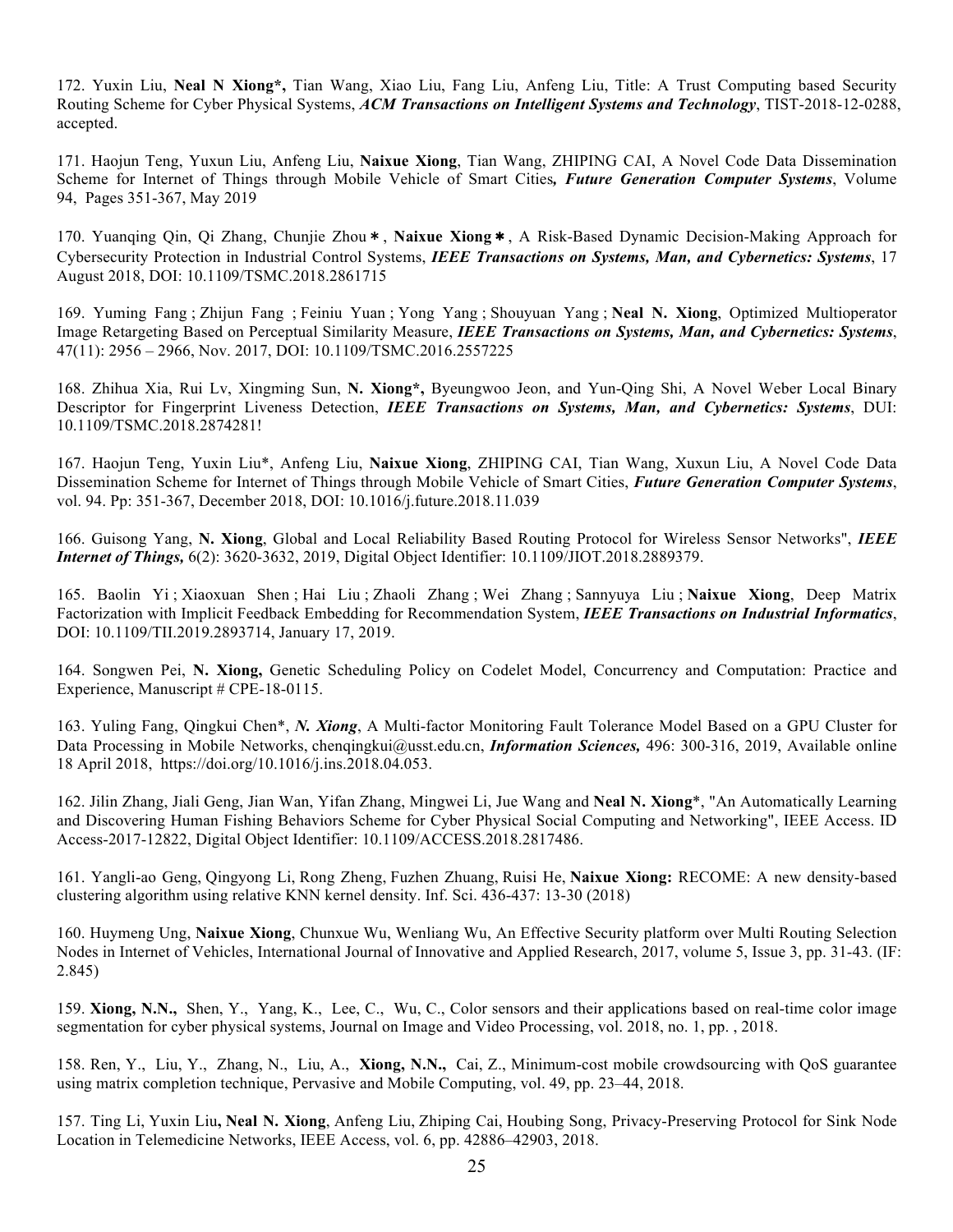156. Li, X., Liu, W., Xie, M., Liu, A., Zhao, M., **Xiong, N.N.,** Zhao, M., Dai, W., Differentiated data aggregation routing scheme for energy conserving and delay sensitive wireless sensor networks, Sensors (Switzerland), vol. 18, no. 7, pp. , 2018.

155. Sun, J., Wang, X**., Xiong, N.,** Shao, J., Learning Sparse Representation with Variational Auto-Encoder for Anomaly Detection, IEEE Access, vol. 6, pp. 33353–33361, 2018.

154. Zhihua Xia, Tianjia Shi, **Neal N. Xiong\*,** Byeungwoo Jeon, A privacy-preserving handwritten signature verification method using combinational features and secure KNN, Aug 2018, IEEE Access, accepted.

153. Yingying Ren, Wei Liu, Yuxin Liu, **N. Xiong,** A. Liu, Xuxun Liu, "An Effective Crowdsourcing Data Reporting Scheme to Compose Cloud-based Services in Mobile Robotic Systems," IEEE Access, Sep. 2018, Digital Object Identifier 10.1109/ACCESS.2018.

152. Yang Shen, Wu Chunxue, Cong Liu, Yan Wu, **Naixue Xiong\***, "Oriented Feature Selection SVM Applied to Cancer Prediction in Precision Medicine," IEEE Access, DOI: 10.1109/ACCESS.2018.2868098, August 2018.

151. Yongbin Gao, Xuehao Xiang, **Naixue Xiong**, Bo Huang, Hyo Jong Lee, Rad Alrifai, Xiaoyan Jiang, Zhijun Fang: Human Action Monitoring for Healthcare Based on Deep Learning. IEEE Access 6: 52277-52285 (2018)

150. Liu, X., Liu, Y., *Xiong, N.N.,* Zhang, N., Liu, A., Shen, H., Huang, C., Construction of Large-Scale Low-Cost Delivery Infrastructure Using Vehicular Networks, IEEE Access, vol. 6, pp. 21482–21497, 2018.

149. Chunxue Wu, Chong Luo, **Naixue Xiong\*,** Wei Zhang, Tai-hoon KIM. A greedy deep learning method for medical disease analysis, IEEE Access, vol. 6, pp. 20021–20030, 2018.

148. Liu, X., Wan, C., **Xiong, N.N. \*,** Liu, D., Liao, G., Deng, S., What happened then and there: Top-k spatio-temporal keyword query, Information Sciences, Volume 453, July 2018, Pages 281-301, DOI: 10.1016/j.ins.2018.04.057.

147. Guangzhi zhang, Shaobin Cai, **Naixue Xiong**, The Application of Social Characteristic and L1 Optimization in the Error Correction for Network Coding in Wireless Sensor Networks, sensors-251541, Sensors (Basel). 2018 Feb 3;18(2). pii: E450. doi: 10.3390/s18020450.

146. Y. Li, W. Zhu, C. Huang, **N. Xiong**, Research on power heterogeneous communications network stability with SOC, March 2017, Power System Protection and Control 45(5):118-122, DOI: 10.7667/PSPC160342.

145. Xujing Li, Anfeng Liu, Mande Xie\*, **Neal N Xiong**, Zhiwen Zeng , Ming Zhao, Adaptive Aggregation Routing to Reduce Delay for Multi-Layer Wireless Sensor Networks, **Sensors** 2018, **18**(4), 1216; doi:10.3390/s18041216

144. Jiawei Tang, Anfeng Liu, Jian Zhang\*, **Neal N. Xiong**, Zhiwen Zeng, and Tian Wang, A Trust-Based Secure Routing Scheme Using the Traceback Approach for Energy-Harvesting Wireless Sensor Networks, Sensors 2018, 18, 751; doi:10.3390/s18030751, NSU, Sensors18(3): 751 (2018).

143. Mingfeng Huang, Yuxin Liu\*, Ning Zhang, **Neal N. Xiong**\*, Anfeng Liu, Zhiwen Zeng, Houbing Song, A Services Routing based Caching Scheme for Cloud Assisted CRNs, *IEEE Access*, DoI: 10.1109/ACCESS.2018.2815039. ISSN:2169- 3536 (SCI &EI, IF: 3.244). in 2018-3-8.

142. Xiaoyan Jiang, Zhijun Fang, **Neal N. Xiong\***, Yongbin Gao, Bo Huang, Juan Zhang, Lei Yu, Patrick Harrington, Data Fusion-based Multi-object Tracking for Unconstrained Visual Sensor Networks, *IEEE Access*, 6(1): 13716-13728, · Dec 2018, ISSN: 2169-3536, DOI: 10.1109/ACCESS.2018.2812794.

141. Aamir Shahzad, Yang Sun Lee, Malrey Lee, Young-Gab Kim and **Naixue Xiong\*,** "Real Time Cloud Based Health Tracking and Monitoring System in Designed Boundary for Cardiology Patients," *Sensors*, Accepted.

140. Yuxin Liu, Kaoru Ota, Kuan Zhang, Ming Ma, **Naixue Xiong**, Anfeng Liu\*, QTSAC: A Energy efficient MAC Protocol for Delay Minimized in Wireless Sensor networks, *IEEE Access*, DoI: 10.1109/ACCESS.2018.2809501. ISSN:2169-3536 (SCI &EI, IF: 3.244). in 2018-2-20.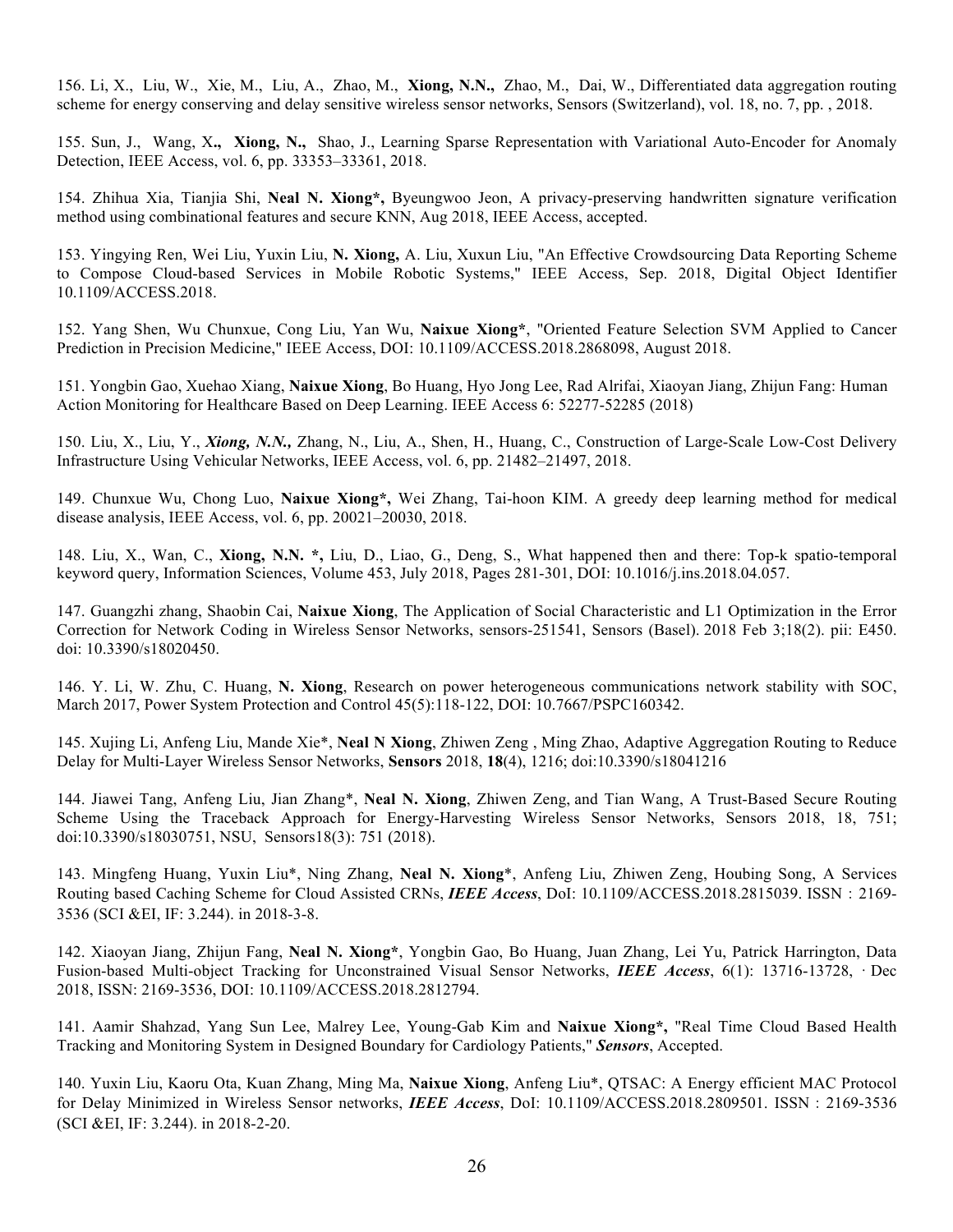139. Mou Wu, **Naixue Xiong\*,** Liansheng Tan, An Intelligent Adaptive Algorithm for Environment Parameter Estimation in Smart Cities, pp. 23325–23337, Print ISSN: 2169-3536, DOI: 10.1109/ACCESS.2018.2810891,

138. Xiao Liu, **Naixue Xiong**, Ning Zhang, Anfeng Liu, Hailan Shen, Changqin Huang, "A Trust with Abstract Information Verified Routing Scheme for Cyber-physical Network", *IEEE Access*, vol. 6, pp. 3882 – 3898, DOI: 10.1109/ACCESS.2018.2799681!

137. Haifeng Zheng, Jiayin Li, Xinxin Feng, Wenzhong Guo, Zhonghui Chen, **Neal Xiong\*,** Spatial-Temporal Data Collection with Compressive Sensing in Mobile Sensor Networks, Sensors Journal, *Sensors*, 2017, **17**(11), 2575; doi:10.3390/s17112575.

136. Yuezhi Zhou, Di Zhang, and **Naixue Xiong**, Post-Cloud Computing Paradigms: A Survey and Comparison, *Tsinghua Science & Technology*, 12/2017; 22(6):714-732, December 2017

135. Zhihua Xia, Tianjiao Shi, **Neal Xiong\*,** Byeungwoo Jeon, "A secure and dynamic signature verification method using global and regional features in mobile cloud computing" in IEEE Access, ID is Access-2018-03645, accepted.

134. Chunxue Wu, Wenliang Wu, Caihua Wan, Ernst Bekkering, **Naixue Xiong\*,** Design and Analysis of a Data Fusion Scheme in Mobile Wireless Sensor Networks Based on Multi-Protocol Mobile Agents, *Sensors (Basel)*. 2017 Nov 3; 17(11). pii: E2523. doi: 10.3390/s17112523.

133. Shaojie Wen, Chuanhe Huang, Xi Chen, Jianhua Ma, Naixue Xiong, Zongpeng Li, Energy-efficient and delay-aware distributed routing with cooperative transmission for Internet of Things, *Journal of Parallel and Distributed Computing* (JPDC), vol. 118, pp. 46–56, 2018. https://doi.org/10.1016/j.jpdc.2017.08.002.

132. Ting Li, **Neal N. Xiong**, Jianliang Gao, Houbing Song, Anfeng Liu, Zhiping Cai: Reliable Code Disseminations Through Opportunistic Communication in Vehicular Wireless Networks. IEEE Access 6: 55509-55527 (2018)

131. Yuting Xu, Haima Yang, Jun Li, **Naixue Xiong**, An Improved Dictionary Learning Algorithm for Medical Disease Analysis, submitting; IEEE Access, accepted.

130. Haifeng Zheng, Jiayin Li, Xinxin Feng, Wenzhong Guo, Zhonghui Chen, **Neal Xiong\*,** Spatial-Temporal Data Collection with Compressive Sensing in Mobile Sensor Networks, Sensors Journal, **Sensors 2017**, **17**(11), 2575; doi:10.3390/s17112575.

129. Huayou Si, Zhihui Chen, Jian Wan, Wei Zhan, JiLin Zhang,*Neal Xiong*\*, A Member Recognition approach for Specific Organizations Based on relationships among users in Social Networking Twitter, *Future Generation Computer Systems (FGCS)*, 92: 1009-1020 (2019), DOI: 10.1016/j.future.2018.07.060!

128. Shaojie Wen, Chuanhe Huang, Xi Chen, Jianhua Ma, *Naixue Xiong*, Zongpeng Li, Energy-efficient and delay-aware distributed routing with cooperative transmission for Internet of Things, *Journal of Parallel and Distributed Computing*, Available online 22 September 2017! https://doi.org/10.1016/j.jpdc.2017.08.002.

127. *Naixue Xiong*, Longzhen Zhang, Wei Zhang\*, Athanasios V. Vasilakos and Muhammad Imran, Design and Analysis of an Efficient Energy Algorithm in Wireless Social Sensor Networks, *Sensors* 2017, 17, 2166; doi:10.3390/s17102166.

126. Anfeng Liu, **N., Xiong**, Access-2018-06822, "An Automatic Cloud Detection Method Based on DeepLabV3+ for Satellite Image," IEEE Access, accepted.

125. Jing Wang, Chuanhe Huang, Jinhai Wang, *Naixue Xiong*, Blocked Linear Secret Sharing Scheme for Scalable Attribute Based Encryption in Manageable Cloud Storage System, *Information Sciences*, 09/2017; Volume 424, January 2018, Pages 1- 26, DOI information: 10.1016/j.ins.2017.09.03

124. Jiancheng Sun, Yong Yang, *Neal N. Xiong*, Xiangdong Peng, Liyun Dai, Jianguo Luo, Complex network construction of multivariate time series using information geometry, *IEEE Transactions on Systems, Man, and Cybernetics: Systems*, 49(1): 107-122 (2019).

123. Ping Zhong, Ya-Ting Li, Wei-Rong Liu\*, Gui-Hua Duan and Yin-Wen Chen, *N. Xiong*, Joint Mobile Data Collection and Wireless Energy Transfer in Wireless Rechargeable Sensor Networks, *Sensors* 2017, 17(8), 1881; doi:10.3390/s17081881.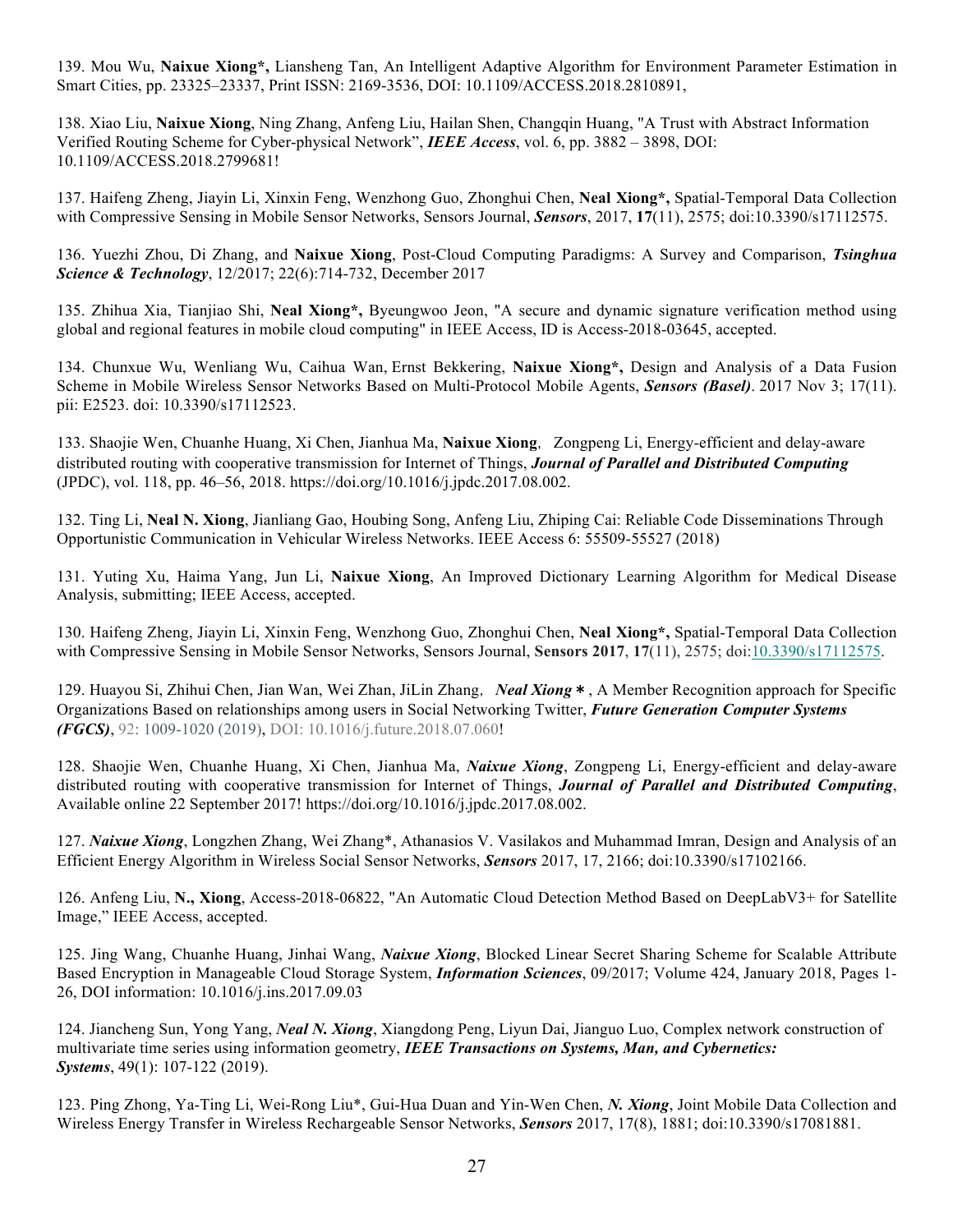122. Wai-Kong Lee, Raphael C.-W. Phan, Bok-Min Goi, Lanxiang Chen\*, **Naixue Xiong\*,** Parallel and High Speed Hashing in GPU for Telemedicine Applications, Access-2018-06592, IEEE Access, accepted.

121. Anfeng Liu, Zhuangbin Chen, *N. XIONG*\*, An Adaptive Virtual Relaying Set Scheme for Loss-and-Delay Sensitive WSNs, *Information Sciences*, Volume 424, January 2018, Pages 118-136, 09/2017; https://doi.org/10.1016/j.ins.2017.09.036!

120. Haifeng Zheng, Wenzhong Guo\*, *Neal Xiong*\*, A Kernel-based Compressive Sensing Approach for Mobile Data Gathering in Wireless Sensor Network Systems, *IEEE Transactions on Systems, Man and Cybernetics: Systems*, DOI (identifier) 10.1109/TSMC.2017.2734886.

119. Yuling Fang , Qingkui Chen \* , *Neal N. Xiong***,** Deyu Zhao , Jingjuan Wang, RGCA: a Reliable GPU Cluster Architecture for Large-Scale Internet of Things Computing Based on Effective Performance-Energy Optimization, *Sensors* 2017, 17(8), 1799; doi:10.3390/s17081799

118. Wenlong Cheng, Mingbo Zhao\*, *Naixue Xiong*, Kwok Tai Chui, Non-Convex Sparse and Low-Rank Based Robust Subspace Segmentation for Data Mining, Journal: *Sensors*, Sensor 2017, 17, 1633, doi:10.3390/s17071633.

117. Huanhuan Li 1, Jingxian Liu 1, 2, Ryan Wen Liu 1,\*, *Naixue Xiong* 3,\*, and Kefeng Wu4, Tai-hoon Kim, Dimensionality Reduction-Based Multi-Step Clustering Method for Robust AIS Trajectory Analysis,*Sensors*, Sensors 2017, 17(8), 1792; doi:10.3390/s17081792

116. Anfeng Liua,\*, Xiao Liua, Shaona Zhao a, *Naixue Xiong*, \*, Athanasios V. Vasilakosc, Knowledge-aware Proactive Nodes Selection Approach for Energy management in Internet of Things, *Future Generation Computer Systems Journal.* https://doi.org/10.1016/j.future.2017.07.022, 92: 1142-1156 (2019)

115. Yu Lu, Shiqian Wu, Zhijun Fang, *N. Xiong*, Sook Yoon\*, and Dong Sun Park, Exploring finger vein based personal authentication for secure IoT, *Future Generation Computer Systems* (2.78, SCI), Volume 77, December 2017, Pages 149-160. https://doi.org/10.1016/j.future.2017.07.013

114. Kaixing Huang, Qi Zhang, Chunjie Zhou\*, and *Naixue Xiong*\*, Yuanqing Qin, An Efficient Intrusion Detection Approach for Visual Sensor Networks Based on Traffic Pattern Learning, Special Issue on "Efficient and Rapid Machine Learning Algorithms for Big Data and Dynamic Varying Systems" *IEEE Transactions on Systems, Man, and Cybernetics: Systems*, vol. 1, No. 99, pp. 1-10, 10 May 2017, **DOI:** 10.1109/TSMC.2017.2698457.

113. *Naixue Xiong,* Wenliang Wu\*, Chunxue Wu\*, An Improved Routing Optimization Algorithm Based on Travelling Problems for Social Networks,*Sustainability* 2017, 9(6), 985; doi:10.3390/su9060985

112. Yuhao Wang, Kangliang Chen1, Jiangnan Yu, *N.X. Xiong\*,* Henry Leung, Huilin Zhou1, L. Zhu, Dynamic Propagation Characteristics Estimation and Tracking based on an EM-EKF Algorithm in Time-variant MIMO Channel, *Information Science*, 2017, 408 :70-83.

111. Xu Jing, Hanwen Hu, Huijun Yang, Man Ho Au, Shuqin Li\*, *Naixue Xiong*\*, Muhammad Imran, and Athanasios V. Vasilakos, A Quantitative Risk Assessment Model Involving Frequency and Threat Degree under Line-of-Business Services for Infrastructure of Emerging Sensor Networks, *Sensors* (Basel), 17(3): 642, Published online 2017 Mar 21. doi: 10.3390/s17030642.

110. Aamir Shahzad, Yang Sun Lee, Malrey Lee, Young-Gab Kim, and **Naixue Xiong\***, Real-Time Cloud-Based Health Tracking and Monitoring System in Designed Boundary for Cardiology Patients, *Sensors*, Volume 2018, 15 pages, https://doi.org/10.1155/2018/3202787.

109. Xin Ju, Wei Liu, Chengyuan Zhang \*, Anfeng Liu, Tian Wang, **Neal N Xiong**, Zhiping Cai, An Energy Conserving and Transmission Radius Adaptive Scheme to Optimize Performance of Energy Harvesting Sensor Networks, Sensors 2018, 18(9), 2885; doi:10.3390/s18092885.

108. Wenhuan Lu, Zonglei Chen, Ling Li, Jian Li, Jianguo Wei, **Naixue Xiong\*,** Watermarking Based on Compressive Sensing for Digital Speech Detection and Recovery, Sensors 2018, 18, 2390; doi:10.3390/s18072390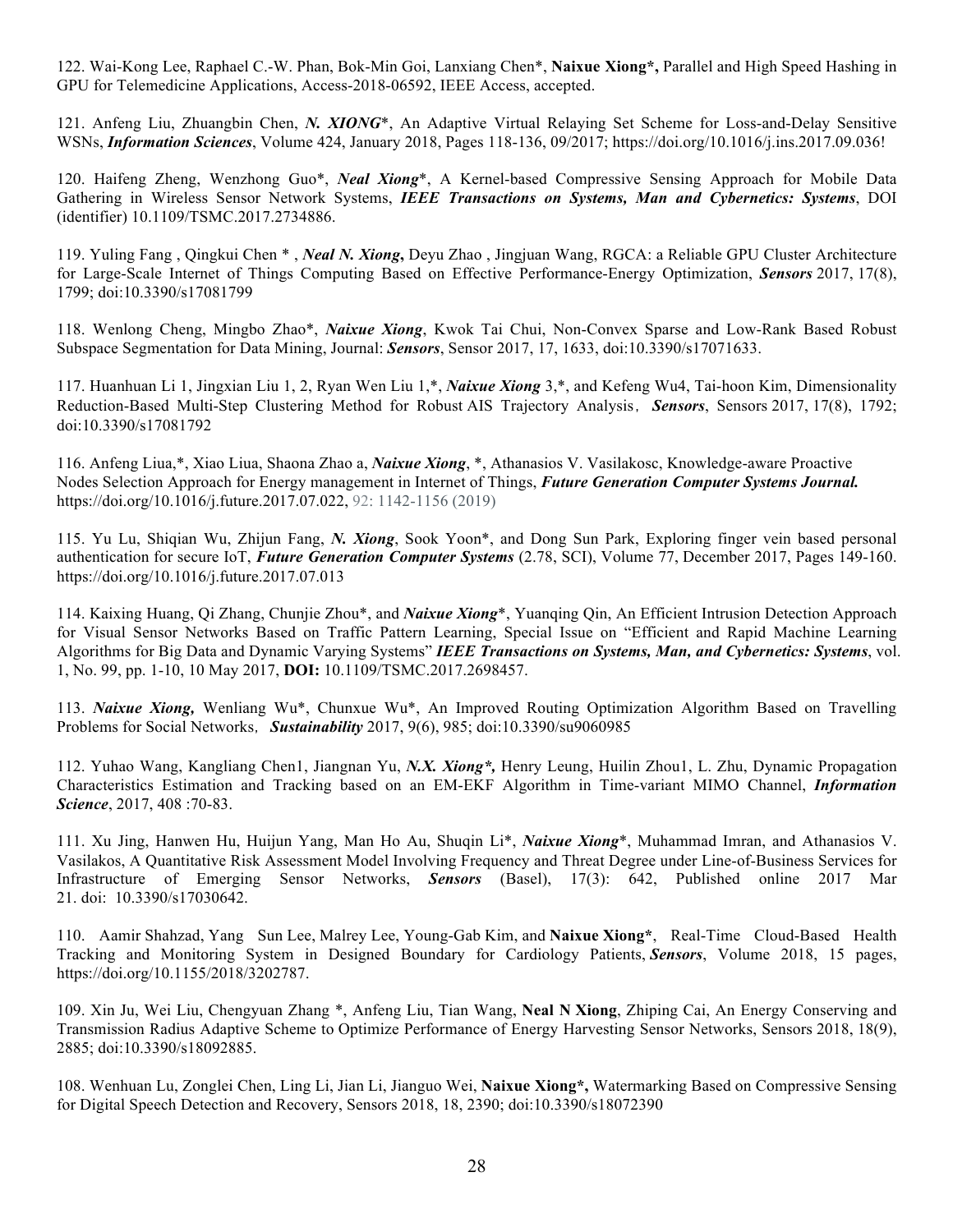107. **Naixue Xiong**, Ryan Wen Liu, Maohan Liang, Di Wu\*, Zhao Liu\* and Huisi Wu, Effective Alternating Direction Optimization Methods for Sparsity-Constrained Blind Image Deblurring, Sensors 2017, 17(1), 174; doi:10.3390/s17010174.

106. Huang, B., Liu, A., Zhang, C., **Xiong, N.,** Zeng, Z., Cai, Z., Caching joint shortcut routing to improve quality of service for information-centric networking, Sensors (Switzerland), vol. 18, no. 6, pp. , 2018.

105. Minrui Wu, Yanhui Wu, Chuyao Liu, Zhiping Cai, **Neal N. Xiong**, Anfeng Liu, Ming Ma, An effective delay reduction approach through a portion of nodes with a larger duty cycle for industrial WSNs, Sensors (Switzerland), vol. 18, no. 5, pp. , 2018.

104. Yu, S., Liu, X., Liu, A., **Xiong, N.,** Cai, Z., Wang, T., An adaption broadcast radius-based code dissemination scheme for low energy wireless sensor networks, Sensors (Switzerland), vol. 18, no. 5, pp. , 2018.

103. Xin Xu, Minjiao Yuan, Xiao Liu, Anfeng Liu, **Neal N. Xiong**, Zhiping Cai, Tian Wang, A cross-layer optimized opportunistic routing scheme for loss-and-delay sensitive WSNs, Sensors, vol. 18, no. 5, 3 May 2018, doi: 10.3390/s18051422.

102. **Naixue Xiong**, A. Vandenberg, K. P. Robinson, Andy Rindos, Yi Pan, "Shareing Computing Resources to Satisfy Multi-Cloud User Requirements," *International Journal of Cloud Computing (IJCC)*, accepted. (**the first cloud computing journal**)

101. **Naixue Xiong**, Wenling Han, Art Vandenberg, Green Cloud Computing Schemes based on Networks: A Survey, Special Issue on "Pervasive Healthcare Services using Intelligent Environments", *IET Communications* - Hertford, England (SCI), accepted.

100. **Naixue Xiong**, Y. Yang, Jong Hyuk Park, Tai-hoon Kim, Thanos Vasilakos, Yi Pan, Self-stabilizing Flocking of a Group of Wireless Mobile Robots with Memory Corruption,. *Wireless Communications and Mobile Computing (WCMC)*, SI on Wireless Monitoring and Control. 1.225/2007, Published Online: 6 Jul 2009, (SCI, IF: 1.225/2007).

**99. Naixue Xiong**, Fan Yang, Hongyan Li, Jong Hyuk Park, Yi Pan, Security Analysis and Improvements of IEEE Standard 802.16 in Next Generation Wireless Metropolitan Access Network,. *Wireless Communications and Mobile Computing (WCMC)*, Published Online: 5 Oct 2009. (SCI, IF: 1.225/2007).

98. **Naixue Xiong**, Yan Zhang, Laurence T. Yang, Sang-Soo Yeo, Lei Shu, Y. Li, .A Fast Formation Flocking Scheme for a Group of Interactive Distributed Mobile Nodes in Autonomous Networks. Special Issue on .Advanced Mobile Applications and Intelligent Multimedia systems for Ubi-Com., *ACM/Springer Mobile Networks and Applications (MONET)*, vol. 15, no. 4, pp. 477-487, July 2009. (SCI, IF: 1.619/2010).

97. **Naixue Xiong**, Athanasios V. Vasilakos, Laurence T. Yang,Witold Pedrycz, Yan Zhang, and Yingshu Li, .A Resilient and Scalable Flocking Scheme in Autonomous Vehicular Networks,. *ACM/Springer Mobile Networks and Applications (MONET)*, Special Issue on Advances and Applications in Vehicular Ad Hoc Networks, vol. 15, no. 1, pp. 126 - 136, 2010. (SCI, IF: 1.619/2010).

96. **Naixue Xiong**, Jong Hyuk Park, Laurence Tianruo Yang, Byoung-Soo Koh, Yingshu Li, .A Security Management Scheme for Failure Detector distributed systems Based on Self-tuning Control Theory. Special Issue on Intelligent Manufacturing System and Security & Assurance (IMSA), *Journal of Intelligent Manufacturing (JIM)*, accepted, (SCI, IF: 1.08/2010).

95. **Naixue Xiong**, Laurence T. Yang, Yingshu Li, ODMCA: An Adaptive Data Mining Control Algorithm in Multicarrier Networks., *Computer Communications (ComCom)*, 32(3): 560-567, 2009. (0.884/2008, SCI).

94. **Naixue Xiong**, Laurence T. Yang, Yan Yang, and Xavier Defago, Yanxiang He, A Novel Numerical Algorithm Based on Self-Tuning Controller to Support TCP Flows, *Mathematics and Computers in Simulation*, 79(4): 1178-1188, 2008. (Impact factor: 0.554/2005; Elsevier, SCI)

93.**Naixue Xiong**, Xingbo Huang, Hongju Cheng, Energy-Efficient Algorithm for Broadcasting in Ad Hoc Wireless sensor Networks, sensors-22690, Sensors Journal, Sensors 2013, 13(4), 4922-4946; doi:10.3390/s130404922. (2.048/2014)

92. Jinsong Gui, Lihuan Hui, and **Naixue Xiong\*,** A Game-based Localized Multi-objective Topology Control Scheme in Heterogeneous Wireless Networks, IEEE Access, DECEMBER 2017, Volume: 5, Issue: 1, On page(s): 2396-2416, Print ISSN: 2169-3536.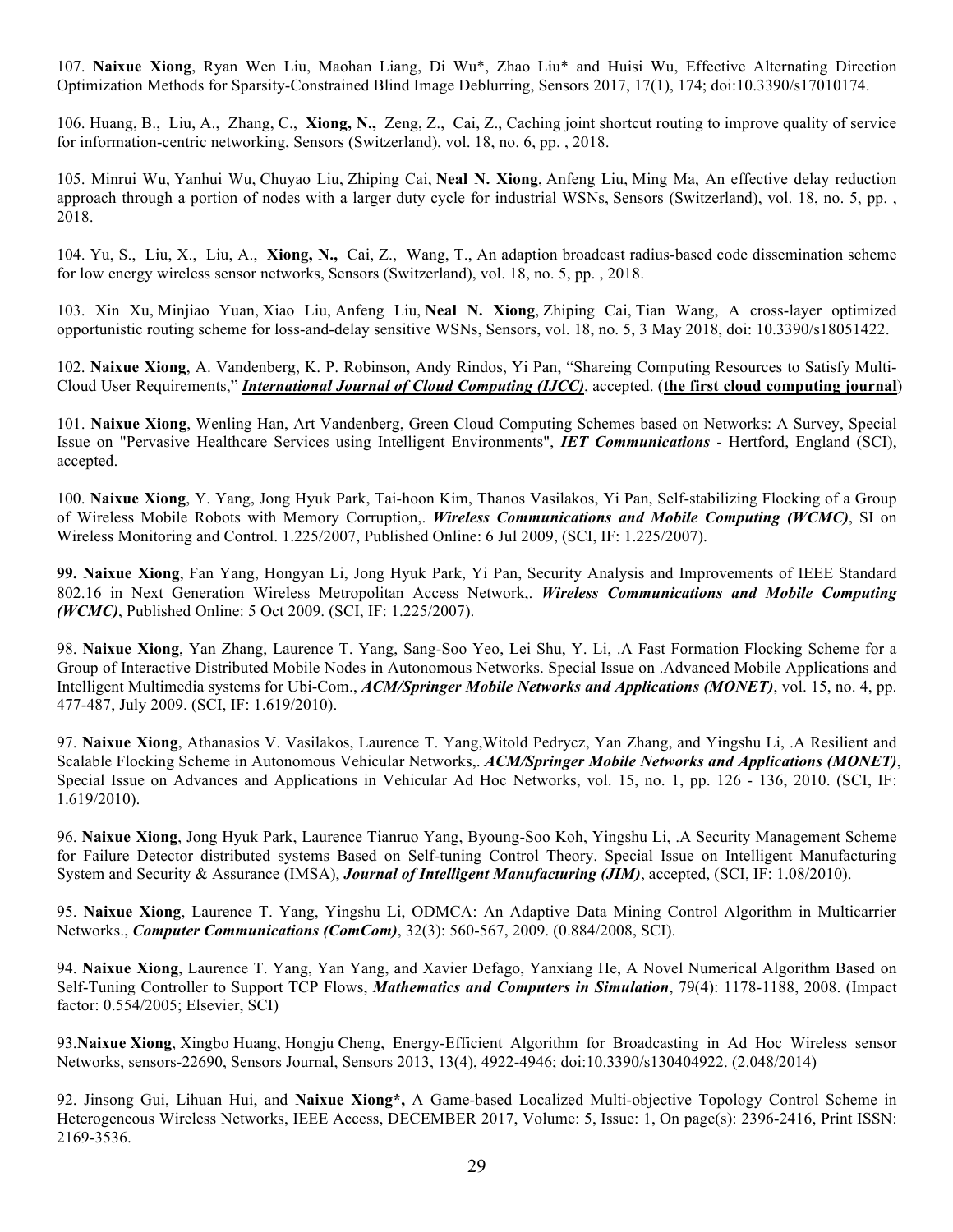91. Zhan Su, Jun Ai, **Neixue Xiong\*,** and Qingling Zhang, An Improved Robust Finite-time Dissipative Control for Fuzzy Descriptor Systems, International Journal of Systems Science (IJSS). (Rank 2, 1.947). The DOI of your paper is: 10.1080/00207721.2016.1277405.

90. Xiaofang Deng, Yuansheng Zhong, Linyuan L¨u, **Naixue Xiong\*,** Chiho Yeung, A General and Effecitive Diffusion-based Recommendation Scheme on Coupled Social Networks, Information Science, , Volume 417, November 2017, Pages 420-434. 4.0

89. Ryan Wen Liu, Lin Shi, Simon C.H. Yu, Defeng Wang\* and **Naixue Xiong\*,** Reconstruction of Undersampled Big Dynamic MRI Data Using Non-Convex Low-Rank and Sparsity Constraints, Sensor, accepted. 2.2

88. Aamir Shahzad, Marley Lee, **Naixue Xiong**, Gisung Jeong, Young Keun Lee, A intelligent and Smart Sensing Approach for Industrial System Automation and Transmission over Unsecured Wireless Networks, i.e, *sensors*-112120. Accepted. (IF: 2.2).

87. Alexey V. Vinel, Wen-Shyen E. Chen, *Neal N. Xiong*, Seungmin Rho, Naveen Chilamkurti, Athanasios V. Vasilakos, Enabling wireless communication and networking technologies for the internet of things [Guest editorial]. *IEEE Wireless Communications,* 23(5): 8-9, 10/2016, DOI:10.1109/MWC.2016.7721735. 5.7

86. Jinsong Gui \*, Kai Zhou, and *N. X. Xiong* \*, A Cluster-based Dual-adaptive Topology Control Approach in Wireless Sensor Networks, Sensor (control), accepted. Manuscript ID: sensors-144604, *Sensors* 2016, 16(10), 1576; doi:10.3390/s16101576. 2.2

85. Tonghua Yang, Shenghua Xu, **N. Xiong\*,** A Novel Machine Selection Method Combining Group Eigenvalue Method with TOPSIS Method, *International Journal of Future Generation Communication and Networking,* Vol. 9, No. 6 (2016), pp. 201-210, http://dx.doi.org/10.14257/ijfgcn.2016.9.6.19. 2.8

84. Qiongqiong Fu, Liping Gao\*, and **Naixue Xiong**, Research on Conflict Resolution and Consistency Maintenance Supporting Intention Combination in Real-time Collaboration Environment, *International Journal of Future Generation Communication and Networking*, Vol. 9, No. 5 (2016), pp. 49-62, May 2016. 2.8

83. Long Wan, Lijun Wei*, Naixue Xiong\*,* Jinjiang Yuan, Junjie Wang, Pareto optimization for the two-agent scheduling problems with linear non-increasing deterioration based on Internet of Things, *Future Generation Computer Systems*, Impact Factor: 2.430/2015. 2.8

82. Aamir Shahzad, René Jr. Landry, Malrey Lee\*, *Naixue Xiong\*,* Jongho Lee\* and Changhoon Lee, A New Cellular Architecture for Information Retrieval from Sensor Networks through Embedded Service and Security Protocols, *Sensors* (Basel). 2016 Jun 14; 16(6), doi: 10.3390/s16060821.

81. Zhihua Xia, *Neal N. Xiong*∗*,* Athanasios V. Vasilakos, Xingming Sun, EPCBIR: An Efficient and Privacy-preserving Content-based Image Retrieval Scheme in Cloud Computing, *Information Science,* Volume 387, May 2017, Pages 195–204. DOI: 10.1016/j.ins.2016.12.030.

80. Weiwei Fang, Xuening Yao, Xiaojie Zhao, Jianwei Yin, *Naixue Xiong\**, A Stochastic Control Approach to Maximize Profit on Service Provisioning for Mobile Cloudlet Platforms, IEEE Transactions on Systems, Man, and Cybernetics: Systems, DOI (identifier) 10.1109/TSMC.2016.2606400, Volume 48, Issue 4, April 2018, Pages 522-534.

79. Xin Wang, Yanshuang Ren, Yehui Yang, Wensheng Zhang, and *Neal N. Xiong*, A Weighted Discriminative Dictionary Learning Method for Depression Disorder Classification using fMRI Data, Workshop on "big data and cloud computing in bioinformatics (BDACCB2016)" in conjunction with The 6th IEEE International Conference on Big Data and Cloud Computing ( BDCloud 2016 ), October 8-10, Atlanta, GA, USA. (Transfer a Journal)

78. Qishan Zhang, Qiu Qironga Kun Guo\*, *Naixue Xiong*\*, A social community detection algorithm based on parallel grey label propagation, *COMPUTER NETWORKS*, 2016 June, doi: 10.1016/j.comnet.2016.06.002, Available online 3 June 2016, http://www.sciencedirect.com/science/article/pii/S1389128616301827.

77. Guisong Yang, Huifen Xu, Xingyu He, Gang Wang, *Naixue Xiong*\*, Chunxue Wu, Tracking Mobile Sinks via Analysis of Moving Angle Changes in WSNs, *Sensors*, 16(4), 449; doi:10.3390/s16040449. (IF: 2.24)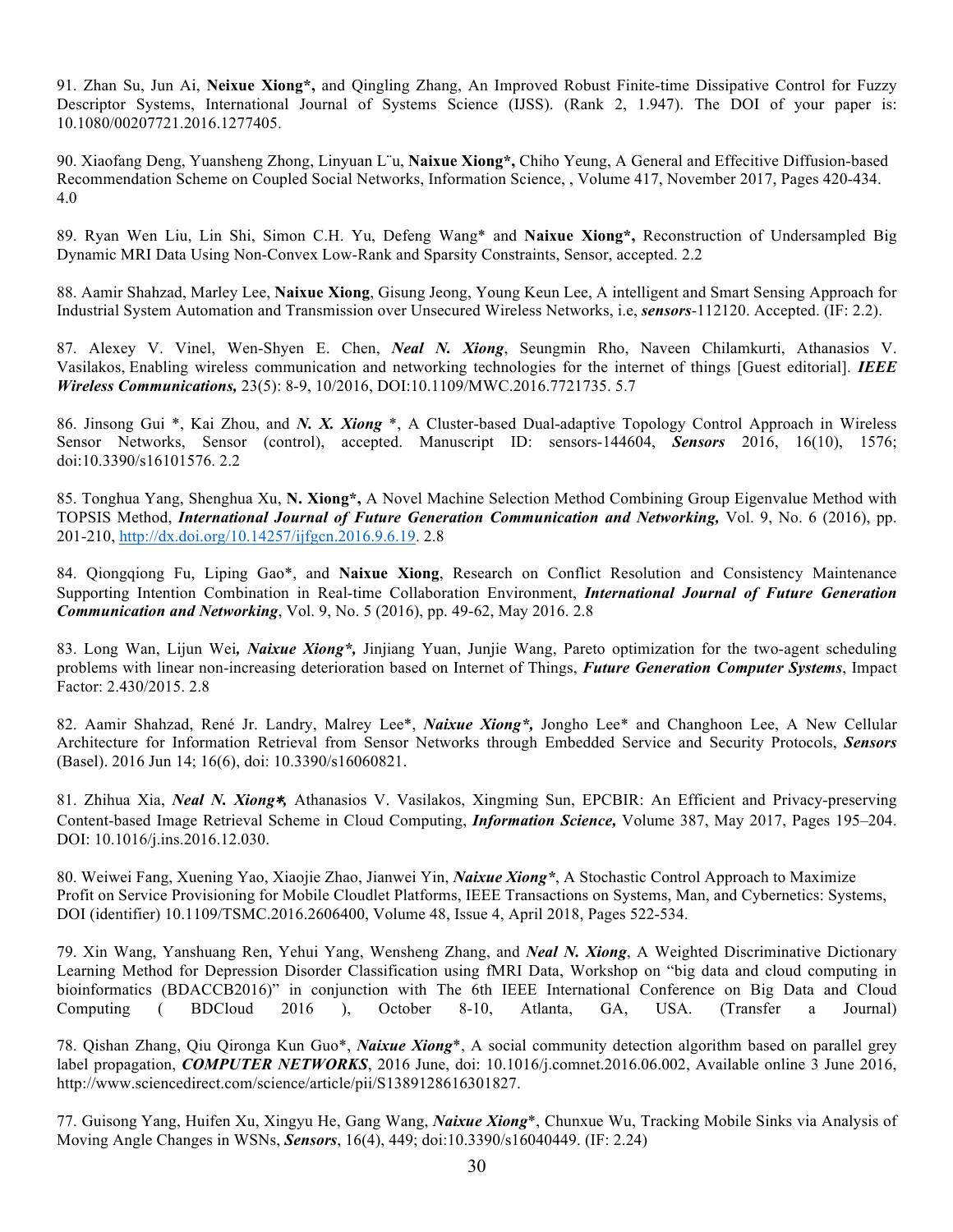76. Jian Shen, Chen Wang, Anxi Wang, Xingming Sun, Sangman Moh, *Neal N. Xiong\**,Athanasios V. Vasilakos, Key Technologies and Future Applications of Incompletely Predictable Networks in Smart Cities, *IEEE Communication Magazine*, accepted. (IF: 5.8)

75. Yuming Fang, Zhijun Fang, Feiniu Yuan, Yong Yang, Shouyuan Yang, and *Neal N. Xiong*, Optimized Multi-operator Image Retargeting Based on Perceptual Similarity Measure, *IEEE Tran on SMC: systems*, Issue: 99, pp. 1-11, DOI:10.1109/TSMC.2016.2557225. (IF: 2.2)

74. Yuzhong Chen, Shining Weng, Wenzhong Guo, **Naixue Xiong\*,** A Game Theoretic Algorithm for Intra-Cluster Data Aggregation in a Vehicular Ad Hoc Network, *Sensors* 2016, 16(2), 245; doi:10.3390/s16020245. (Impact factor: 2.048).

73. Xingjian Lu, Jianwei Yin, Shuiguang Deng, Ying Li, and **Neal N. Xiong**, JTangCMS: An Efficient and Intelligent Monitoring System for Cloud Platform, *Information Science*, on 6 Mar 2015, Accepted! (IF: 4.1)

72. Chunjie Zhou, Shuang Huang; **Naixue Xiong**; Shuang-Hua Yang; Huiyun Li; Yuanqing Qin; Xuan Li, Design and analysis of Multi-model based anomaly intrusion detection systems in industrial process automation, *IEEE Transactions on Systems, Man, and Cybernetics: Systems*, Vol. 45, No. 10, 1345 – 1360, 14 September 2015. (IF: 2.2)

71. Shuiguang Deng, Yueshen Xu; Jianwei Yin, **Neal N Xiong**, Context-aware QoS Prediction for Web Service Recommendation and Selection, *Expert Systems With Applications*, http://www.journals.elsevier.com/expert-systems-withapplications/, Ms. Ref. No.: ESWA-D-15-03713R1, accepted, **IF: 2.24**.

70. Qingfeng Fan, *Naixue Xiong*\*, Karine Zeitouni, Qiongli Wu, Athanasios Vasilakos, Yu-Chu Tian, Game Balanced Multifactor Multicast Routing in Sensor Grid Networks, *Information Science*, 2016, Available online 28 June 2016, doi:10.1016/j.ins.2016.06.049.

69. Aamir Shahzad, *Naixue Xiong*\*, Changhoon Lee, New Architecture for Mobile Access through the Non-Proprietary Protocols Services and with the Embedded Proprietary Protocol Security through the Transmission of Intelligent Sensors, *Sensors*, Manuscript ID: sensors-114191, minor.

68. Guisong Yang, Shuai Liu, Xingyu He \*, **Naixue Xiong\*,** Chunxue Wu, Adjustable trajectory design based on node density for mobile sink in WSNs, Journal "Sensor", special issue of "Topology Control in Emerging Sensor Networks," Sensors 2016, 16(12), 2091; doi:10.3390/s16122091. (IF: 2.048).

67. Ya Shuang Deng, Hanping Hu, **Naixue Xiong**, Wei Xiong, Lingfeng Liu: A general hybrid model for chaos robust synchronization and degradation reduction, *Information Sciences*, 305: 146-164 (2015)

66. Qi Zhang, Chunjie Zhou, **N. Xiong**, Yuanqing Qin, Xuna Li, Shuang Huang, Multi-Model Based Incident Prediction and Risk Assessment in Dynamic Cybersecurity Protection for Industrial Control Systems, *IEEE Tran on Systems, Man and Cybernetics: Systems*, SMCA-15-05-0396, accepted.

65. Shuang Huang, Chunjie Zhou, **N. Xiong**, Shuanghua Yang, A general Real-time control approach of Intrusion response for industrial automation system, *IEEE Tran on Systems, Man and Cybernetics: Systems,* SMCA-15-01-0037, submitted! SMCA-15-05-0368, accepted.

64. Lin, Bing, Guo, Wenzhong, **Xiong, Neal,** Chen, Guolong, Vasilakos, Athanasios, Zhang, Hong, A Deadline based Big Data Scheduling Algorithm in Multi-clouds Computing, submitted! *TNSM-2015-00925*,, accepted.

63. Libing Wu, **N. Xiong**, "Infrastructure-free Collaborative Indoor Positioning Scheme for Time-critical Team Operations", SMCA-14-04-0162.R2. *IEEE Tran on Systems, Man and Cybernetics: Systems*, accepted.

62. Cheng Xie, Guoqiang Li, Hongming Cai, Lihong Jiang, **naixue xiong**, Adaptive Weight based Individual Similarity Calculation for Information Searching in Social Computing, this SI of *IEEE systems Journal, Data Mining in Cyber*, Physical and Social Computing, accepted!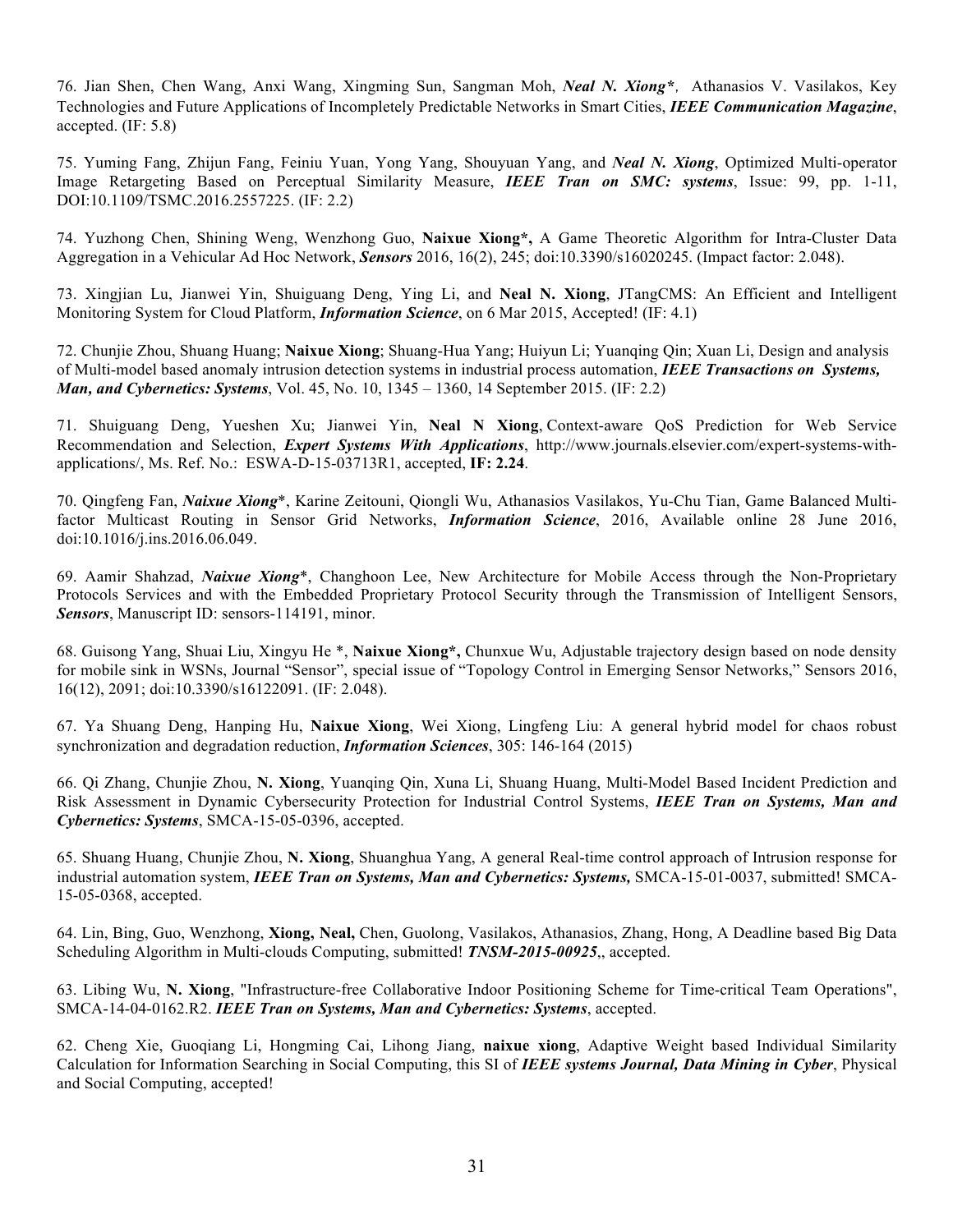61. Yu Lu, Fei Hu, Athanasios V. Vasilakos, Qi Hao, Rui Ma, Yogendra Patil, Ting Zhang, Jiang Lu, **Naixue Xiong**, Robust Cyber-Physical Systems: Concept, Models, and Implementation, *Future Generation Computer Systems*, FGCS-D-15- 00015R1, accepted (2.8).

60. Hongju Cheng, Zhihuang Su, **Naixue Xiong**\*, and Yang Xiao, Energy-Efficient Nodes Scheduling Algorithms for Wireless Sensor Networks Using Markov Random Field Model, *Information Sciences*, Volume 329, 1 February 2016, Pages 461–477.

59. Heng Zhang, Yanli Liu, Jindong Tan, **Naixue Xiong**\*. RGB-D SLAM Combining Visual Odometry and Extended Information Filter. *Sensors*, 15(8): 18742-18766, 2015.

58. Zhao Wu, **Naixue Xiong\*,** Yannong Huang, Degang Xu, Chunyang Hu, "Optimizing the Reliability and Performance for Service Composition Applications with Fault Tolerance in Wireless Sensor Networks", Received: 22 September 2015, your submission (sensors-102127),*Sensors* 2015, 15(11), 28193-28223; doi:10.3390/s151128193.

57. **Xiong, Naixue**; Zhou, Yuezhi; qu, yanzhen; Pedrycz, Witold, General Resource Analysis for a Replication Scheme in Transparent Computing Platforms, *IEEE Transactions on Computers, Special Issue on Transparent Computing*, SCH - TCSI-2014-11-0919, accepted.

56. Mou Wu, Liansheng Tan, **N. Xiong\*,** "Data prediction, compression, and recovery in clustered wireless sensor networks for environmental monitoring applications", *Information Science*, INS-S-14-01059, Accepted.

55. Xiongfeng Huang, Chunjie Zhou, *Naixue Xiong*, Yuanqing Qin and Shuang Huang, "A Class of General Transient Faults Propagation Analysis for Networked Control Systems," *IEEE Transactions on Systems, Man and Cybernetics: Systems*, Volume: 45, Issue: 4, pp. 647 – 661, 2015.

54. *Naixue Xiong*, Zhao Wu\*, Yannong Huang, and D. Xu, Analyzing Comprehensive QoS with Security Constraints for Services Composition Applications in Wireless Sensor Networks, *Sensor*,2014 (Impact factor: 2.048).

53. Yashuang Deng, Hanping Hu, *Neal N. Xiong*, and Lingfeng Liu, Feedback control of Digital Chaotic systems with Application to Pseudorandom Number Generator, *IEEE Transactions on Systems, Man and Cybernetics: Systems*, ID: SMCA-14-05-0206. Accepted!

52. Weiwei Fang, Xiaoyan Yin, Yuan An, *Naixue Xiong*, Qiwang Guo, Jing Li, Optimal scheduling for data transmission between mobile devices and cloud, *INFORMATION SCIENCE*, Volume 301, 20 April 2015, Pages 169-180.

51. Zhao Wu, *Naixue Xiong*\*, Yannong Huang, Qiong Gu, Optimal service distribution in WSN service system subject to data security constraint, Journal name: *Sensors*, 2014 Aug 4; 14(8): 14180-209. (Impact factor: 2.048).

50. Wenzhong Guo, Wei Hong, Bin Zhang, Yuzhong Chen, *Naixue xiong*, Adaptive In-network Data Aggregation Route Strategy for a Trade-off between Energy and Lifetime in WSNs, Journal name: *Sensors*, 2014, 14(9), 16972-16993 (Impact factor: 2.048).

49. Yonglei Yao, Jingfa Liu, *Neal N. Xiong*\*, Privacy-Preserving Data Aggregation in Two-Tiered Wireless Sensor Networks with Mobile Nodes, Manuscript ID: sensors-65445, *Sensor*, accepted. (Impact factor: 2.048).

48. Liansheng Tan, Zhongxun Zhu, Fei Ge, and *N. Xiong\*,* "A Unified Framework for Utility Optimal Resource Allocation in Wireless Networks" *IEEE Transactions on Systems, Man and Cybernetics: Systems*. Your manuscript ID is SMCA-13-04- 0216, accepted.

47. Mou Wu, Liansheng Tan, and *Naixue Xiong\**, A structure fidelity data collection framework for wireless sensor networks, *Sensor*, accepted! (Impact factor: 2.048).

46. Yonglei Yao, Laurence T. Yang, and **Neal N. Xiong\*,** Anonymity-based Privacy-preserving Data Reporting for Participatory Sensing, *IEEE Internet of Things*, Volume: 2, Issue: 5, pp. 381 – 390, Oct. 2015, **DOI:** 10.1109/JIOT.2015.2410425.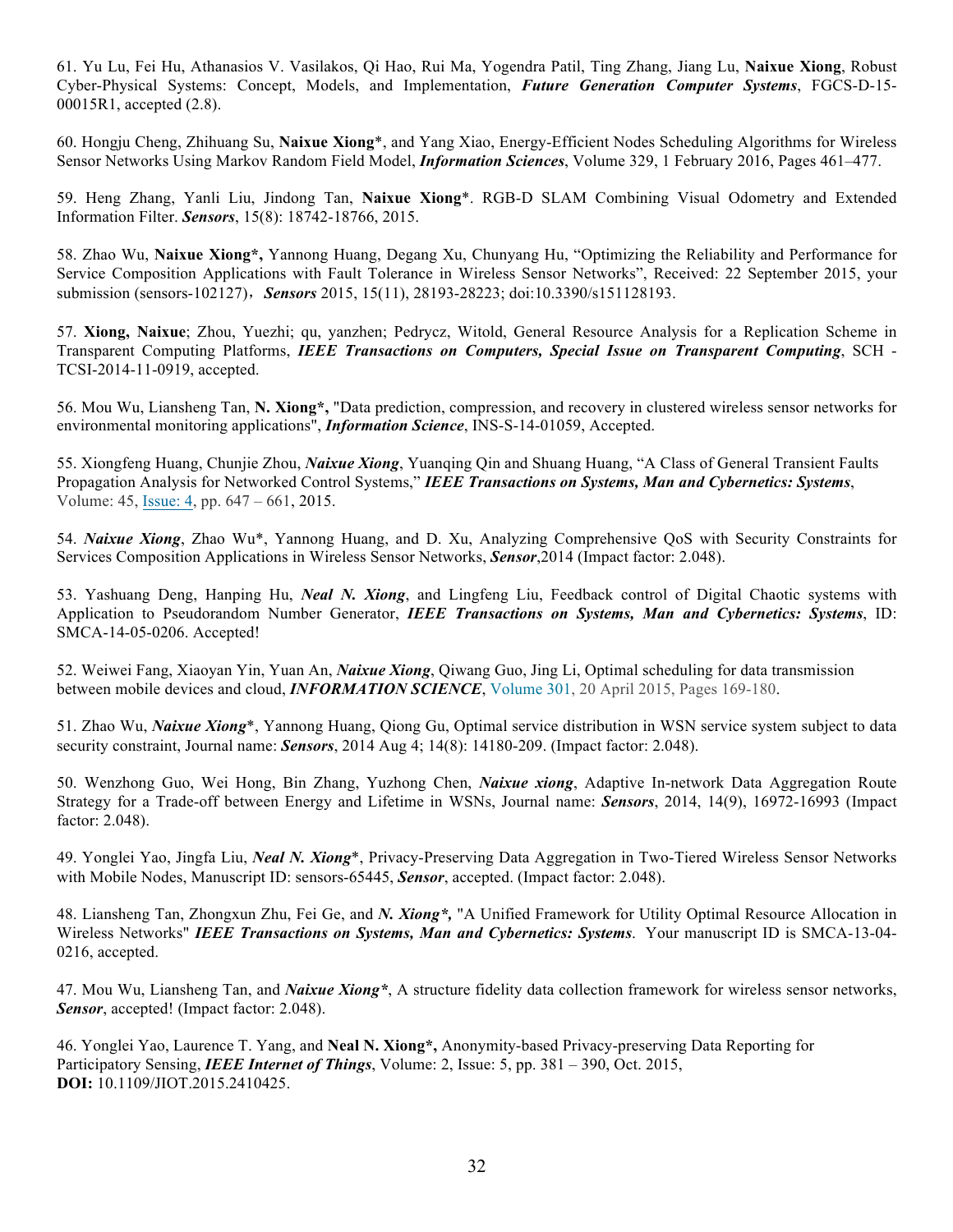45. Jun Zhou, Zhenfu Cao, Xiaolei Dong, Athanasios V. Vasilakos, **Naixue Xiong**, 4S: A Secure and Privacy-preserving Key Management Scheme for Cloud-assisted Wireless Body Area Network in m-Healthcare Social Networks, *Information Science, accepted*.

44. Yufeng Wang, Athanasios V. Vasilakos and Jianhua Ma, **Naixue Xiong**, On studying the impact of uncertainty on behavior diffusion in social networks, *IEEE Tran. on SMC: systems*, accepted.

43. Daqiang Zhang, Ching-Hsiem Hsu, Min Chen, Quan Chen**, N. Xiong**, Jaime Lloret, Cold-start Recommendation Using Biclustering and Fusion For Large-scale Social Recommender Systems, *IEEE Transactions on Emerging Topics in Computing (TETC)*, 2(2): 239 – 250, June 2014.

42. Jan Wan, **Naixue Xiong**, Wei Zhang\*, Qinchao Zhang, Prioritized Degree Distribution in Wireless Sensor Network with Network Coded Data Collection Method, *Sensors* 2012, **12**(12), 17128-17154; doi:10.3390/s121217128, September 2012

41. Zhao Wu, **Naixue Xiong\***, Yannong Huang, and QiongGu; Optimal service distribution in WSN service system subject to data security constraints; *Sensor*; 14: 14180-14209, 07/2014 (Impact factor: 2.048).

40. Weiwei Fang, Yangchun Li, Huijing Zhang, **N. Xiong**, Junyu Lai, Athanasios V. Vasilakos, "On the Throughput-Energy Tradeoff for Data Transmission between Cloud and Mobile Devices", *Information Science*, 283: 79-93, November 2014.

39. Xiongfeng Huang, Chunjie Zhou, **Naixue, Xiong**, Yuanqing Qin and Shuang Huang, "A Class of General Transient Faults Propagation Analysis for Networked Control Systems," *IEEE Tran. on SMC: systems*, accepted!

38. Chunjie Zhou, Duc-Cuong Quach, **Naixue Xiong**, Shuang Huang: Improved Direct Adaptive Fuzzy Controller of Uncertain pmsm for Web-Based E-Service Systems, *IEEE Tran Fuzzy Systems*, Vol. 4, No. 99, 10.1109/TFUZZ.2014.2315675, April 4, 2014. (accepted, impact factor 5.4/2013).

37. Jianwei Yin, Xingjian Lu, Hanwei Chen, Xinkui Zhao, **Naixue Xiong**: System Resource Utilication Analysis and Prediction for Cloud Based Applications Under Bursty Workloads. *Information Science*, http://dx.doi.org/10.1016/j.ins.2014.03.123, April 8, 2014. (accepted, impact factor 3.6/2013)

36. Jianwei Yin, Wei Lo, Shuiguang Deng, Ying Li, Zhaohui Wu, **Naixue Xiong\*,** Colbar: A Collaborative Location-based Regularization Framework for QoS Prediction, *Information Science*, vol. 265, 1 May 2014, pp. 68–84! (impact factor 3.6/2013)

35. Zhijun Fang, Yongbin Gao, **Naixue Xiong**\*, Athanasios V. Vasilakos, Yuming Fang, A General Effective Rate Control System Based on Matching Measurement and Inter Quantizer, *Information Sciences*, Volumes 346–347, 10 June 2016, pp. 351-368.

34. Chen Yu, Dezhong Yao, Xi Li, Yan Zhang, Laurence T. Yang, **Naixue Xiong**, Hai Jin: Location-aware private service discovery in pervasive computing environment. *Information Sciences*, 230:78-93, 2013. (3.6/2014)

33. Xiping Liu, Lei Chen, Changxuan Wan, Dexi Liu, **Naixue Xiong**, "Exploiting Structures in Keyword Queries for Effective XML Search," *Information Sciences*, vol. 240, 10 August 2013, pp. 56–71 (IF: 3.6/2014).

32. Wei Xiong, Hanping Hu, **Naixue Xiong\*,** Laurence T. Yang, Wen-Chih Peng, Xiaofei Wang, Yanzhen Qu, "Anomaly secure Detection Methods by Analyzing Dynamic Characteristics of the Network Traffic in Cloud Communications," A Special Issue of *Information Sciences* "Cloud Computing Service and Architecture Models," 258: 403-415, 2014 Feb. (IF: 3.6/2014).

31. Yuezhi Zhou, Yaoxue Zhang, Hao Liu, **Naixue Xiong**, Athanasios V. Vasilakos, "A Bare-metal and Asymmetric Partitioning Approach for Client Virtualization," *IEEE Transactions on Services Computing (IEEE TSC),* vol. 7, no. 1, pp. 40 - 53, 2014 Jan!

30. Qingfeng Fan, Karine Zeitouni, **Naixue Xiong\***, Qiongli Wu, Nash Equilibrium-Based Semantic Cache in Mobile Sensor Grid Database Systems, IEEE Transactions on Systems, Man, and Cybernetics: Systems, Volume: 1, Issue: 99, pp. 1-12, DOI: 10.1109/TSMC.2016.2523949, April 25, 2016.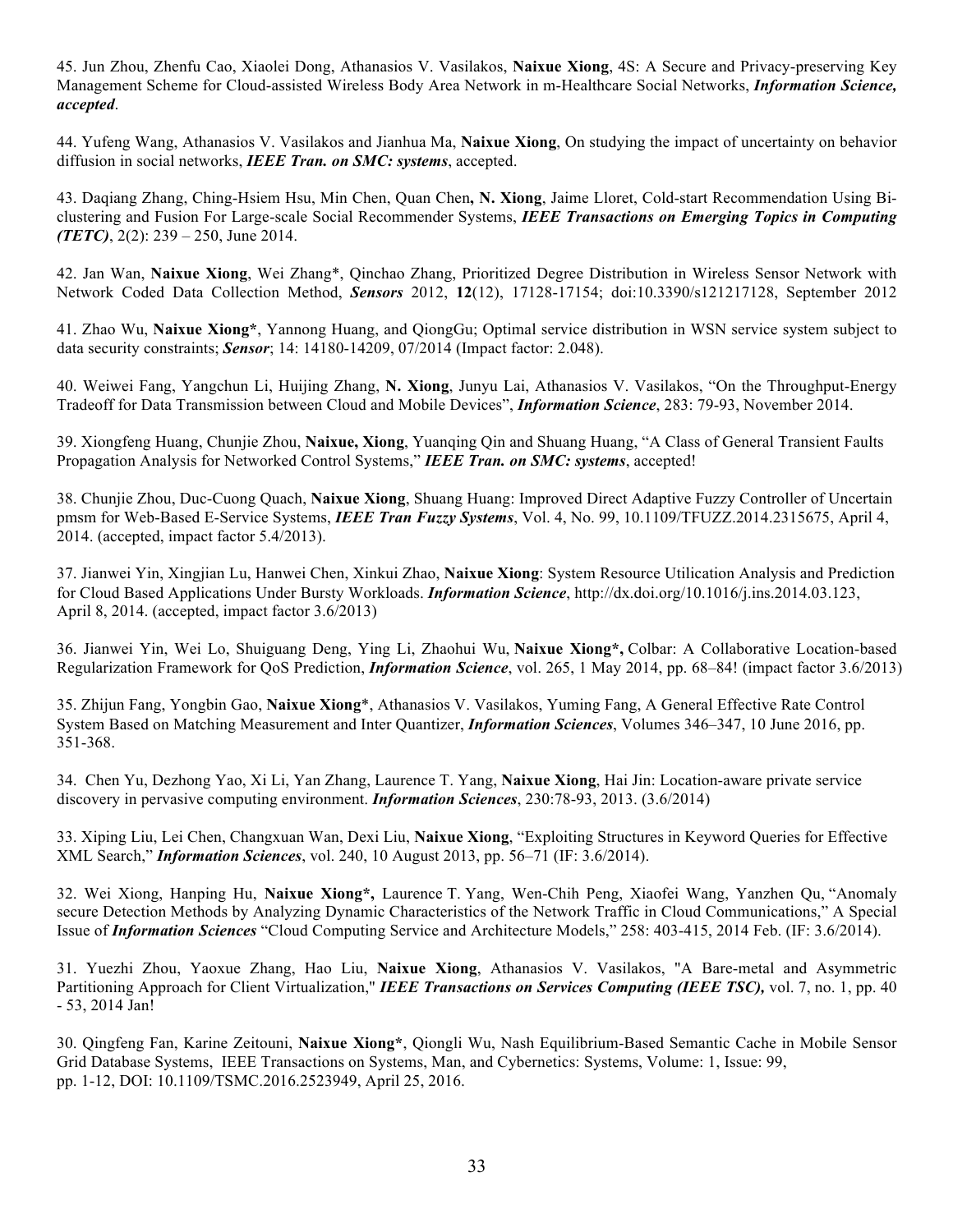29. Chin-Feng Lai, Naixue Xiong, Athanasios V. Vasilakos, Min Chen, JongHyuk Park, "A RF4CE-based Remote Controller with Interactive Graphical User Interface Applied to Home Automation System," *ACM Trans on Embedded Computing Systems*, accepted, 2011!

28. Jucheng Yang, **Naixue Xiong,** Athanasios V. Vasilakos, A Two-stage Fingerprint Enhancement Scheme for Data Protection in Cloud Communication Networks, *IEEE Transactions on Systems, Man, and Cybernetics, Part C (IEEE T-SMC, part C)*, SMCC-11-04-0175.R1, accepted.

27. Chunjie Zhou, Hui Chen, **Naixue Xiong**, Xiongfeng Huang, and Thanos Vasilakos, Model Driven Development of Reconfigurable Protocol Stack for Networked Control Systems, *IEEE Transactions on Systems, Man, and Cybernetics--Part C (IEEE T-SMC, part C)*, Issue. 99, pp. 1-15, May 1, 2012.

26. Liang Zhou, **Naixue Xiong**, shu lei, Athanasios V. Vasilakos, Jong Hyuk Park, Context-Aware Middleware for Multimedia Services in Heterogeneous Networks. *IEEE Intelligent Systems*, Special Issue on Context-Aware Middleware and Intelligent Agents for Smart Environments., 25(2): 40-47, 2010. (SCI, IF: 2.278/2010)

25. Liansheng Tan, Y. Yang, Chuang Lin, **Naixue Xiong** and Moshe Zukerman, Scalable Parameter Tuning for AVQ, *IEEE Communications Letters*, vol. 9, no.1, Jan. 2005. (SCI, EI; Impact factor: 1.232/2010) (on network communication security)

24. Jucheng Yang, **Naixue Xiong** (corresponding author), Athanasios V. Vasilakos, Zhijun Fang, Xianghua Xu, Sook Yoon, Shanjuan Xie, Yong Yang, "A Fingerprint Recognition Scheme based on Assembling Invariant Moments in Secure Multimedia Flow Communications," *IEEE System Journal*, SI on Multimedia Communications Systems, IEEE Systems Journal - IEEE SYST J , vol. 5, no. 4, pp. 574-583, 2011.

23. Zhijun Fang, **Naixue Xiong** (corresponding author), Laurence T. Yang, Xingming Sun, Yan Yang "Interpolation based Direction-Adaptive DWT and Modified SPIHT for Texture Image Compression, *IEEE System Journal*, SI on Multimedia Communications Systems, vol. 5, no. 4, pp. 584 – 593, 2011.

22. Kai Lin, Joel J. P. C. Rodrigues, **Naixue Xiong**, Hongwei Ge, Energy Efficiency QoS Assurance Routing in Wireless Multimedia Sensor Networks, *IEEE System Journal,* SI on Multimedia Communications Systems, vol. 5, pp. 495 – 505, No. 4, 2011!

21. Guoqiong Liao, Linqing Wu, Changxuan Wan, **Naixue Xiong**\*, "Practice Frequent Pattern Mining over Uncertain Data Streams based on Probability Damped Window Model," *IEEE System Journal*, A Practice Probability Frequent Pattern Mining Method over Transactional Uncertain Data Streams, Ubiquitous Intelligence and Computing, Lecture Notes in Computer Science Volume 6905, 2011, pp 563-575.

20. Weiwei Fang, Xiangmin Liang, Shengxin Li, Luca Chiaraviglio, **Naixue Xiong**. VMPlanner: Optimizing Virtual Machine Placement and Traffic Flow Routing to Reduce Network Power Costs in Cloud Data Centers, *Journal of Computer Networks (COMNET),* 2012. Ref.: Ms. No. COMNET-D-12-161R2, accepted. (SCI, 1.304/2010)

19. **Naixue Xiong**, Athanasios V. Vasilakos, Laurence T. Yang, Cheng-XiangWang, Rajgopal Kannan, Chin-Chen Chang, Yi Pan, .A Novel Self-tuning Feedback Controller for Active Queue Management Supporting TCP Flows, *Information Sciences*, vol. 180, no. 11, pp. 2249-2263, 2010, (IF: 3.6/2014).

18. Wei Xiong, **NaixueXiong**\*, Laurence T. Yang, Athanasios V. Vasilakos, Hanping Hu, Min Chen, Anomaly Detection Methods by Analyzing Dynamic Characteristics of the Cloud Communication Network Traffic , A Special Issue of *Information Sciences* "Cloud Computing Service and Architecture Models", accepted, 2011, (IF: 3.291/2011).

17. Jan Wan, **Naixue Xiong**, Wei Zhang, Qinchao Zhang, Prioritized Degree Distribution in Wireless Sensor Network with Network Coded Data Collection Method, *Sensors Journal*, Appear 2012.

16. Wenzhong Guo, **Naixue Xiong**\*, Han-Chieh Chao, Sajid Hussain, Guolong Chen, "Design and Analysis of Self-adapted Task Scheduling Strategy in Wireless Sensor Networks", *Sensors Journal*, 11(7), 6533-6554; doi:10.3390/s110706533

15. Yuanyuan Zeng, **Naixue Xiong**, Jong Hyuk Park, Guilin Zheng, An Emergency-Adaptive Routing Scheme for Wireless Sensor Networks for Building Fire Hazard Monitoring., A special issue on .Wireless Sensor Network and Its Application in Advanced Computer Science., *Sensors Journal*, Sensors 2010, no. 10, pp. 6128-6148, (IF: 1.870/2010).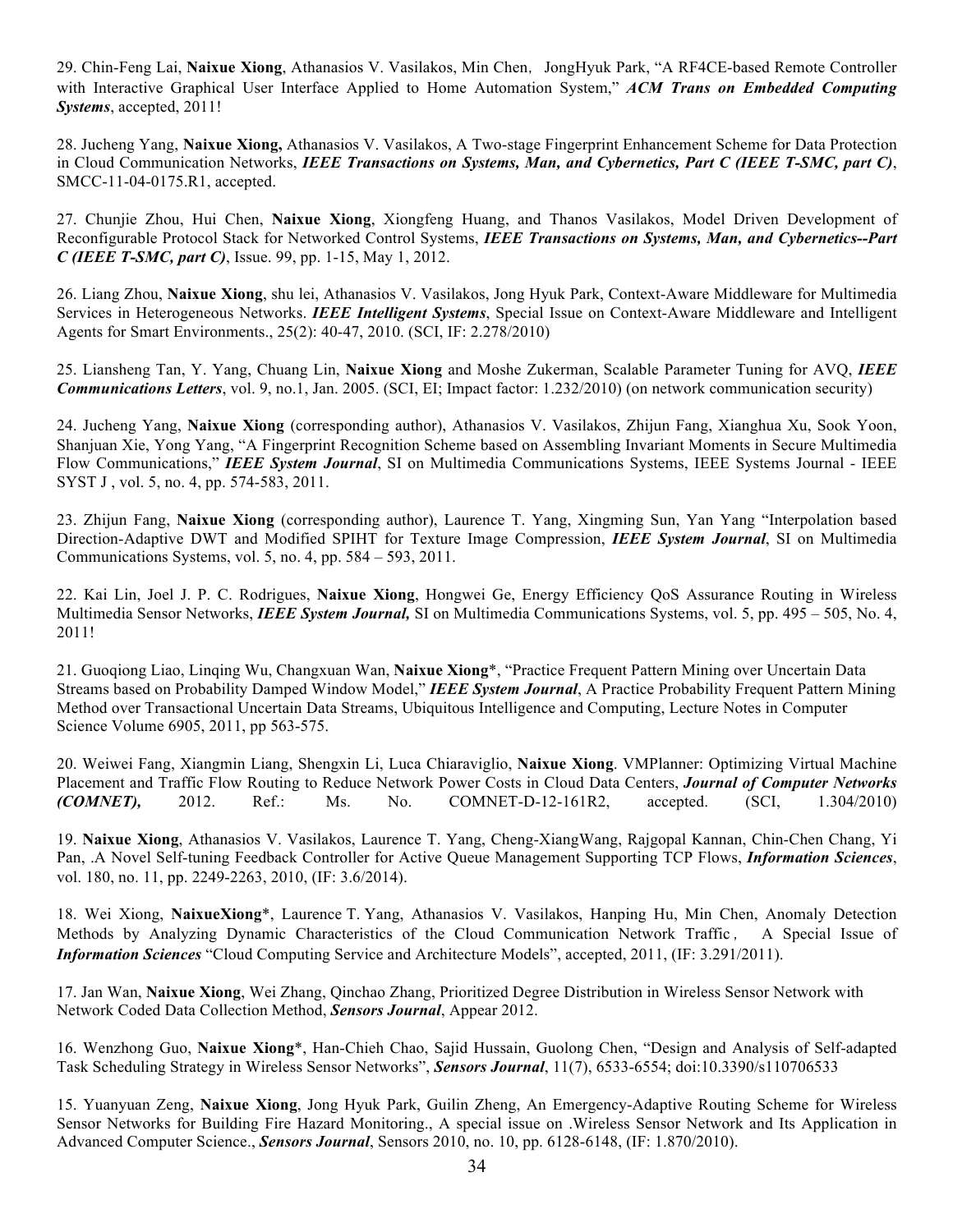14. Xianghua Xu, Jian Wan, Xueyong Gao, **Naixue Xiong**, Trust Index based Fault Tolerant Multiple Event Localization Algorithm in WSN, sensor; Special Issue "Collaborative Sensors", *Sensors Journal*, 11(7), 6555-6574; (SCI, IF: 1.870/2010)

13. Qingfeng Fan, Qiongli WU, Frederic Magoules, **Naixue Xiong**, A. V. Vasilakos, Yanxiang He, Game and Balance Multicast Architecture Algorithms for Data Grid, Special Issue on Sensor Algorithms, *Sensors Journal*, vol. 9, no. 9, pp. 7177- 7202, September 2009. (SCI, IF: 1.870/2010)

12. Ruhan He, **Naixue Xiong**, Laurence T. Yang, Jong Hyuk Park, Using Multi-Modal Semantic Association Rules to fuse keywords and visual features automatically forWeb image retrieval. *Information Fusion*, Special Issue on Information Fusion in Future Generation Communication Environments, Available online 1 March 2010. (IF: 2.057/2010).

11. Jizi Li, **Naixue Xiong**, Jong Hyuk Park, Chunling Liu, Shihua Ma5, Linfu Sun, Chain-to-chain Inventory Transshipment Model and Robust Control in Resource-constrained CSC Networks, *Concurrency and Computation: Practice and Experience*, http://www.cc-pe.net/journalinfo/ ATPHPCC2009: Advanced Theory and Practice for High Performance Computing and Communications (ATPHPCC) (SCI, IF: 1.791/2008)

10. Guoliang HE, **Naixue Xiong**, Laurence T. Yang, Tai-hoon Kim, Ching Hsien Hsu, Yuanxiang LI, Evolvable Hardware Design Based on a Novel Simulated Annealing in Embedded Systems. CPE-09-0175.R1, *Concurrency and Computation: Practice and Experience*, SI on Advanced Theory and Practice for High Performance Computing and Communications (ATPHPCC), published online: 7 JUN 2010. (SCI, IF: 1.791/2008)

9. Hongju Cheng, **Naixue Xiong**, Laurence T Yang, Athanasios V. Vasilakos, Xiaofang Zhuang, "Nodes Organization for Channel Assignment with Topology Preservation in Multi-radio Wireless Mesh Networks," *AD HOC NETWORKS* (ELSEVIER) JOURNAL, Special Issue on COGNITIVE RADIO AD HOC NETWORKS, accepted (1.592/2011)

8. Yonglei Yao, Naixue Xiong, Jong Hyuk Park, Li Ma, Jingfa Liu, Privacy-preserving Max/Min Query in Two-tiered Wireless Sensor Networks, *Computers and Mathematics with Applications (CMA),* accepted, http://www.sciencedirect.com/science/article/pii/S0898122112001174, (SCI, 1.747/2012)

7. Yuhua Liu, Yuling Li, **N. Xiong**, Jong Hyuk Park, Yang Sun Lee, "The Incentive Secure Mechanism Based on Quality of Service in P2P Network," *Computers and Mathematics with Applications (CMA),* 60(2): 224-233, July, 2010. (SCI, 1.747/2012)

6. Yuhua Liu, Shishun Wu, **Naixue Xiong**\*, Jong Hyuk Park, Kaihua Xu, A Cache-based Search Algorithm in Unstructured P2P Networks, SI of Intelligent Manufacturing, Springer (SCI-E), *Journal of Intelligent Manufacturing*, accepted, 0.938/2009.

5. Fan yang, **Naixue Xiong**, Jong Hyuk Park, A Self-adaptive k Selection Mechanism for Re-Authentication Load Balancing in Large Scale Systems, ID is SUPE-S-10-00653, Special Issue on Enabling Technologies for Programming Extreme Scale Systems, **Journal of Supercomputing**, accepted

4. zhuowei wang, xianbin xu, Naixue Xiong<sup>\*</sup>, Laurence T. Yang, wuqing zhao, Towards Evaluating Energy Costs of Parallel Algorithms on GPU, A special issue of Journal of *Cluster Computing*, accepted

3. Fei Long, **Naixue Xiong**, Athanasios V. Vasilakos, Laurence T. Yang, Fuchun Sun, and L. Shun. Heuristic QoS Routing Algorithm for LEO/MEO Multi-Layered Satellite Networks. A Sustainable Heuristic QoS Routing Algorithm for Pervasive Multi-Layered SatelliteWireless Networks. ACM/Springer Wireless Networks (WINET), Published online: 22 October 2009. (SCI, IF: 1.194/2008).

2. Liansheng Tan, **Naixue Xiong**, Yan Yang, Peng Yang: A consolidation algorithm for multicast service using proportional control and neural network predictive techniques. Computer Communication, 29(1): 114-122 (2005)

1. **Naixue Xiong**, Yan Yang, A Note on Intrusion Detection in Telnet, Journal of Central China Normal University, Vol.38, No.2, pp.160-164, 2004.2.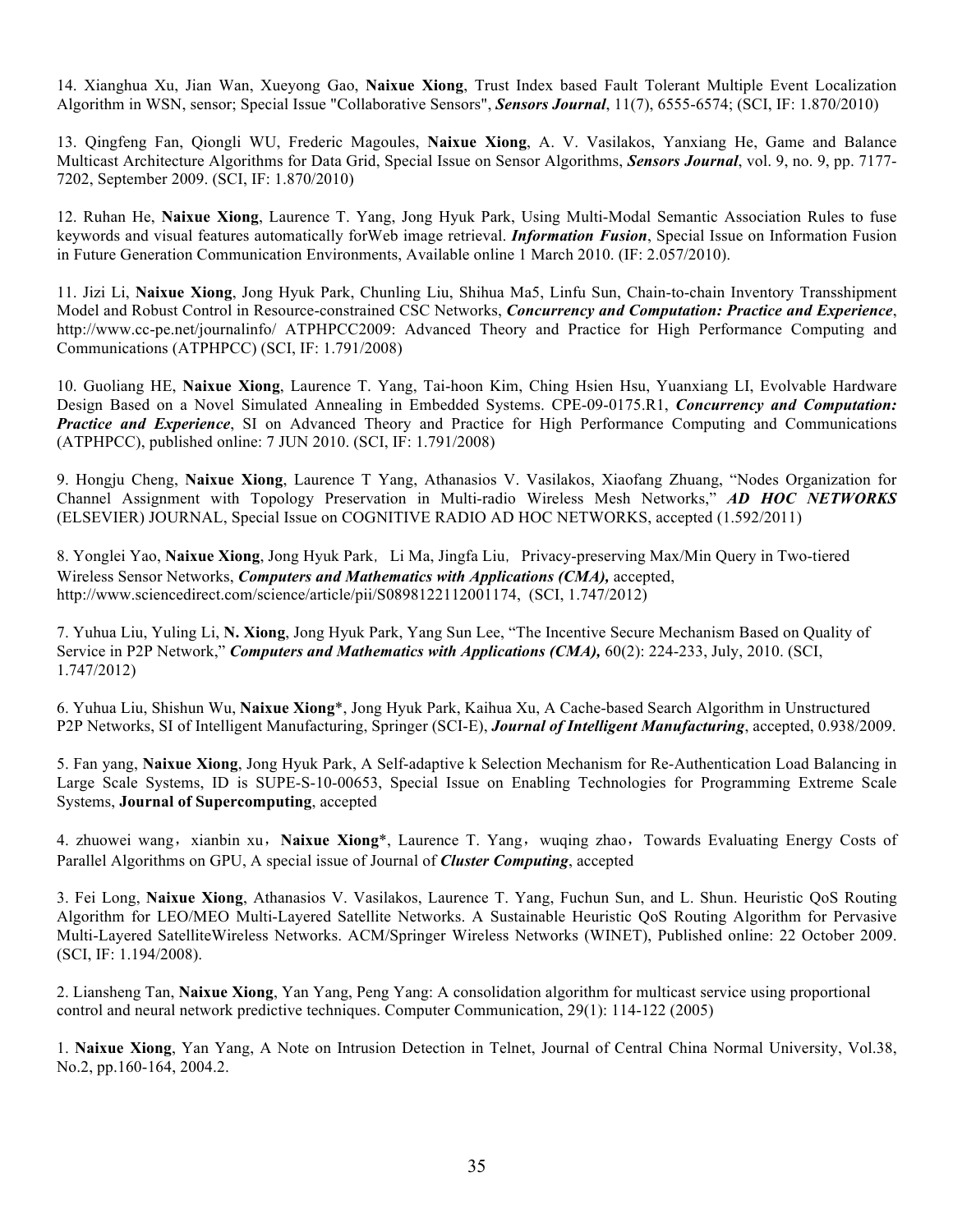# **Selected Conference Papers: 27 (full list is over 100 conference papers)**

C27. Grant Duvall, **Neal Xiong**, GAPP: Inventory Tracking Applications in Mobile Networks, *2020 IEEE International Conference on Systems, Man, and Cybernetics* (SMC), CA, Oct 2020, pp. 987-993.

C26. Sajid Gul, Jingli Ren, Yunlong Zhu, **Neal Xiong**, A Systematic Scheme for Non-Parametric Spatio-Temporal Trend Analysis about Aridity Index, *2020 IEEE International Conference on Systems, Man, and Cybernetics* (SMC), CA, Oct 2020, pp. 981-986.

C25. Z. Wu, G. Wu, K. Yang, Y. Lan, Z. Chen, Ernst Bekkering, **Naixue Xiong**: Aspect Based Hierarchical System: A Finegrained Sentiment Analysis System in Edge Computing. *ICPS 2019*: 731-736.

C24. Hongju Cheng, Leihuo Wu, Yayun Zhang, **Naixue Xiong**: Data recovery in wireless sensor networks using Markov random field model. *ICACI 2018*: 706-711, in Xiamen, China during March 29-31, 2018.

C23. Wen-Zhong Guo, Ren-Jie Lin, Shi-Ping Wang, **Neal N. Xiong**, A survey on object proposal generation for unsupervised object localization, The 9th International Symposium on Parallel Architectures, Algorithms and Programming (*PAAP'18*), Taiwan, 26-28 December 2018, NSU

C22. Xin Wang, Yanshuang Ren, Yehui Yang, Wensheng Zhang, **Neal N. Xiong**: A Weighted Discriminative Dictionary Learning Method for Depression Disorder Classification Using fMRI Data. *BDCloud-SocialCom-SustainCom* 2016: 618-623

C21. Bing Lin, Wenzhong Guo, Guolong Chen, **Naixue Xiong**, Rongrong Li: Cost-Driven Scheduling for Deadline-Constrained Workflow on Multi-clouds. *IPDPS Workshops* 2015: 1191-1198

C20. Ryan Wen Liu, Di Wu, Chuan-Sheng Wu, **Naixue Xiong**: Hybrid Regularized Blur Kernel Estimation for Single-Image Blind Deconvolution. *SMC 2015*: 1815-1820

C19. Ryan Wen Liu, Di Wu, Chuan-Sheng Wu, Tian Xu, **Naixue Xiong**: Constrained Nonconvex Hybrid Variational Model for Edge-Preserving Image Restoration. *SMC 2015*: 1809-1814

C18. Wei Wang, Guisong Yang**, Naixue Xiong**, Xingyu He, Wenzhong Guo: A General P2P Scheme for Constructing Large-Scale Virtual Environments. *IPDPS Workshops 2014*: 1648-1655

C17. Yang Bo, **Naixue Xiong**, Wenzhong Guo: The Empirical Research of Virtual Enterprise Knowledge Transfer's Effectiveness Faced to the Independent Innovation Ability*. IPDPS Workshops 2014*: 1672-1679

C16. **N. Xiong**, G. Tong, J. Tan, F. lv, Z. Wan, A General Noise Reduction System for Speech Communication Intelligibility, *IPDPS14 workshop, The 3rd International Workshop on Parallel and Distributed Computing for Large Scale Machine Learning and Big Data Analytics (ParLearning 2014),* May 23, 2014, Phoenix, AZ, USA.

C15. **Naixue Xiong**, Athanasios V. Vasilakos, Jie Wu, Y. Richard Yang, Andrew J Rindos, Yuezhi Zhou, Wen-Zhan Song, Yi Pan, A Self-tuning Failure Detection Scheme for Cloud Computing Service. *26rd IEEE International Parallel and Distributed Processing Symposium (IPDPS 2012)*, pp. 668-679, accepted! (20%, Rank 1)

C14. **Naixue Xiong**, Kaihua Xu, Lilong Chen, Laurence Tianruo Yang, Yuhua Liu: An Effective Self-adaptive Load Balancing Algorithm for Peer-to-Peer Networks. *IPDPS Workshops 2012*: 1425-1432.

C13. **Naixue Xiong**, Xavier Defago, Xiaohua Jia, Yan Yang, Yanxiang He, Design and Analysis of a Self-tuning Proportional and Integral Controller for Active Queue Management Routers to Support TCP Flows, *IEEE Infocomm 2006*, Barcelona, Spain, April 23-29, 2006. (the 25th Annual Conference on Computer Communications, EI, acceptance rate: 18%; Impact factor: 1.39/2003, Rank 1) (on network communication security, **Best student paper award nomination**)

C12. **Naixue Xiong,** Art Vandenberg, Michael L. Russell and Kelly P. Robinson, A Multi-Cloud Computing Scheme for Sharing Computing Resources to Satisfy Local Cloud User Requirements, *The Third International Conference on the Virtual*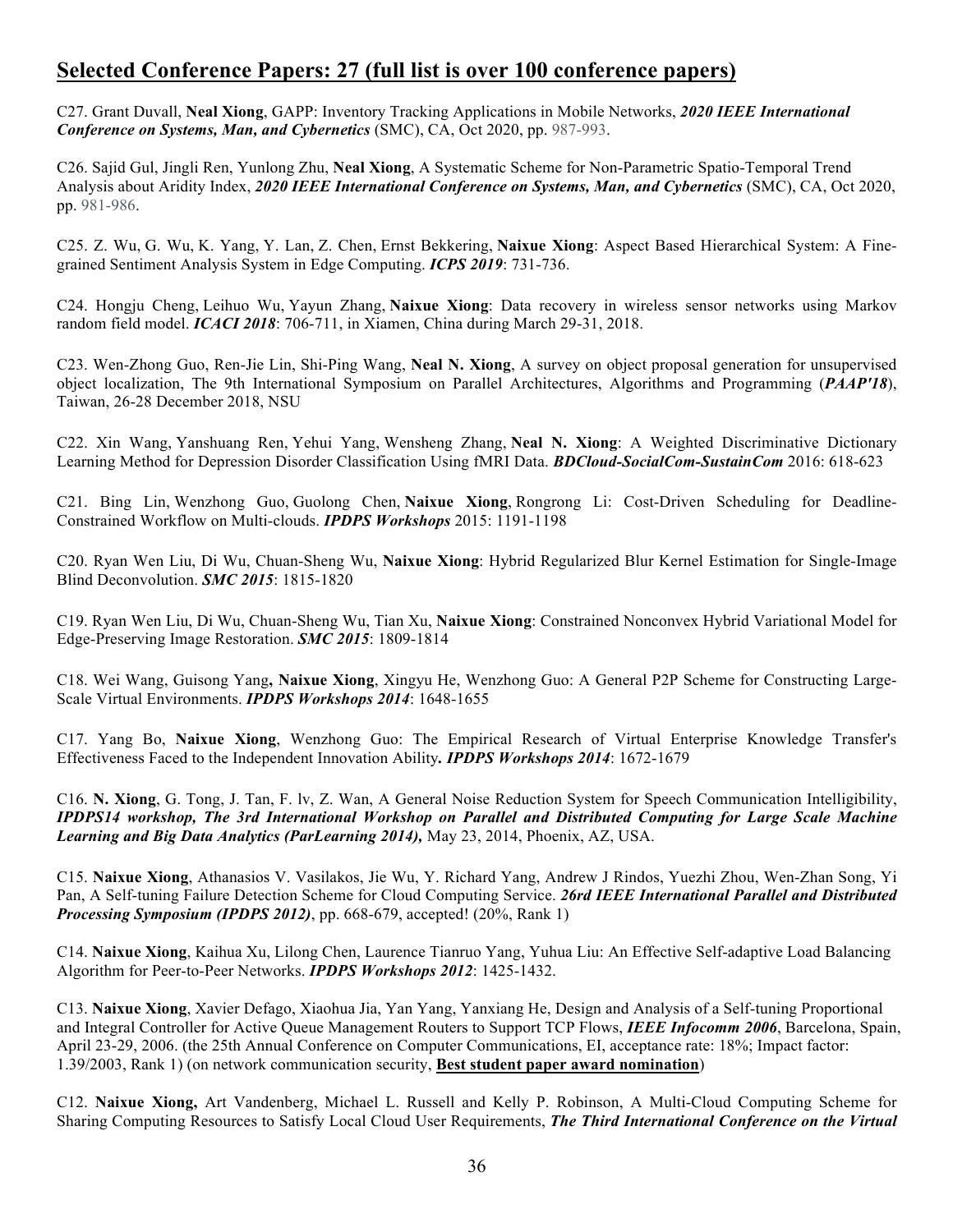*Computing Initiative (support bu IBM), October 22-23, 2009, Research Triangle Park*, NC, USA (http://renoir.csc.ncsu.edu/ICVCI3/), number 49, accepted.

C11. **Naixue Xiong**, Xiaohua Jia, Yang Richard Yang, Athanasios V. Vasilakos, Chin-Chen Chang, Yi Pan, Design and Analysis of a Distributed Flow Control Algorithm based on Multi-rate Multicast Networks, *Infocom09-HSN09*, a workshop on High-Speed Networks Workshop (HSN 2009), Rio De Janeiro, Brazil, April 19-25, 2009 (acceptance rate: 20%, Rank 1).

C10. **N. Xiong**, Laurence T. Yang, Yingshu Li, Y. Yang, .A Distributed Neural Network Control Approach for Multicast Services, *The 10th IEEE International Conference on High Performance Computing and Communications (HPCC-08)*, pp. 147-154, Sep. 25-27, 2008. (**+75/455, acceptance rate of 16.5%, only one best paper award**). (on Multicast communication security)

C9. Yanzhen Qu, **Naixue Xiong\*.** RFH: A Resilient, Fault-Tolerant and High-efficient Global Replication Algorithm for Cloud Storage, *The 41st International Conference on Parallel Processing (ICPP2012),* PA, USA, Sep 10-13, 2012, pp. 520-529. (21%, Rank 2)

C8. Yuanyuan Zeng, Jie Wu, **Naixue Xiong\***, Deshi Li: Energy-Efficient Routing and Rate Allocation for Delay Tolerant Networks. *ICDCS Workshops 2012:* 260-266

C7. Wenlin Han, Wei Xiong, Yang Xiao, Magdy Ellabidy, Athanasios V. Vasilakos, **Naixue Xiong\*:** A Class of Non-statistical Traffic Anomaly Detection in Complex Network Systems*. ICDCS Workshops 2012*: 640-646

C6. Zhongjian Le, **Naixue Xiong\***, Bo Yang, Yuezhi zhou, "SC-OA: A Secure and Effective Scheme for Origin Authentication of Interdomain Routing in Distributed Networks," *25rd IEEE International Parallel and Distributed Processing Symposium (IPDPS 2011)*, ID: 1569366609, accepted! (112/571=19.6%, Rank 2)

C5. Chao Ma, Yong Meng Teo, Verdi March, **Naixue Xiong**, Ioana Romelia Pop, Yan Xiang He, Simon See, .An Approach for Matching Communication Patterns in Parallel Applications., *23rd IEEE International Parallel and Distributed Processing Symposium (IPDPS 2009)*, May 25-29, 2009, Rome, Italy. (Rank 2, acceptance rate: 22.7%). (on communication security)

C4. Chunjie Zhou, Hui Chen, **Naixue Xiong**, Athanasios V. Vasilakos, "Function Block Design for the Reconfigurable Protocol Stack in Networked Control Systems," *ICC 2011*, pp. 1 – 5, June5-9, 2011, Kyoto, Japan. (Rank 2)

C3. Zeng Yuanyuan, **Naixue Xiong**, Tai-hoon Kim, Channel Assignment and Scheduling in MultichannelWireless Sensor Networks. *The 33rd IEEE Conference on Local Computer Networks (LCN 2008)*, pp. 512-513. (Rank 2)

C2. Yanjun Zhao, Yanqing Zhang, **Naixue Xiong**, "Biological Data Classification Using Rough Sets and Support Vector Machines," *The 28th North American Fuzzy Information Processing Society Annual Conference (NAFIPS2009)*, the University of Cincinnati, Cincinnati, Ohio, USA, June 14-17, 2009. accepted (EI, **Best student paper reward**).

C1. Yanxiang He (my supervisor), **Naixue Xiong**, Yan Yang and Chuan Lin, EBA: An efficient bandwidth allocation approach for RPR networks. In the Proceedings of First *ACM SIGCOMM ASIA WORKSHOP 2005*, ACM, April 2005, Beijing, China, pp. 175-181. (ACMSIGCOMM, SCI, EI, 22%, Rank 1) (on network communication security)

# **Books/ Book chapters: 19**

 *19. Ernst Bekkering, N. Xiong, (pending) Cybersecurity Technology, Preparing now! 2019-now*

 *18. Cuicui Zhang, N. Xiong, (pending) Research of Mobile Multimedia Application, Preparing now! 2018-now*

**17. Heng Zhang, Yanli Liu,** *Neal Xiong\*,* **Research on 3D Simultaneous Localization and Mapping Fusing Color and Depth Information,** *Lambert Academic Publishing***, accepted in 2017. (NSU)**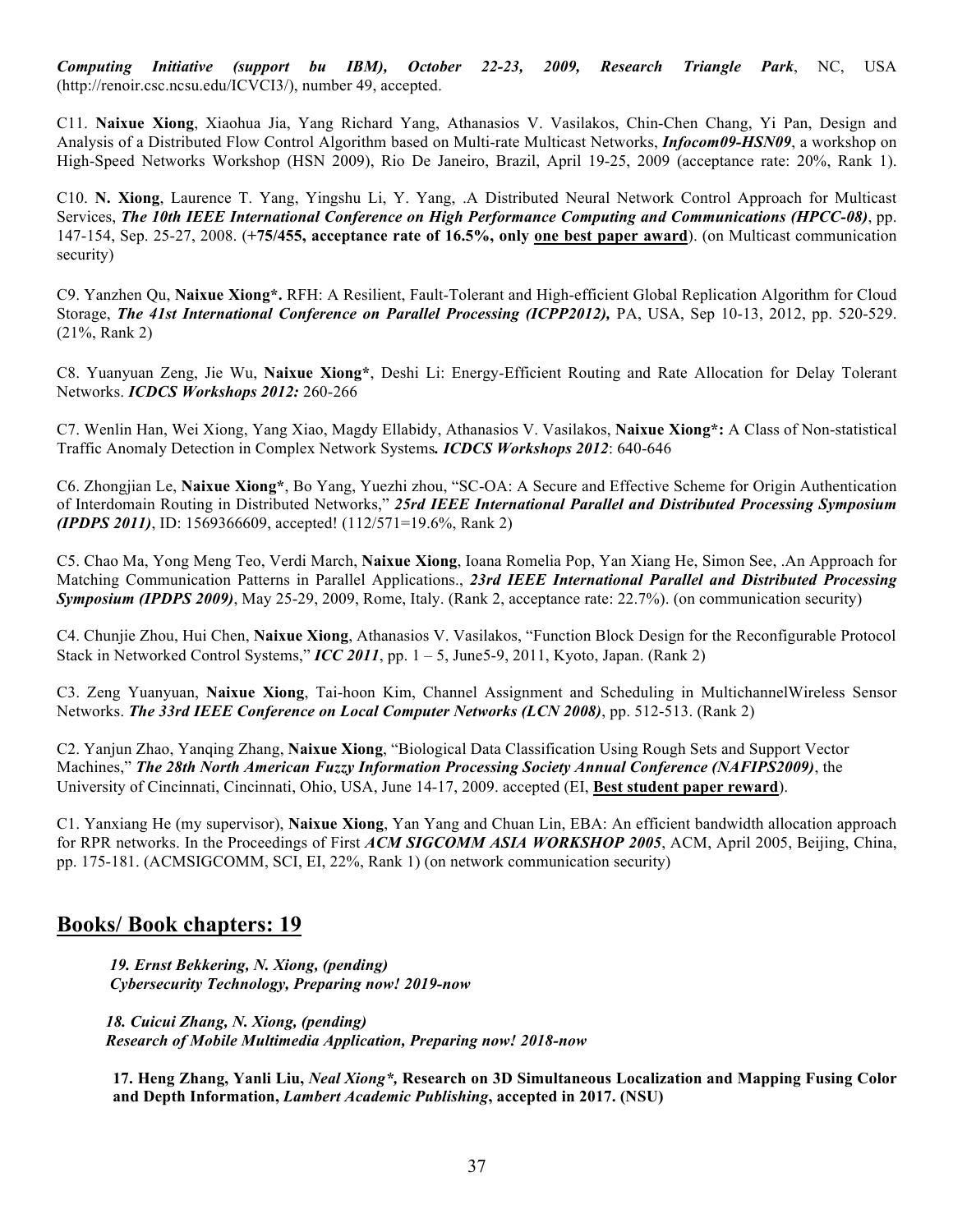16. Changhoon Lee, N. Xiong (Guest Editors), SI on "Advanced Technologies and Theories in Future Convergence Telecommunications", The International Journal of Applied Metaheuristic Computing (IJAMC) journal, (SWOSU)

15. **Naixue Xiong**, Thanos Vasilakos, Laurence T. Yang, Long Fei, and Yingshu Li, "A Rate Predictive Control Scheme Based on Neural Network and Control Theory for Autonomic Communication," *Chapter 32 in the book of Autonomic Communication*, edited by A. Vasilakos, M. Parashar, S. Karnouskos,W. Pedrycz, Springer Science-Business Media, estimated publication, 2008.

14. L. Shu, M. Hauswirth, Y.Zhang, J. Chen, Y. Yang, **Naixue Xiong**, "Geographic Routing in Wireless Multimedia Sensor Networks", *A Book chapter, Handbook of Research on Developments and Trends in Wireless Sensor Networks: From Principle to Practice*. Editors: H. Jin, W. Jiang.

13. Chuan Lin, **Naixue Xiong**, Guangbao Du, "Matalab and Digital Signal Processing Experiment," (Response Editor: Shuping gu), Wuhan University, Teaching material for Eleven-Five (Chinese).

12. Athanasios V. Vasilakos, Neal N. Xiong, Laurence T. Yang, Lin Chuan, Shu Lei, SI on Educational Studies in Mathematics, Journal of Communications, Vol 5, No 1 (2010), 1-4, Jan 2010, doi:10.4304/jcm.5.1.1-4. (Book)

11. Bin Wang, Lotfollah Najjar, Neal N. Xiong and Rung Ching Chen, Special issue of "Stochastic Optimization: Theory and Applications," Journal of Applied Mathematics, 2013, 2013(4):1-2, http://mts.hindawi.com/author/949131/proofs/

10. Neal N. Xiong, Hongju Cheng, Sajid Hussain, Yanzhen Qu, "Fault-Tolerant and Ubiquitous Computing in Sensor Networks," International Journal of Distributed Sensor Networks, 2013, 2013(3):1380-1383, doi:10.1155/2013/524547.

9. Liang ZHOU, Athanasios Vasilakos, Yan Zhang, Naixue Xiong, Min Chen, Chapter 8, title "Cross layer quality of service support in WLAN". Book title: "Cross Layer Designs in WLAN Systems," Troubador Publishing Ltd, Emerging Communication and Service Technologies Series, Editors: Nizar Zorba, Christos Verikoukis, Charalabos Skianis, 2010. ISBN: 9781848762275. [Book chapter]

8. Fei Li, Y. He, Athanasios V. Vasilakos, and Naixue Xiong, "An Adaptive Architecture of Service Component for Pervasive Computing," Chapter 15, Book title "Pervasive Computing and Networking", Editors: Mohammad S. Obaidat, Mieso Denko, and Isaac Woungang, John Wiley & Sons, Ltd., UK., ISBN: 978-0-470-74772-8, 344 pages, June 2011. [Book chapter]

7. Naixue Xiong, "Multimedia Communications over Next Generation Wireless Networks," EURASIP Journal on Wireless Communications and Networking, 2010, 2010(1):1-2, doi:10.1155/2010/896041. [Book]

6. Naixue Xiong, Athanasios V. Vasilakos, Laurence T. Yang, Long Fei, Lei Shu, and Yingshu Li, "A Rate Feedback Predictive Control Scheme Based on Neural Network and Control Theory for Autonomic Communication," Springer US, 2009, pp: 93-107, doi: 10.1007/978-0-387-09753-4\_4, [Book]

5. Neal N. Xiong\*, Hongju Cheng, Sajid H ussain, Yanzhen Qu, "Fault-Tolerant and Ubiquitous Computing in Sensor Networks," International Journal of Distributed Sensor Networks, 2013, 2013(3):1380-1383, DOI:10.1155/2013/524547. [Book]

4. Design and Analysis of Quality of Service on Fault-tolerant Communication Networks. Neal Xiong

3. Res. on QoS of Network Based on Congestion Control Schemes (on Network Security). Neal Xiong

- 2. Research on Congestion Control of Many-to-many Multicast (on Network Security). Neal Xiong
- 1. Distributed intrusion detection and response system (security software realization). Neal Xiong

# **Selected Submitted papers: 10**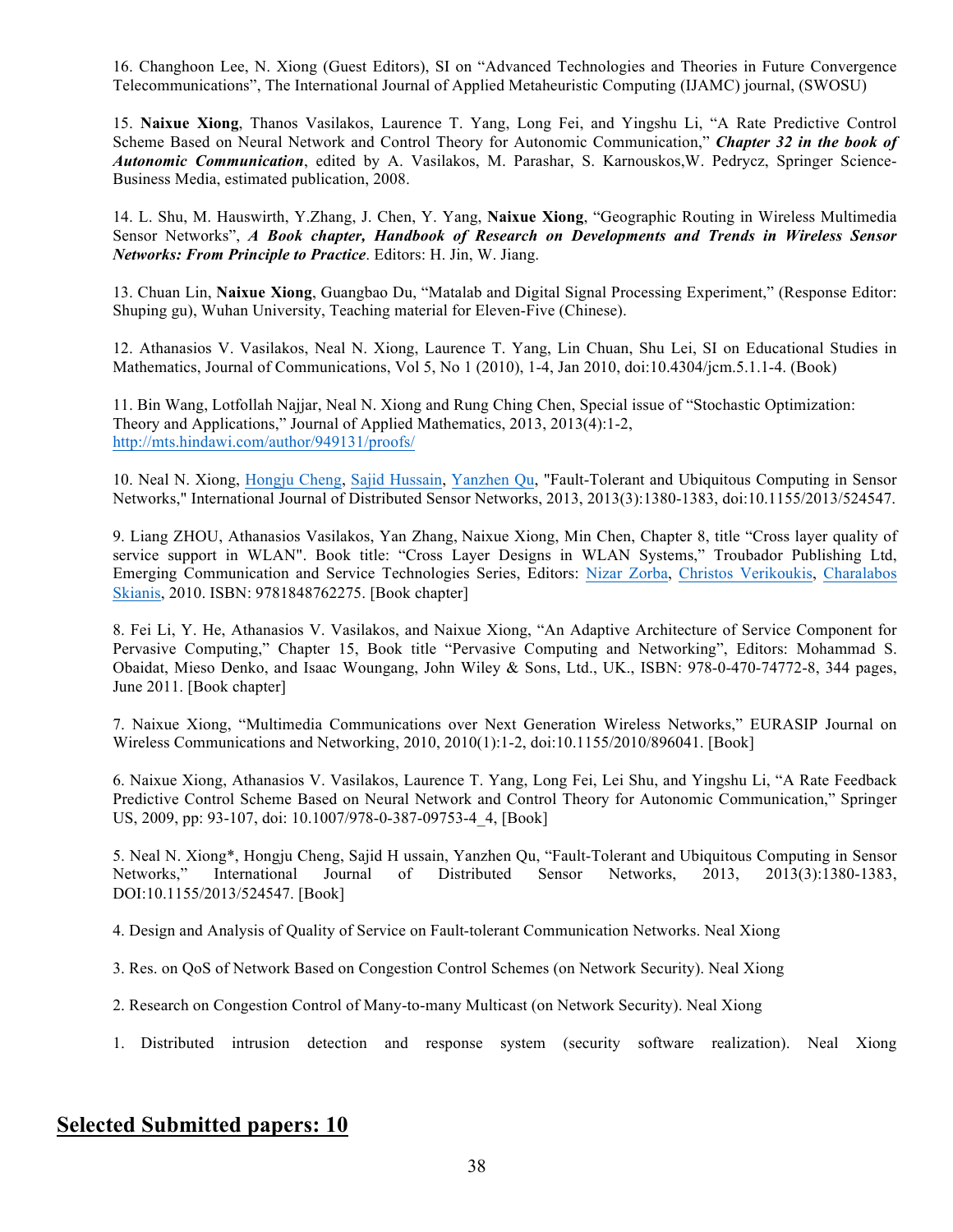J1. **N. Xiong**, A. V. Vasilakos, Y. Richard Yang, and so on, "General Traffic-Feature Analysis for an Effective Failure Detector in Fault-Tolerant Cloud Communication Networks," *IEEE/ACM Transactions on Networking (ToN*), submitted.

J2. **N. Xiong**, A. V. Vasilakos, Y. Richard Yang, C. Qiao, Andy, Y. Pan, "A Class of Practical Self-tuning Failure Detection Schemes for Cloud Communication Networks," *IEEE/ACM Transactions on Networking (ToN)*, submitted.

J3. Liansheng Tan, Jie Li and **Naixue Xiong**, "An Explicit Rate Control Scheme for Multicast Transmissions," *IEEE/ACM Transactions on Networking (ToN)*, submitted.

J4. **Xiong Naixue**, Athanasios V. Vasilakos, Laurence T. Yang, Witold Pedrycz, "An Efficient Flocking Algorithms for a Group of Autonomous Mobile Robots (An Efficient Autonomous Flocking Scheme for a Group of Mobile Networked Robots)," *IEEE Transactions on SMC: part B*, submitted.

J5. **Naixue Xiong**, Laurence T. Yang, Athanasios V. Vasilakos, Pingyi Fan, "QoS Supporting Rate Control in Wireless Multicast Networks Using Neural Predictive Networks," *ACM Transactions on Autonomous and Adaptive Systems*, on Special Issue on Self-Adaptive and Self-OrganizingWireless Networking Systems, submitted.

J6. **N. Xiong**, Athanasios V. VasilakosLaurence T. Yang, Cheng-Xiang Wang, Rajgopal Kannan, "A Novel Self-tuning Feedback Controller for Active Queue Management Supporting TCP Flows," *INFORMATION SCIENCES*, INS-D- 08-1131, submitted.

J7. **N. Xiong**, Athanasios V. Vasilakos, Cheng-Xiang Wang, Yi Pan, Yingshu Li, "Distributed Explicit Rate Schemes in Wireless Multipoint-to-multipoint Multicast Networks," *IEEE Transactions on SMC: part C*, submitted.

J8. **Naixue Xiong**, Athanasios V. Vasilakos, Laurence T. Yang, Ekram Hossain, Yi Pan, Yingshu Li, "PIDNN: An Adaptive and Predictive Approach for Multi-rate Multicast Networks," *IEEE Journal on Selected Areas in Communications (JSAC)*, submitted.

C9. **Naixue Xiong**, Vasilakos, Yang (Richard) Yang, Yingshu Li, ED-FD: An Effective Accrual Failure Detector, *Sigcomm2016*, submitted.

C10. Guoliang HE, **Naixue Xiong**, Athanasios V. Vasilakos, Yuanxiang LI, "Evolvable Hardware Design Based on a Novel Simulated Annealing," *IEEE Transactions on Consumer Electronics*, submitted, Paper Number: 5292, submitted.

# **External Funding Requests, External Service**

**18. Faculty Research Committee (FRC) Grant from NSU, "A Strategic Provisioning Study of Cloud Computing Services and Architecture". \$5507, April 30, 2019. FY 19, FRC, Dr. Neal Xiong (PI), May 2019 - May 2020. NSU Funding, confirmed.**

**17. Industrial Funding, Cooperation in NSU and CMC Informatics Inc, April 12, 2020, \$5000, from April 2020 to April 2021, Dr. Neal Xiong (PI). This funding FOAP 24510-T20184-511900 is for "Mathematics and Computer Science Research Lab", confirmed.**

**16. "2+2 Coeducation Project" between NSU and WHPU, Dr. Neal Xiong (PI), starting from Fall 2018, each year about 10 students from CS and Mathematics (\$50k/yr \* 10 person = \$500 k/yr, confirmed, NSU).**

**15. "2+2 Coeducation Project" between SWOSU and WHPU, Dr. Neal Xiong (PI), starting from Fall 2017, each year about 10 students from CS and about 20 students from Business (\$50k/yr \* 30 person = \$1,500 k/yr, confirmed).**

14. "Capstone Project – Communication Application for Those with Non-Verbal Autism," (about \$3,000), FY 17 Organized Research Award, Dr. Neal Xiong (PI), Dr. Jeremy Evert, Adriel Fillippini, **SWOSU Funding, confirmed.**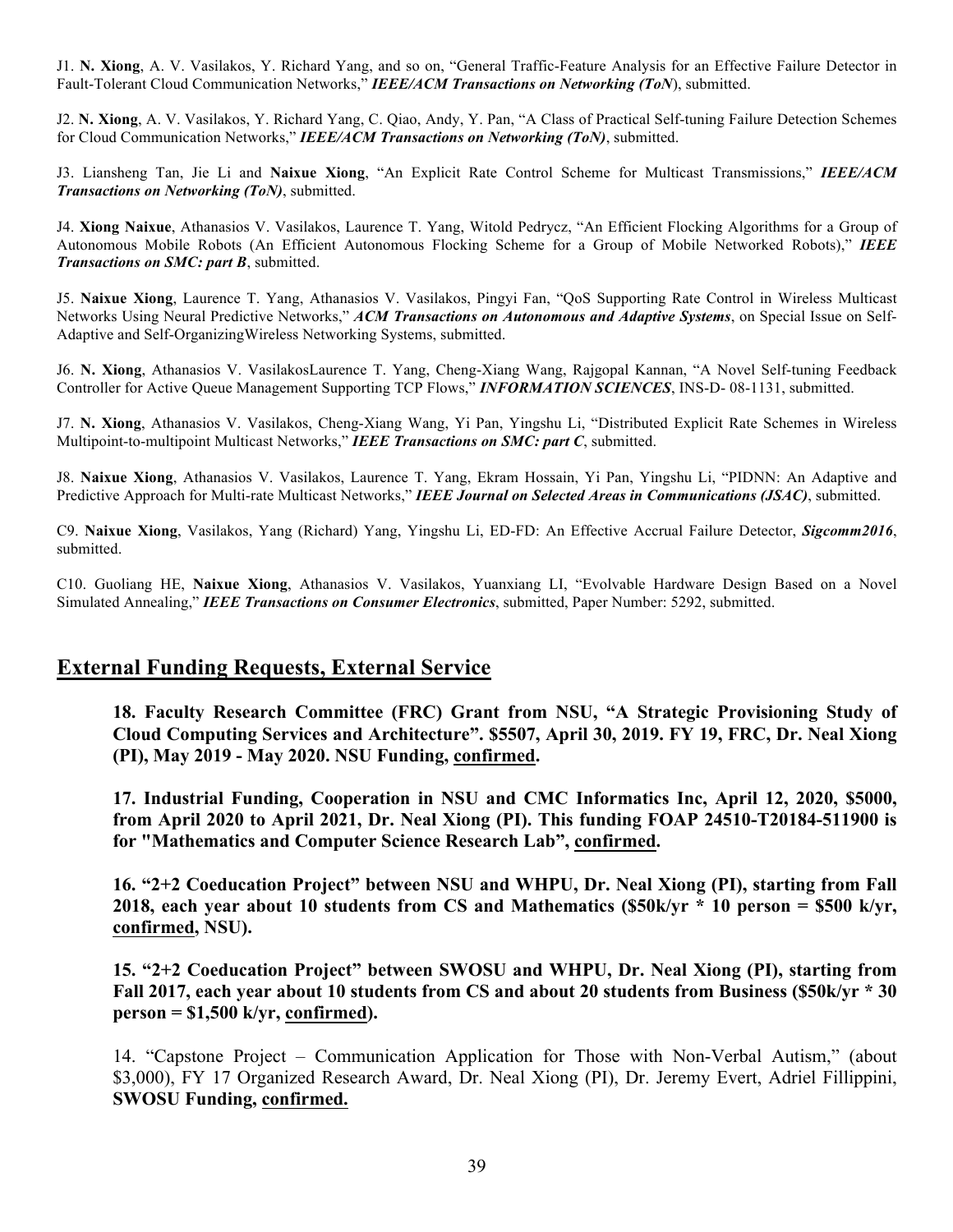13. "Trust Service based on Cloud Computing Platform" Eastern outstanding scholar awards (ShangHai Gov), PI, about \$332k for 3 yr (2015-2017)

12. "Design and Implement of Mobile Network Applications" a collaborative project with NICTA (National Information & Communications Technology Australia Ltd). (\$198k, 4/2014 - 4/2017)

11. "Intelligent mobile terminal network operating systems based on Cloud Computing" (\$1.65M, 4/2013 - 4/2015), National special project of international cooperation in science and technology, ID: 2013DFB10070 (With Prof. Yaoxue Zhang).

10. "Development of USN Sensor Node to Control Food Quality" (\$144,144, 2/2011 - 12/2014), Korea Food Research Institute (KFRI) (with Deuk Heo).

9. **Engineering Service project**: "Advanced science and technology for cloud computing," (\$100k, 1/2014 - 1/2016). PI, in cooperation with Long Tang Science and Technology (Zhejiang University), ID: 2014ZJ546.

8. China National Science Foundation (NSF), A class of Cross Layer Research for video transmission in Heterogeneous Wireless Networks, RMB 650,000 (about \$103,174), No: 61162009, accepted, Naixue Xiong (co-PI), 2012-2015.

7. China National Science Foundation (NSF), Adaptive and Dynamic Recovery Strategies for Real-time Databases in Embedded and Mobile Computing Environment, about RMB 430,000 (about \$68,254), ID: 60863016, accepted, Naixue Xiong (co-PI), 2010-2012.

6. Jiangxi Province Nature Science Foundation, China. A class of research on reliable and self-tuning resource management schemes in wireless networks, RMB30,000 (about \$4,762), accepted, Naixue Xiong (PI), 2012

5. Advanced Science and Technlogy Foundation in Shanghai, China (the 12th-five). Trustworthy Cloud Computing in Large Scale Systems, RMB900,000 (about \$142,857), accepted, Naixue Xiong (PI), 2012

4. Participated in the application

IBM Faculty Award: The IBM Cloud Academy will be a pre-eminent global community to advance the development and deployment of cloud computing technologies in educational institutions providing services from early childhood through higher education.

**Prof. Yi Pan (Corresponding applicant), Dr. Naixue Xiong (Co-PI),** applied for this fund and accepted two times: 2010 and 2011

3. Participated in the application:

NSF fund: The NSF Cyber infrastructure Training, Education, Advancement, and Mentoring for Our 21st Century

Workforce (CI-TEAM) program supports projects that position the national science and engineering community to engage in integrated research and education activities promoting, leveraging and utilizing cyber infrastructure systems, tools and services. Director Art Vandenberg, Dr. Naixue Xiong, et al. applied for this fund.

2. Participated in the NSF:

NSF Fund: Performed some research on the National Science Foundation (NSF) under Grant CNS-0831634 (Hosted by Prof. Yi Pan)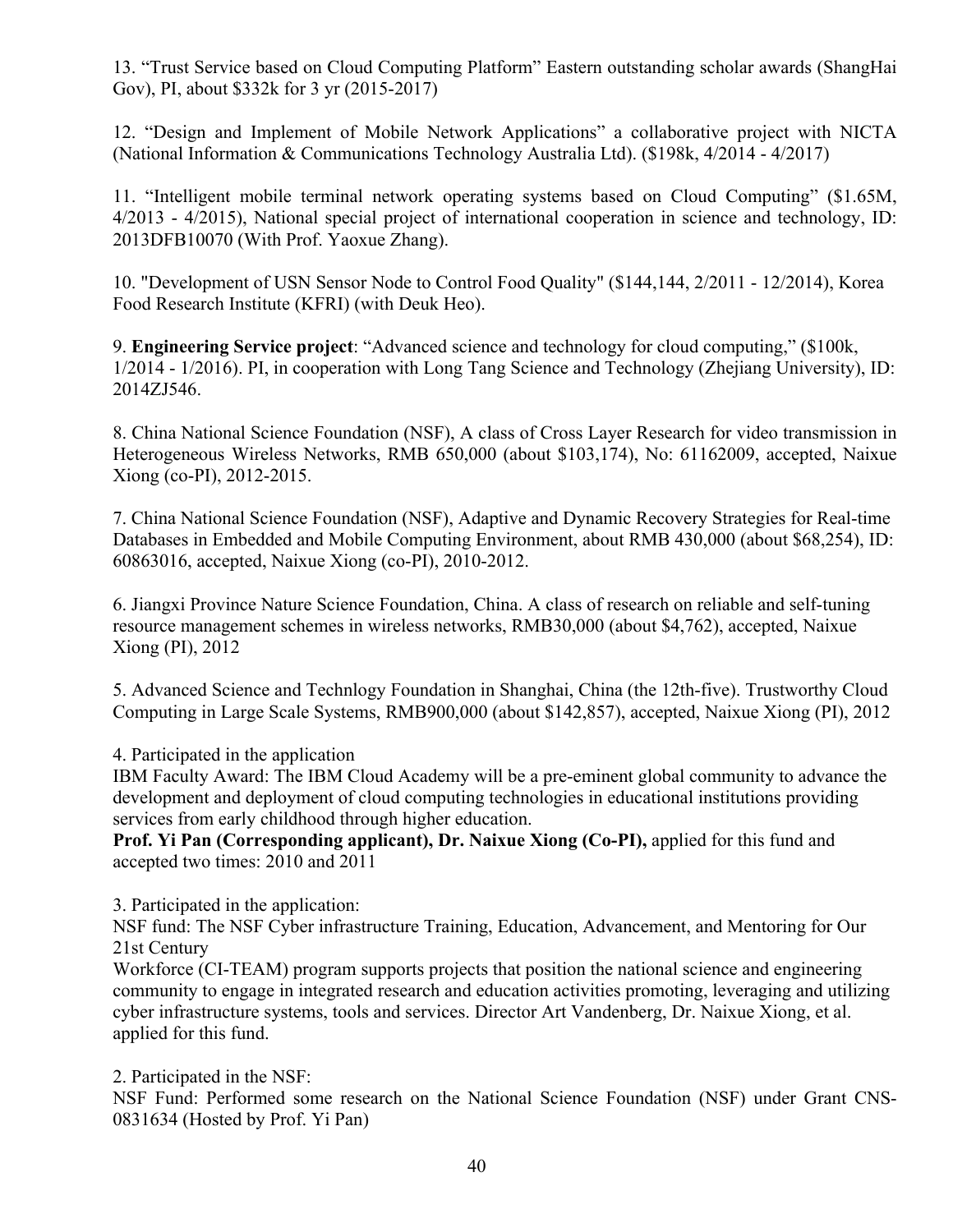1. Participated in the NSF:

NSF fund: Performed some research on the US National Science Foundation CAREER Award under Grant No. CCF- 0545667, (Hosted by Prof. Yingshu Li).

# **Guest Editors for Special Issue: GE30 (over 50)**

**30. IEEE Transactions on Industrial Informatics, Special Section on The Era of Industry 5.0 – Technologies from No Recognizable H-M Interface to Hearty Touch Personal Products, Neal N. Xiong, Kim Fung Tsang, Juan M. Corchado, Kapal Dev, Deadline of submission: May 30, 2021**

**29. IEEE Transactions on Network Science and Engineering, Special Issue on Network structure and representation learning, Neal N. Xiong, Di Jing, Huawei Shen, Athanasios V. Vasilakos, Deadline of submission: June 28, 2021**

**28. IEEE Wireless Communications Magazine, Special Issue on Enabling Wireless Communication and Networking Technologies for Internet of Things, Naveen Chilamkurti, Alexey Vinel, Wen-Shyen Eric Chen, Seungmin Rho, Neal N. Xiong, Athanasios V. Vasilakos, Paper Submission Deadline: 1st October 2015**

**27. Alexandria Engineering Journal, Special Issue on Multimedia Communications over Next Generation Wireless Networks in Sustainable Smart Cities (Impact Factor: 2.460),** Neal N. Xiong, Moustafa M. Nasralla**,**  Miaowen Wen, Iván García-Magariño, **Opened submission date: 1 January 2021, Submission Deadline: 31 December 2021.**

**26. EURASIP Journal on Wireless Communications and Networking, Neal N. Xiong, Jaime Lloret Mauri, Hongju Cheng, Submission Deadline: 6.30, 2018, https://jwcn-eurasipjournals.springeropen.com/aaiwsn**

**25. Wireless Communications and Mobile Computing (WCMC), Special Issue on Topology Control in Emerging Mobile Networks, Neal Xiong, Sajid Hussain, Xiaobing Mao, Submission Deadline: Friday, 6.8, 2018**

**24. Sensor, Special Issue "Sensor Intelligent Data Analysis for Social Networks: Theory and Applications" Deadline for manuscript submissions: 6.30, 2018. Neal N. Xiong, Athanasios V. Vasilakos, Sajid Hussain**

**23. Special Issue proposal titled "Machine Learning for Wireless Multimedia Data Security"**  https://about.hindawi.com/managing-conflicts-of-interest/**, Security and Communication Networks,**  https://mts.hindawi.com/guest.editor/journals/scn/mlmds/**, Submission period: August 31, 2018;** 

**22. Multimedia Tools and Applications, SPECIAL ISSUE ON Intelligent Multimedia Big Data Computing for Future Internet of Things**; **1105**, **August 15, 2018; due time to June 30, 2018, Neal N. Xiong, Jaime Lloret Mauri, Sajid Hussain,** 

**https://www.springer.com/?SGWID=0-102-2-1486992-preview&dynamic=true**

**21. Sensors (ISSN 1424-8220). This special issue belongs to the section "Sensor Networks". Special Issue "Sensor Intelligent Data Analysis for Social Networks: Theory and Applications". Deadline for manuscript submissions: Aug. 30, 2017.**

*Special Issue Editor: Dr. Neal N. Xiong***, Prof. Dr. Athanasios V. Vasilakos, Dr. Sajid Hussain. Sensor**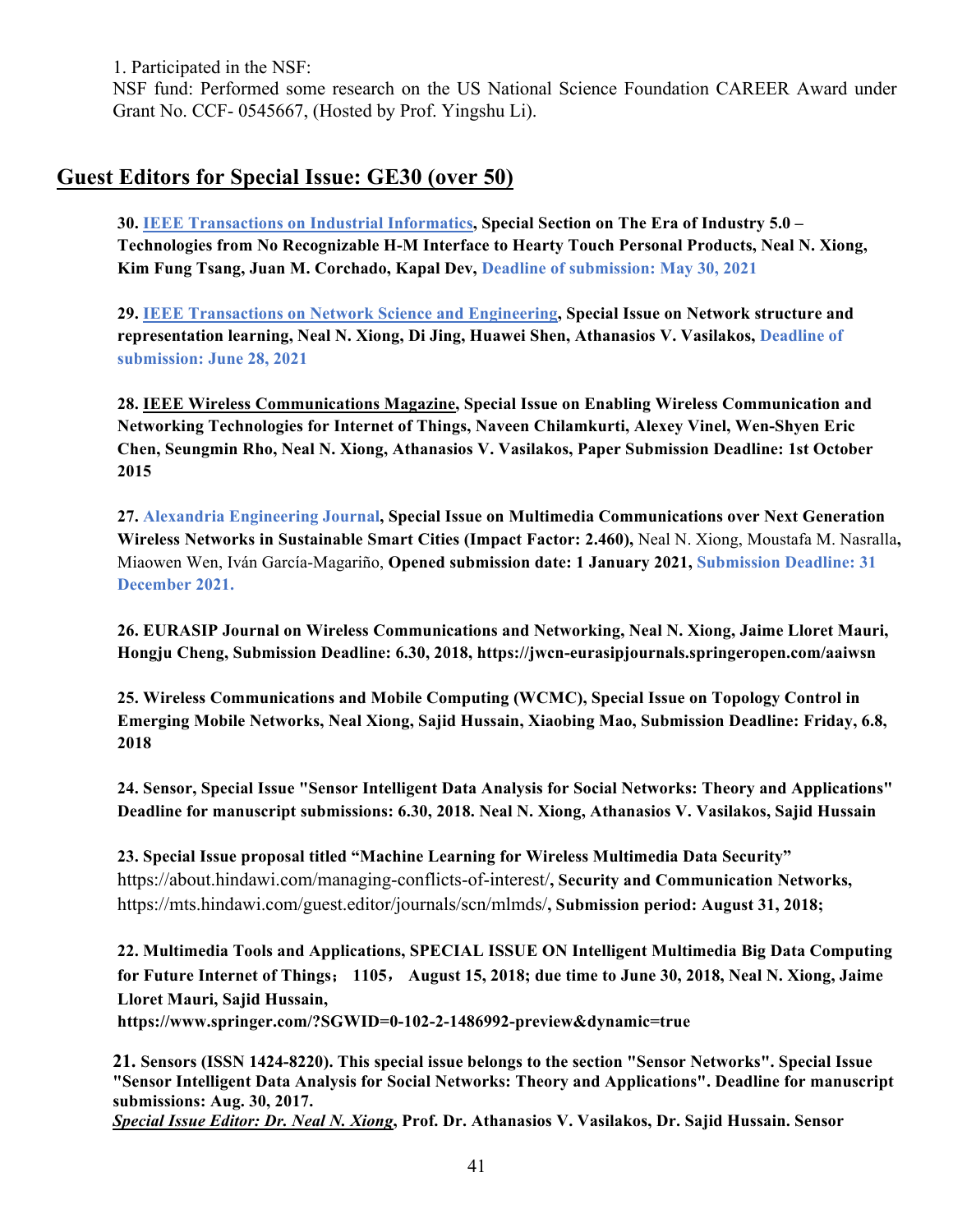#### **Intelligent Data Analysis for Social Networks: Theory and Applications, http://www.mdpi.com/journal/sensors/special\_issues/intelligent\_data\_analysis, NSU**

# **20. Journal of Internet Technology, (**http://jit.niu.edu.tw/**, Indexed by SCI-E)**

Special Issue on "Security and Privacy in Cloud Network Environments"

### **19. Special Issue "Sensor Computing for Mobile Security and Big Data Analytics"**

A special issue of Sensors (ISSN 1424-8220). This special issue belongs to the section "Sensor Networks" (1.91/2014).

#### 18. **Journal of Applied Mathematics**,

Hindawi Special Issue on Stochastic Optimization: Theory and Applications

### 17. **EURASIP Journal on Wireless Communications and Networking,**

Spring New Technologies and Research Trends for Mobile and Ubiquitous Multimedia

### 16. **International Journal of Distributed Sensor Networks**,

Special Issue on Fault-tolerant and Ubiquitous Computing in Sensor Networks, 2012, Guest editors

#### 15. **IET Communications**,

Special Issue on: Wireless Embedded Systems and Networking

### 14. **International Journal of Sensor Networks (IJSNet),**

Ubiquitous Computing in Wireless Sensor Networks, 2012, Guest editors

### 13. **Concurrency and Computation: Practice and Experience**,

http://www.cc-pe.net/journalinfo/ Special Issue on Multimedia Computing and Management in Cloud Environment, **Guest editors**

# 12. **Mobile Networks and Applications (MONET)**, Springer.

Special Issue on Information Dependability in Next Generation Mobile Networks, **Guest editors**

# 11. **the EURASIP Journal onWireless Communications and Networking**.

SI on Multimedia Communications over Next GenerationWireless Networks, **Guest editors**

#### 10. **ACM/Springer MONET**

Special Issue on Body Sensor Networks, combine conference (Bodynets 2010)

# 9. **International Journal of Software Engineering and Its Applications (sersc, 2009)**

Special Issue onWorkflow Management in the Grid Era, **Guest editors**, Submission Deadline: September 27, 2009

# 8. **Wireless Network, (SCIE, Springer, 2009)**

SI on Ubiquitous Body Sensor Networks, ACM/Kluwer Wireless Networks, **Guest Editor**

# 7. **Multimedia Computing and Its Embedded Systems**, Special Issue of the Multimedia Tools and Applications Journal

**Guest Editor**, SCIE, Springer, 2009.

# 6. **International Journal of Multimedia and Ubiquitous Engineering (IJMUE)**

**Guest editors**, Special Issue of (IJMUE), http://www.sersc.org/journals/IJMUE/, SCIE, 2009.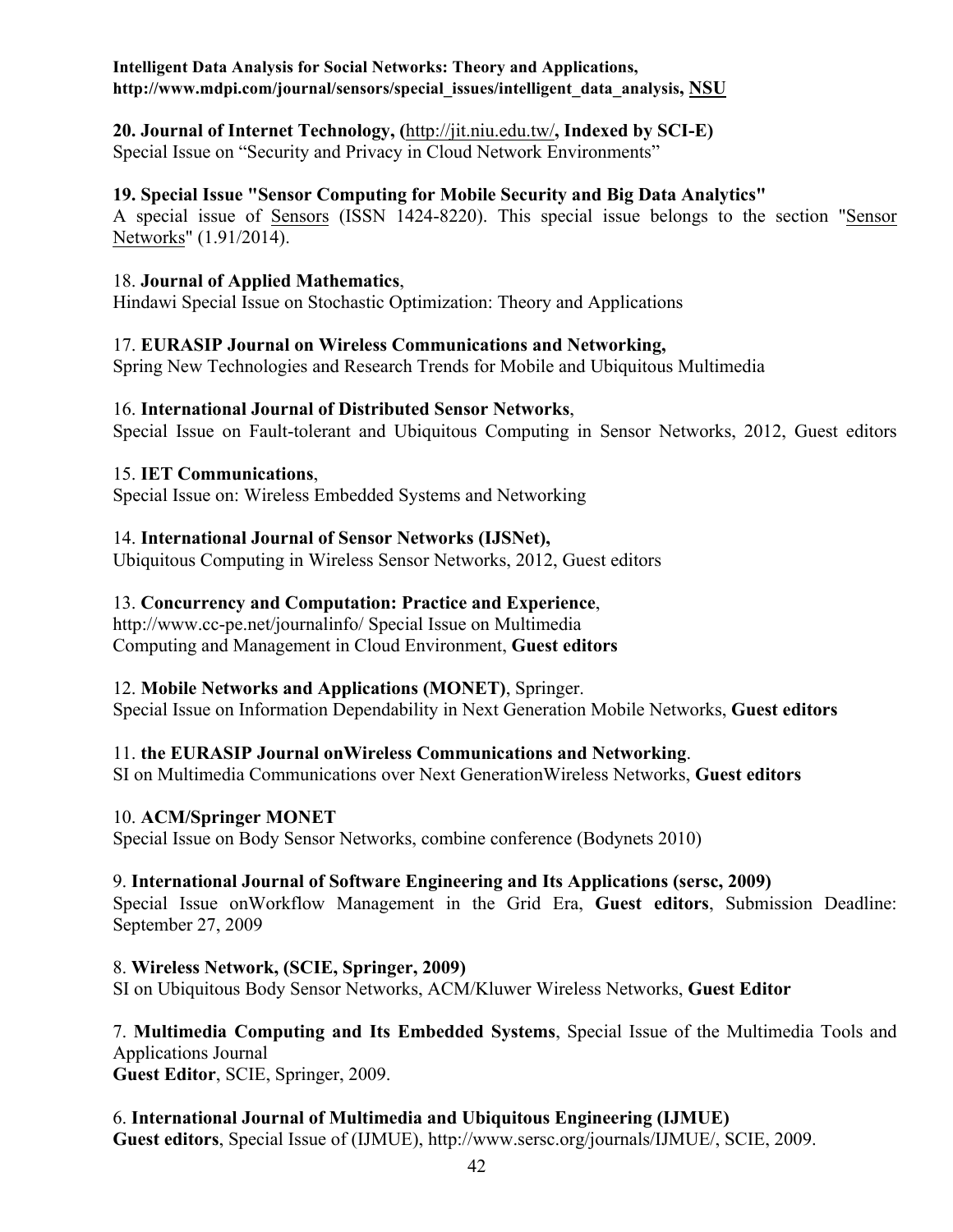#### 5. **Information Fusion**,

Special Issue on Information Fusion in Future Generation Communication Environments **Guest Editor**, Publishing by Springer (Naixue Xiong, Jong Hyuk Park, and so on) (SCI), 2008.

#### 4. **Journal of Communications**,

Special Issue on Dependable Computing for Ubiquitous Services (DCUS), 2009 (EI Compendex, etc. 19 indexs), **Corresponding Guest Editor**, (Naixue Xiong, Thanos Vasilakos, Lin Chuan, Leon Lei SHU)

#### 3. **International Journal of Software Engineering and Its Applications**,

Special Issue on "Workflow Management in the Grid Era," 2009 (Jinlei Jiang, Johann Schlichter,Walid Gaaloul, N. Xiong, Leon L. Shu).

### 2. **International Journal of Interactive Multimedia and Artificial Intelligence**,

Special issue on "Semantic Intelligence," 2009 (N. Xiong, Leon L. Shu, and so on)(DOAJ, etc. 9 indexs).

#### 1. **International Journal of Future Generation Communication and Networking**,

Special Issue on "Trusted Computing forWireless Ad Hoc & Sensor Networks," 2009 (Guangjie Han, Mamun Rashid, Ke Ning, N. Xiong, Leon L. Shu) (SCIE).

# **Selected Journal Activities: J32 (all over 100)**

- 32. IEEE Access Journal Reviewers from 2018, SCI, the master journal 31. IEEE Sensors Journal Reviewers from 2017, SCI, the master journal 30. Wireless Networks Reviewers from 2010, SCI, the master journal 29. Computer Networks Reviewers from 2010, SCI, the master journal 28. IEEE Trans. System, Man and Cybernetics, part B Reviewers from 2008, SCI/EI, the master journal 27. Information Science Reviewers from 2008, SCI, the master journal (ELSEVIER, Impact Factor: 3.095) http://www.elsevier.com/wps/find/journaldescription.cwshome/505730/description 26. IEEE Transactions on Systems, Man, and Cybernetics, Part C Invited to serve as a reviewer, 2008. 25. IEEE TRANSACTIONS ON NETWORK AND SERVICE MANAGEMENT Guest reviewer, 2010 24. IEEE Transactions on Parallel and Distributed Systems (TPDS) Guest reviewer, 2010 23.IEICE "Trans. on Communications (EB)" Guest reviewer, 2010
- 22. Transactions on Embedded Computing Systems Guest reviewer, 2010
- 21. Transactions on Systems, Man, and Cybernetics--Part B: Cybernetics Guest reviewer, 2010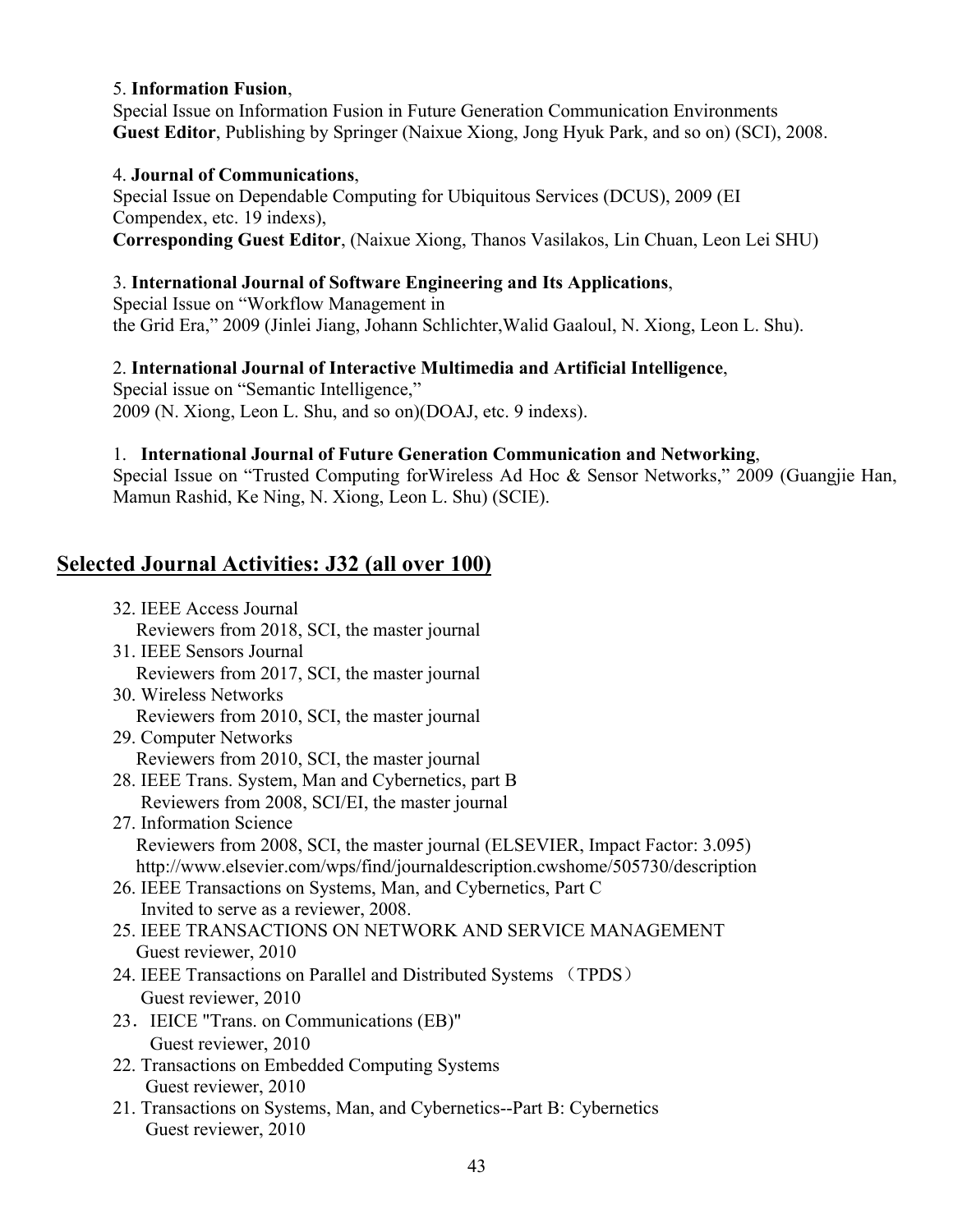- 20. IEEE Transactions on Parallel and Distributed Systems (TPDS) Guest reviewer, 2010
- 19. Transactions on Information Technology in BioMedicine. Guest reviewer, 2010
- 18. ACM Transactions on Autonomous and Adaptive Systems Guest reviewer, 2010
- 17. IEEE Journal on Selected Areas in Communications Guest reviewer, 2010
- 16. ACM Transactions on Autonomous and Adaptive Systems Guest reviewer, 2010-2-7
- 15. IEEE Sensors Journal Guest reviewer, 2009
- 14. Transactions on Neural Systems & Rehabilitation Engineering Guest reviewer, 2009
- 13. IEEE Sensors Journal Guest reviewer, 2009
- 12. IEEE Transactions on Information Technology in BioMedicine, Guest reviewer, 2009.5.8
- 11. IEEE Trans. SMC-B Guest reviewer, 2009 Guest reviewer, 2009
- 10. Future Generation Computer Systems Guest reviewer, 2009
- 9. IEEE Transactions on Information Technology in BioMedicine Guest reviewer, 2009.3.3
- 8. "Transactions on Computational Science journal," Springer-Verlag, special issue on 'Security in Computing', Guest editorial (reviewer), 2008
- 7. "IEEE Transactions on Systems, Man, and Cybernetics Part B" Invited to serve as a reviewer, 2008.
- 6. "The IEEE Transactions on Parallel and Distributed Systems" Invited to serve as a reviewer, 2008.
- 5. "IEEE Transactions On Mobile Computing Invited to be a reviewer, 2008.
- 4. "IEEE Transactions on Communications" Invited to serve as an International Editorial Board (IEB), indexed by EI, IEEE, 2008.
- 3. "Special issue on Grid Resource Management in the IEEE Systems Journal" (Official Publication of the IEEE Systems Council): Invited to serve as an International Editorial Board (IEB), indexed by EI, IEEE, 2008.
- 2. "The IEEE Transactions on Parallel and Distributed Systems" Invited to serve as a reviewer, 2007.
- 1. "The IEEE Transactions on Systems, Man, and Cybernetics–Part B: Cybernetics" Invited to serve as a reviewer, 2007.

# **Patents**

*1) Name of the patent: A VOD system and method based on Hadoop and Red5; The number of application: 201510412860.0; the number of confirmation: 2015071500763730.*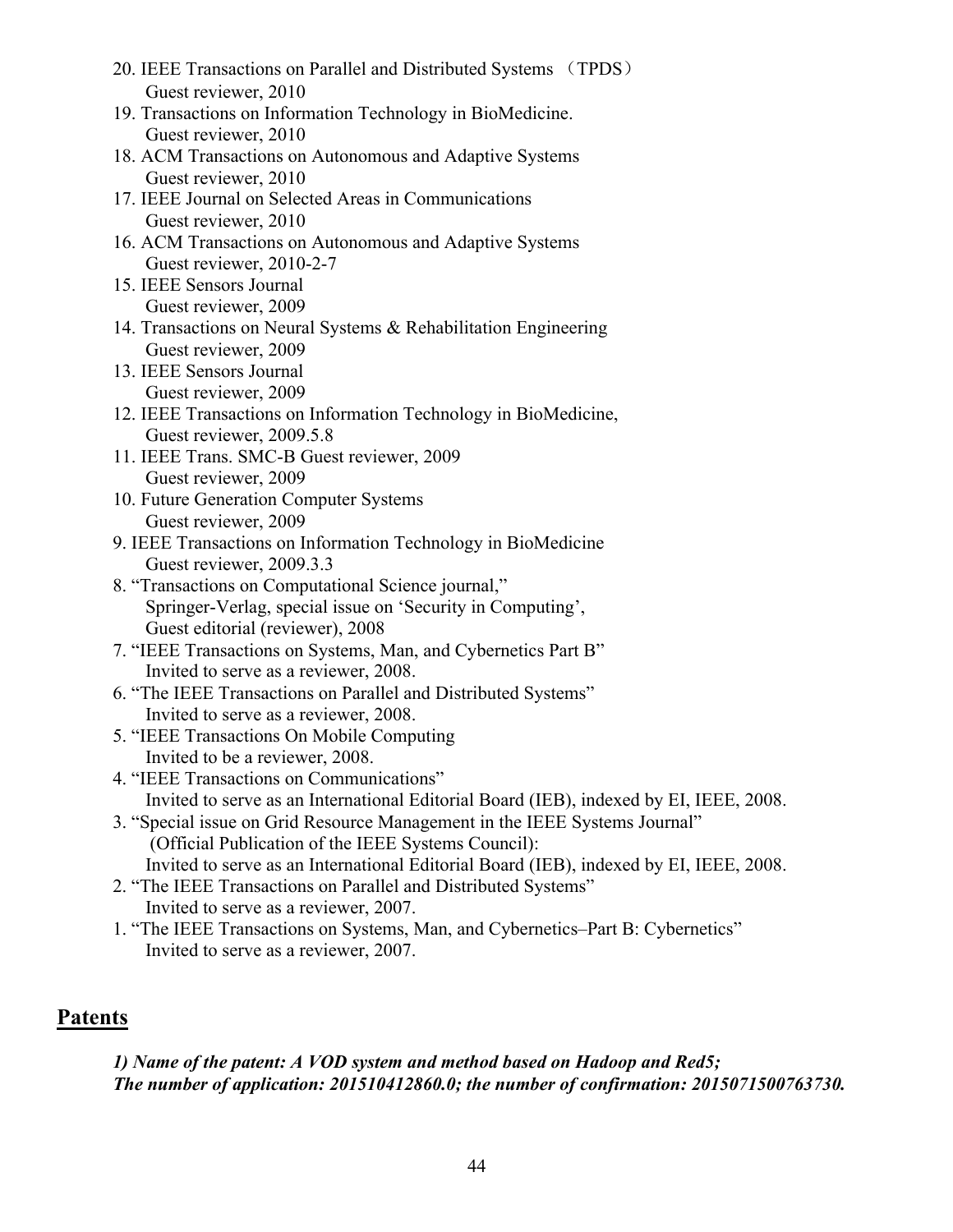# **Presentation: over 50**

- 1. Sessions Keynote Speech, the 4th International Conference on Cloud Computing and Security  $(ICCCS 2018)$ , held in Haikou, China, from 8-10, June 2018, June 2018 in Haikou, China.
- 2. Keynote Speech: Artificial Intelligence Technology for Cloud Service, Oklahoma Supercomputing Symposium 2017**, Norman OK, USA**, September 27, 2017. **NSU**
- 3. Keynote Speech: A Model and Application of Collaborative Simulation Training System for Substation Based on Virtual Reality, the 12th International Conference on Future Information Technology (FutureTech2017), May 22-24, 2017, **Seoul, Korea**. **NSU**
- 4. Keynote Speech: Trusted Fault Tolerant Cloud Computing, The Third International Conference on Cloud Computing and Security, (ICCCS 2017), **Nanjing, China**, June 16-18, 2017. **NSU**
- 5. **The 6th IEEE International Conference on Big Data** and Cloud Computing (**BDCloud 2016**) October 8th 10th, Atlanta, GA (BDCloud 2016), in Atlanta, GA, paper presentation
- 6. Oklahoma Supercomputing Symposium 2016, in OK, Keynote speech
- 7. Oklahoma Supercomputing Symposium 2015, in OK, Keynote speech

# **Professional Growth and Service**

https://drive.google.com/drive/u/0/folders/17WyoQRpQbRiFnwyvVDbznXYAjteUr1WO

# *NSU Faculty Development*

- Cooperate with all other faculties in our CS group, and each one has submitted at least one paper, and hope some research work could be accepted finally.
- Attended the "Oneocii" video conference about one time per week, and try to discuss the related supercomputing cooperation and Funding. Prof. Heney Neeman and others over 50 faculties and scientists in OK attended these great meeting, in 2018.
- Attended our Gregg Wadley College of Science & Health Professions meeting, have some training and discussion about how to teach courses, how to communicate with our students, and others in 2018
- Attended Departmental meeting, discussing our individual review noting strengths and weaknesses, discussing those strengths and weaknesses as the Faculty Handbook requires, and others in 2018.
- Lead discussion about the co-education between NSU and "Wuhan Polytechnic University, China and other 2 universities in China", in 2018.
- Attend the meeting of "Supercomputing in Plain English", Supercomputing in Plain English (SiPE), Spring 2018

Available live in person and live via videoconferencing (through Tue May 1 2018), in 2018.

- Lead discussion about the co-education between NSU and "Wuhan Polytechnic University, China and other 2 universities in China", in 2017.
- Attend the workshops of "Big Data Workshop", workshops at OSU Stillwater, Edmon Low Library, Room 206, OK, in 2017.
- Attended our Gregg Wadley College of Science & Health Professions meeting, have some training and discussion about how to teach courses, how to communicate with our students, and others in 2017
- Attended Departmental meeting, discussing our individual review noting strengths and weaknesses, discussing those strengths and weaknesses as the Faculty Handbook requires, and others in 2017.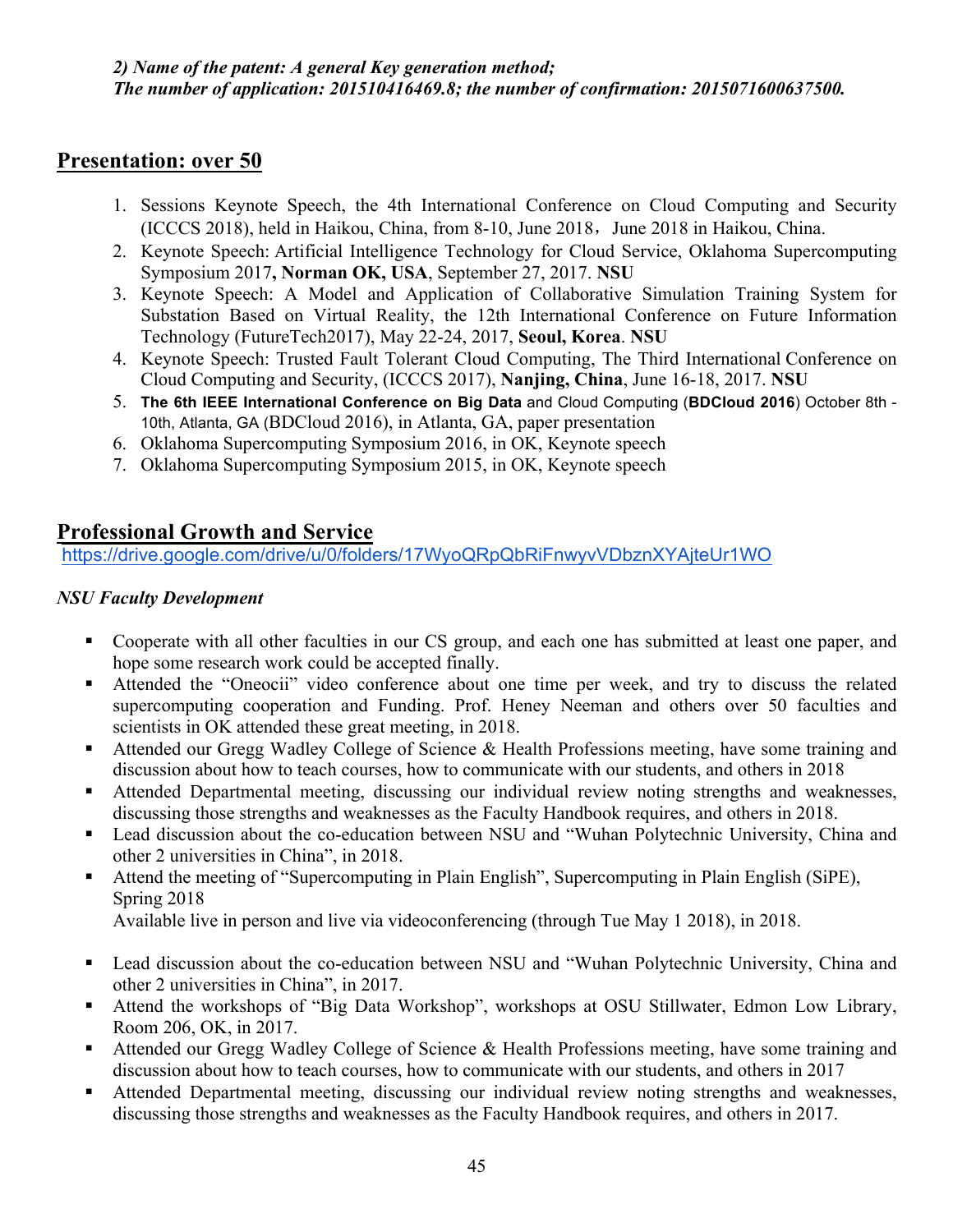- Take care of our visiting scholars: set up meeting time for them, and drove them to airport in Tulsa city, in Fall 2017 (Vice Director Xuan Li could prove it).
- Advised students about the enrollment for spring 2018 (from Sep., 2017)
- Give a poster, in the Supercomputing conference in OK city, supported by Oklahoma University. (from Sep 25 to Sep 26, 2017).
- Give a keynote presentation, in the Supercomputing conference in OK city, supported by Oklahoma University. (from Sep 25 to Sep 26, 2017).
- Attended the "Oneocii" video conference about one time per week, and try to discuss the related supercomputing cooperation and Funding. Prof. Heney Neeman and others over 50 faculties and scientists in OK attended these great meeting, in 2017.
- § Published one paper: Chunxue Wu, Wenliang Wu, Caihua Wan, *Bekkering Ernst, Naixue Xiong*\*, Design and Analysis of a Data Fusion Scheme in Mobile Wireless Sensor Networks Based on Multi-Protocol Mobile Agents, Sensor. Sensors (Basel). 2017 Nov 3;17(11). pii: E2523. doi: 10.3390/s17112523.
- Oklahoma Research Day 2017;

### *SWOSU Faculty Development*

- § Attended the "Oneocii" video conference about one time per week, and try to discuss the related supercomputing cooperation and Funding. Prof. Heney Neeman and others over 50 faculties and scientists in OK attended these great meeting, in 2015.
- Met with "Doug Linder" at SWOSU about possible co-research and co-funding (supported by Madeline Baugher)
- § Attended Freshman Orientation Instructor Training at SWOSU in 2015.
- Attended SWOSU State Fair Booth, CPGS Coverage, during the Oklahoma State Fair from Sep 11 to Sep 21, 2015.
- Attend the Supercomputing conference in OK city, and our team gave a keynote presentation. (from Sep 21 to Sep 22, 2015).
- The service SOBT on Sep 30, 2015.
- Advised students about the enrollment for spring 2016 (from Sep 28, 2015)
- Take care of our students, and set up weekend lab time for our courses and drove our students to shop in OK city over 6 times, in Fall 2015.
- Attended Everett Dobson School of Business & Tech, Advisory Board Meeting, on Nov 6, 2015.
- § Attended Departmental meeting, discussing our individual review noting strengths and weaknesses, discussing those strengths and weaknesses as the Faculty Handbook requires, and others in 2015.
- The first Let's Talk about SWOSU (LTAS) meeting in the Bonny Board Room on the 2nd floor of the Memorial Student Union, on Sep 14, 2015.
- Led discussion about the co-education between SWOSU and "Wuhan Polytechnic University, China and other 2 universities in China", in 2015.
- § Attend the meeting of "one OK state", one time in each week, discuss the related research activities, funding, and others (support by Jeremy Evert).
- Discuss with Douglas P. Linder about the possible co-research and co-funding (support by Madeline Baugher)
- Published one paper: Chenyang Zhang, Di Wu, Ryan Wen Liu,, Naixue Xiong, "Non-Local Regularized Variational Model for Image Deblurring under Mixed Gaussian-Impulse Noise," Journal of Internet Technology, Vol. 16 No. 7, PP. 1301-1320, Dec. 2015.
- Oklahoma Research Day 2015;
- Attended SWOSU State Fair Booth, CPGS Coverage, in Sep.15-25, 2016.
- Attend the Supercomputing conference in OK city, and our team gave a keynote presentation. (from Sep 22 to Sep 23, 2016).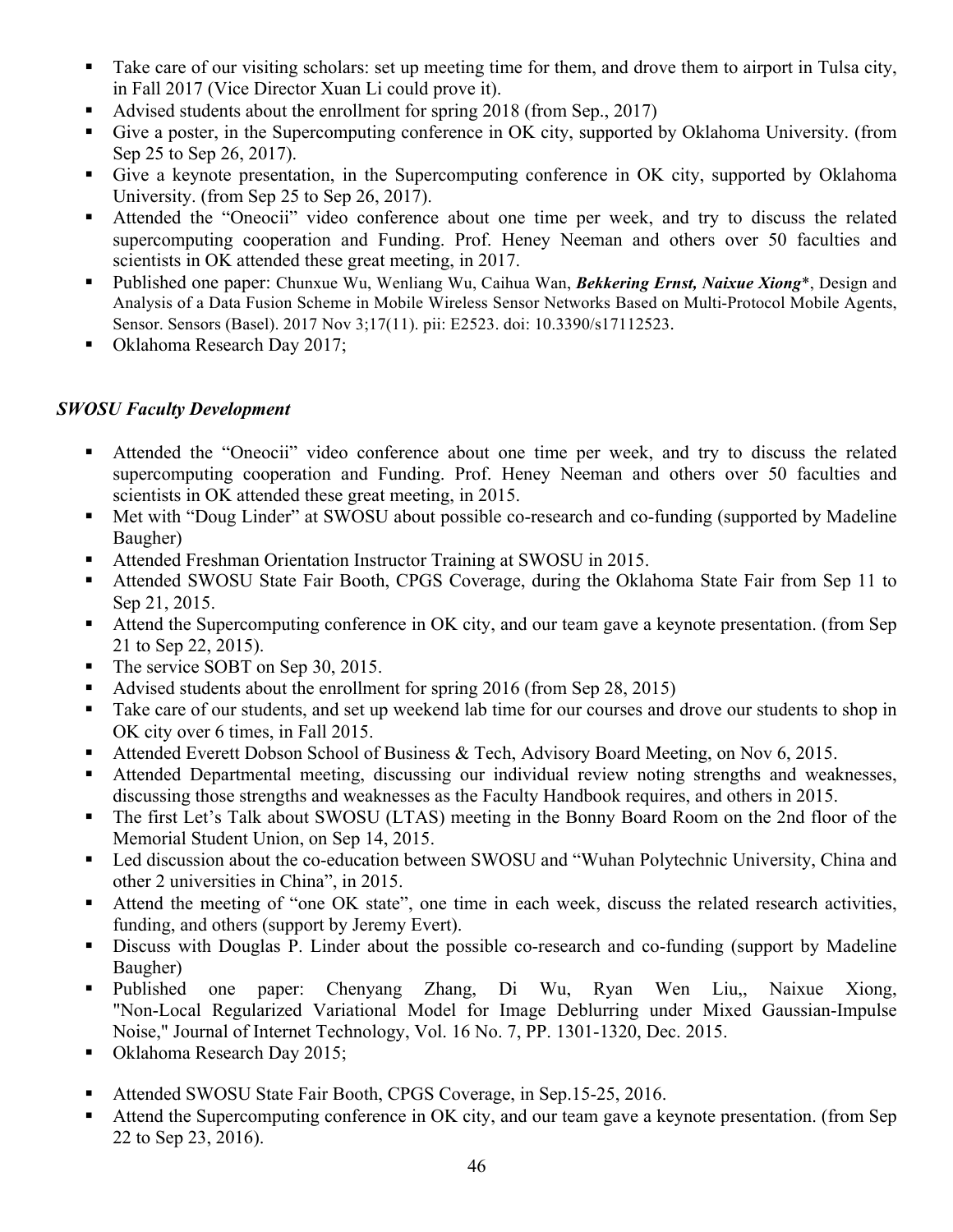- The service SOBT on Sep 30, 2016.
- The enrollment for Fall 2016.
- Attended F16 Online Course Development Workshop, Excellence in Teaching and Learning for online courses, in 2016.
- § Spent lots of time to prepare the form of "Course Credit Transfer" between SWOSU and WHPU. Discussed it with Dr. Brian Rickel for his advice. Then also discussed with Dr. Brian Rickel, Jeremy, Madeline, Dr. Karen Sweeney for their advice. This form is confirmed by Madeline finally.
- § Attended the "Oneocii" video conference about 3 times, and try to discuss the related supercomputing cooperation and Funding. Prof. Heney Neeman and others over 50 faculties and scientists in OK attended these great meeting.
- With my hard work, and our following research is published in the top IEEE journal "IEEE Tran on SMC: Systems" with high impact factor 2.2. Q. Zhang, C. Zhou, Neal N. Xiong, Y. Qin, X. Li, S. Huang, Multi-Model Based Incident Prediction and Risk Assessment in Dynamic Cybersecurity Protection for Industrial Control Systems, IEEE Tran on SMC: Systems, Vol. 46, No. 10, pp. 1429-1444, Oct 2016. (SWOSU)
- Attended Oklahoma Research Day 2016;
- § Attended and gave a presentation at BDCloud conference, in Atlanta, GA, in Oct 8-12, 2016.

### **Faculty Committees**

- § **Mentoring committees' actions in NSU:**
	- **1) Our committees list: Darryl Linde, Martha Parrott, Rad Alrifai**
	- **2) I meet with each committee about my teaching, service, and undergraduate research**
	- **3) Martha Parrott observes my Computer Operation Systems course in BA in Feb 2018**
	- **4) Rad Alrifai observes my Computer Science II (advanced C++) course in Tahlequah in Feb 2018**
	- **5) Darryl Linde guides me for group up our students and research funding, 2018**
- § **Attached is a draft for combining Basic Computer Architecture and Operating Systems to one course. This would free up space for an advanced programming course. 2018.**
- § **Faculty Continuance evaluation meeting, Dec., 2017, In NSU**
- § **Faculty evaluation meeting, Fall 2017, in NSU.**
- Faculty evaluation meeting, Fall 2016 in SWOSU.
- Faculty evaluation meeting, Fall 2015 in SWOSU.
- Faculty Continuance evaluation meeting (listening), Sep.-Oct., 2015
- Faculty Continuance evaluation meeting, Sep.-Oct., 2016
- Faculty department meeting, 2015, 2016

#### **Honors and Awards**

15. Marquis Who's Who has selected you for our official **2018 Albert Nelson Marquis Lifetime Achievement Award**. You have been selected to receive this prestigious award as a result of your hard work and dedication to your profession (**NSU, 2018**).

14. We are pleased to inform you that **your biography has been selected into Marquis Who's Who**, which is comprised of **the top 3% of the professionals in the world (NSU, 2017)**.

13. **Premium Award for my paper published in the IET Communications**: awarded the 2012 IET Communications Premium Award for the following paper. The IET has one Premium Award available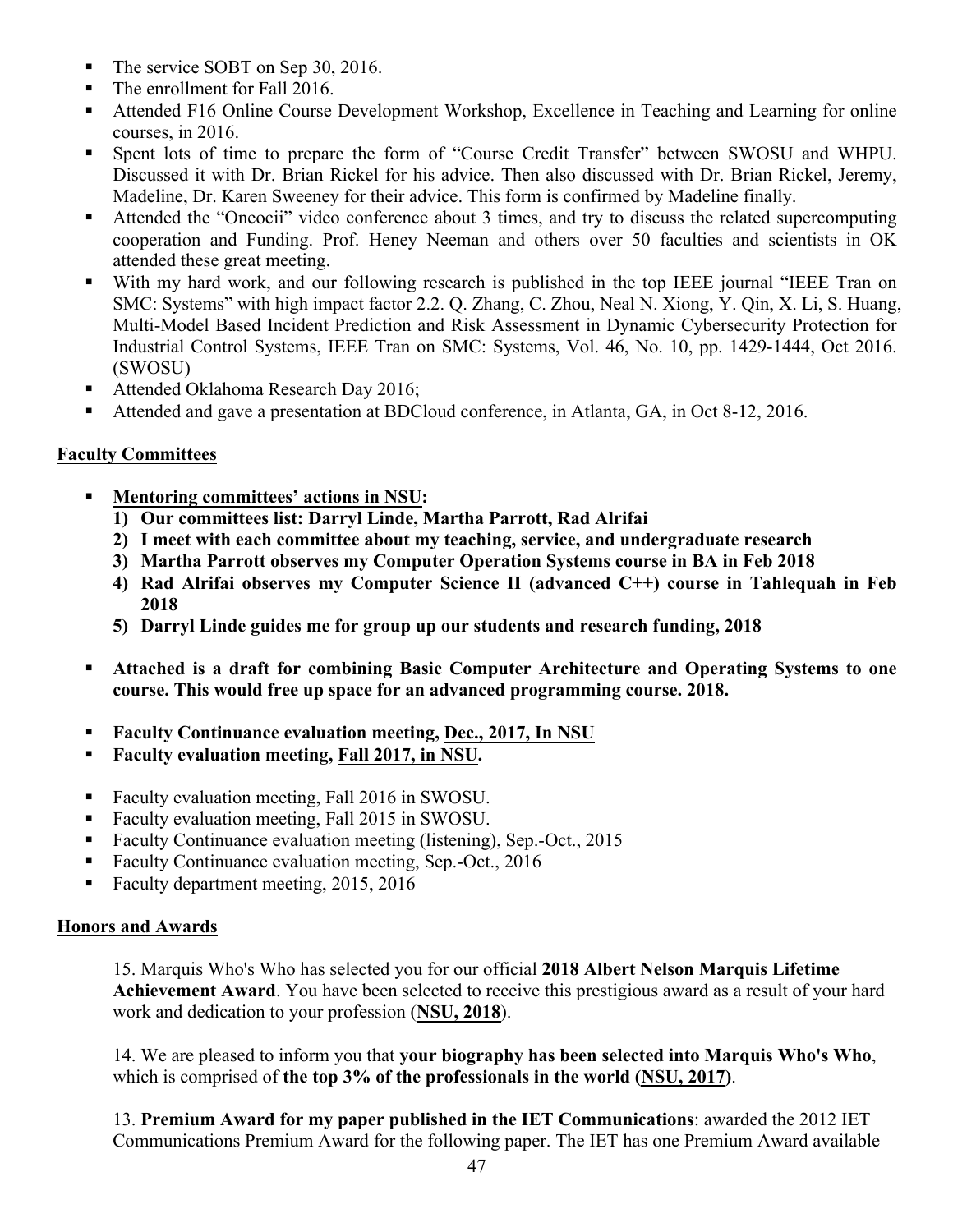per journal to recognize the best research papers published during the last two years. "Multi-layer clustering routing algorithm for wireless vehicular sensor networks", Y. Liu, N. Xiong, Y. Zhao, A.V. Vasilakos, Kozani, J. Gao, and Y. Jia, IET Communications, April 2010, 4(7), 810-816

### 12. **2011 Marquis who's who in America**:

Award: I am prompted to enter a V.I.P. Code for the upcoming 2011 Edition of Who's Who in America. http://www.marquiswhoswho.com/

11. 2006 Chinese Government Award for Outstanding Self-financed Students Abroad: Award: By China Government Scholarship Council, For top research in Japan (2nd PhD); China Government Outstanding Scholarship for all fields;

Only 37 students in Japan, Only 74 in USA for all fields, and 302 students in world, Feb. 28, 2007; Only 2 students in relevant computer/information/software science/engineering in Japan; Accepted rate << 1%. http://www.csc.edu.cn/gb/readarticle/readarticle.asp?articleid=2510;

10. 2008 China Computer Federation Award for Outstanding PhD Thesis (initial choice) Award: By China Computer Federation, For top research in China (1st PhD); Only 21 students in China, Nov. 10, 2008; Only 1 student in Wuhan Univ.; Accepted rate << 1%. http://www.ccf.org.cn/web/assembly/action/browsePage.do?channelID=1099963972454contentID=122 6292440063.

### 9. **The best student paper award nomination** of INFOCOM 2006:

Naixue Xiong, Xavier Defago, Xiaohua Jia, Yan Yang, Yanxiang He, "Design and Analysis of a Self-tuning Proportional and Integral Controller for Active Queue Management Routers to

Support TCP Flows," IEEE INFOCOM 2006, Barcelona, Spain, April 23-29, 2006. (the 25th Annual Conference on Computer Communications, EI, acceptance rate: 18%; top 5, Best student paper award nomination, IF: 1.39/2003, Rank 1).

8. **The best paper award:** Shouyuan Yang, Zhanjie Song, Jong Hyuk Park,Naixue Xiong, "A High-Capacity CDMA Watermarking Scheme Based on Orthogonal Pseudorandom Sequence Subspace Projection,"

IEEE Conference MUE2011, 28-30 June, Crete, Best paper award.

# 7. **The best paper award** of HPCC-08:

N. Xiong, Laurence T. Yang, Yingshu Li, Y. Yang,

"A Distributed Neural Network Control Approach for Multicast Services,"

The 10th IEEE International Conference on High Performance Computing and Communications (HPCC-08),

pp.147-154, Sep. 25-27, 2008. (+75/455, acceptance rate of 16.5%, only one best paper award).

6. **The best paper award:** Yanjun Zhao, Yanqing Zhang, Naixue Xiong, "Biological Data Classification Using Rough Sets and Support Vector

Machines," The 28th North American Fuzzy Information Processing Society Annual Conference (NAFIPS2009), the University of Cincinnati, Cincinnati, Ohio, USA, June 14-17, 2009. accepted (EI, best student paper reward).

5. 2007 Excellent PhD Graduation of PhD candidates in Wuhan University: Award: By Wuhan University, China; Accepted rate about: 1/69. Only 1 student in total 69 students in computer school, Wuhan University, June, 2007.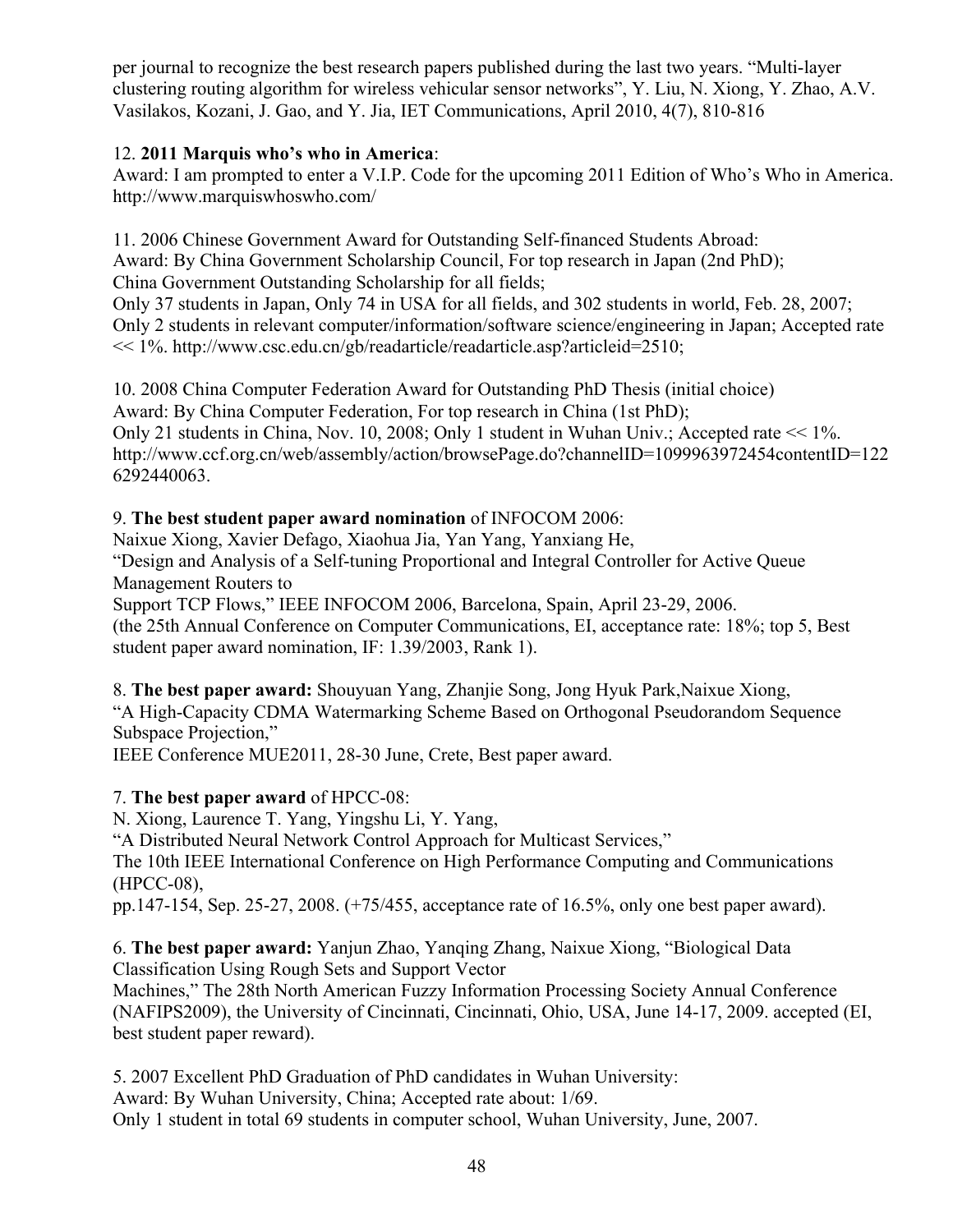4. Japanese Government Monbukagakusho Scholarship as Ph. D. Student: Award: Japan Government Scholarship, April, 2006–March, 2008; Accepted rate about: 1/19. School of Information Science, JAIST, Japan, Money: JPY 2 million/year.

3. The 21st Century COE Program: Verifiable and Evolvable e-Society: Project: Research Assistant: April, 2005 – March, 2006. School of Information Science, JAIST, Japan, Money: JPY 1.9 million/year.

2. The D.E. Cultivating Thesis: Design and Analysis of selftuning resource allocation schemes on wireless networks:

Award: Wuhan University Excellent Doctor Thesis Cultivating Foundation, China. Only 1 in Computer School, Wuhan University, 2004/9. (total 15 in all 5577 doctor students in Wuhan University, accepted rate < 1%, Money: RenMinBi 50,000.

1. The M.En. Thesis: Research on Congestion Control of Many-to-many Multicast: Award: Excellent Master Thesis of Hubei Province, China; Accepted rate < 1%. Only 1 in Department of Computer Science, Central China Normal University, 2004/6, Money: RenMinBi 3,000.

### **University and Community Activities**

- Push **the education cooperation** between **NSU** and WHPU (from Fall 2017 to presentation).
- § Admissions and **Recruitment** is excited to host another NSU day at one of our community college partner institutions. The next event is scheduled for **December 6, 2017** at Carl Albert State College in Poteau. I go there as one representative from each college whether that were an Academic Advisor or faculty member attend the event. We will have tables set up in the Costner-Balentine Ballroom. Please bring a tablecloth and any materials you would like to pass out on behalf of your college (**NSU**).
- Freshman Orientation Instructor, Fall 2016 in SWOSU.
- Freshman Orientation Instructor, Fall 2015 in SWOSU.
- § SWIM Exam Administrator for Computer Science/Advanced Java Exam, 2015
- Church Committee Member for Weatherford Church (from Fall 2015 to presentation).
- Push the education cooperation between SWOSU and WHPU (from Fall 2015 to presentation).

#### **Professional References for Dr. Naixue Xiong**

#### **[1] Prof. Yi Pan**

**Chair Professor, Head Of Dept of Computer Science** Department of Computer Science, Georgia State University; 34 Peachtree Street, #1442, Atlanta, GA 30302-4110, USA; Cell: 404-483-1698; Office: 404-413-5719; Fax: (404) 413-5717; Email: yipan@cs.gsu.edu http://www.cs.gsu.edu/pan

[2] **Prof. Yanxiang He Chair Professor Dean of Computer School**, Wuhan University; Wuhan, Hubei 430072, China Email: yxhe@whu.edu.cn Phone: 86-27-68778056 http://cs.whu.edu.cn/yxhe/english.htm

#### [3] **Prof. Athanasios V. Vasilakos, Chair Professor**

Dept. of Computer Science, Electrical and Space Engineering Lulea University of Technology (LTU), Sweden Email: athanasios.vasilakos@ltu.se Tel: +0046 722132624 (Sweden) http://www.athanasiosvasilakos.gr/

#### **[4] Dapeng Oliver Wu, IEEE Fellow**

Professor of Department of Electrical & Computer Engineering, University of Florida, Florida, USA Mailing Address:Department of Electri cal & Computer Engineering, P.O.Box 116130, Gainesville, Florida, 32611-6130 Tel: (352) 392-4954 Fax: (352) 392-0044